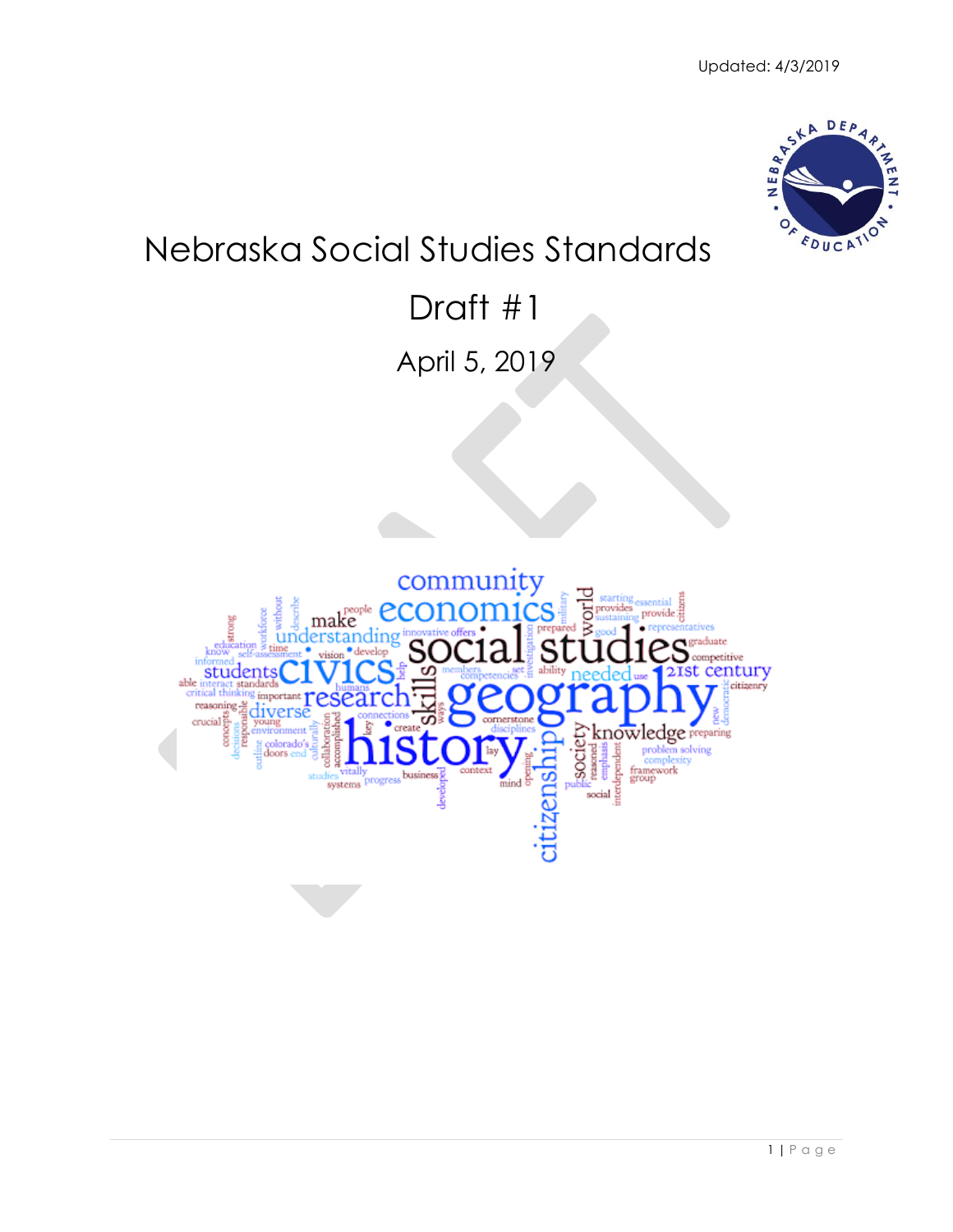## Nebraska Social Studies Standards

## **Table of Contents**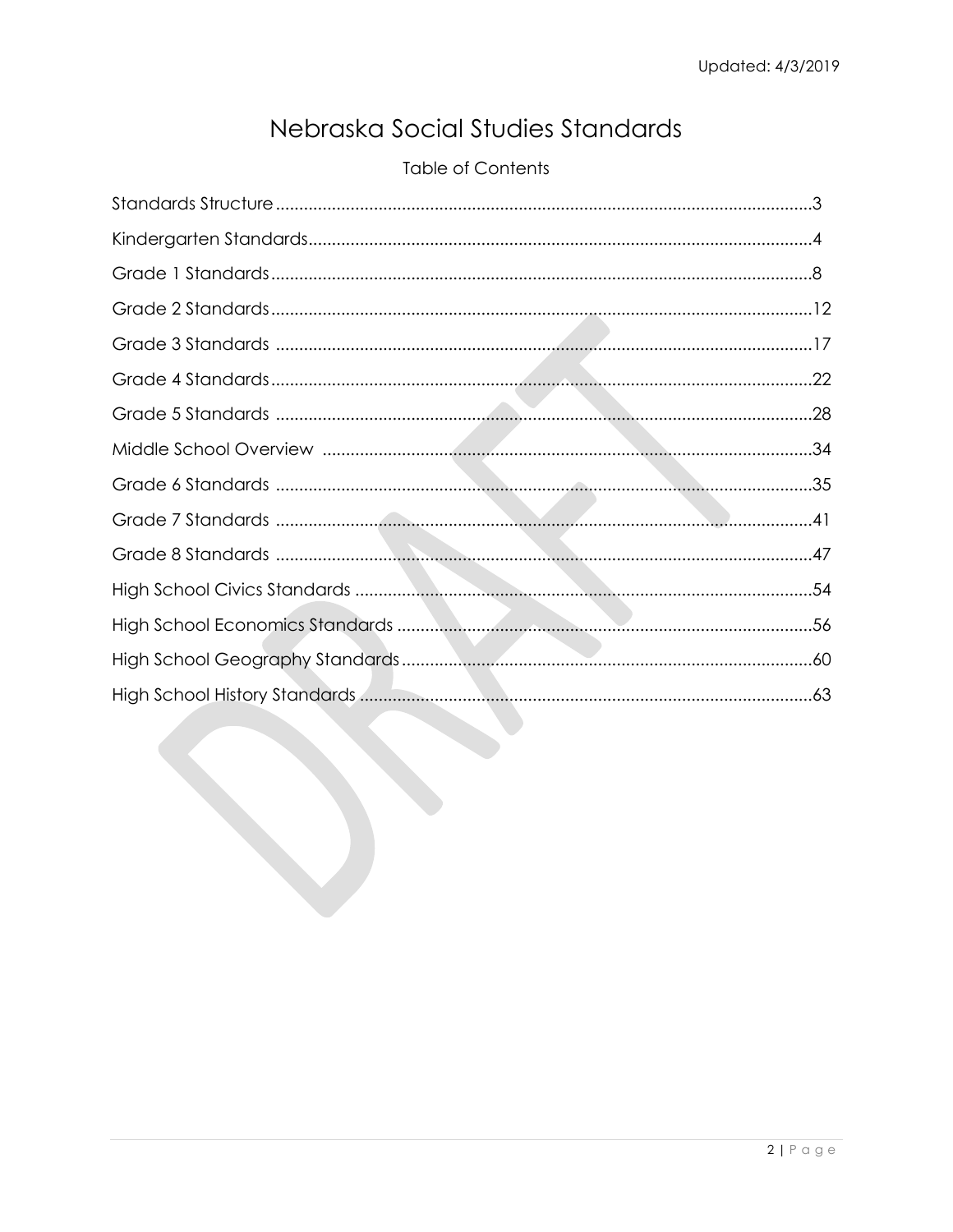## **Content Area Standards**

The Nebraska Social Studies Standards describe the knowledge and skills that students should learn, but they do not prescribe particular curriculum, lessons, teaching techniques, or activities. These standards create a framework for teaching and learning, and they articulate a trajectory for knowledge acquisition across all grade levels. This ensures that student learning builds on prior knowledge and becomes more in-depth over time. Standards describe what students are expected to know and be able to do, while the local curriculum and instructional materials are used to help students master the standards. Decisions about curriculum and instructional materials are made locally by individual school districts and classroom teachers. The Nebraska Department of Education does not mandate the curriculum or instructional materials used within a local school.

## **Organization and Structure of Nebraska's Social Studies Standards**

The overall structure of Nebraska's Social Studies Standards reflects the two-tier structure common across all Nebraska content area standards. The two levels include standards and indicators. At the broadest level, standards include broad, overarching contentbased statements that describe the basic cognitive, affective, or psychomotor expectations of student learning. The standards, across all grade levels, reflect longterm goals for learning. Indicators further describe what students must know and be able to do to meet the standard and provide guidance related to classroom instruction. Additionally, the indicators provide guidance related to the assessment of student learning. In addition to standards and indicators, the Nebraska Social Studies standards provide examples. The "For example…" statements provide guidance relative to topics that may be included in the locally determined curriculum. These suggestions may be used to meet the learning expectations of the standards and indicators.

For grades K-8, the standards and indicators are written at grade level. The K-8 standards and indicators are organized within four *disciplines*: Civics, Economics, Geography, and History. Within those disciplines, standards and indicators are grouped by *big ideas*. Big ideas are concepts, themes, or issues that give meaning and connection to facts and skills (Wiggins and McTighe, 2005, p. 5). The high school standards and indicators are written within one grade band (HS = 9-12), and they are also organized by discipline and big ideas. Prior to each grade level and the high school grade band, a summary statement and theme are included. This provides a high-level overview of what students are expected to learn at that grade level.

In addition to a common structure for content area standards, a consistent numbering system is used for content area standards. The Nebraska Social Studies Standards numbering system is as follows:

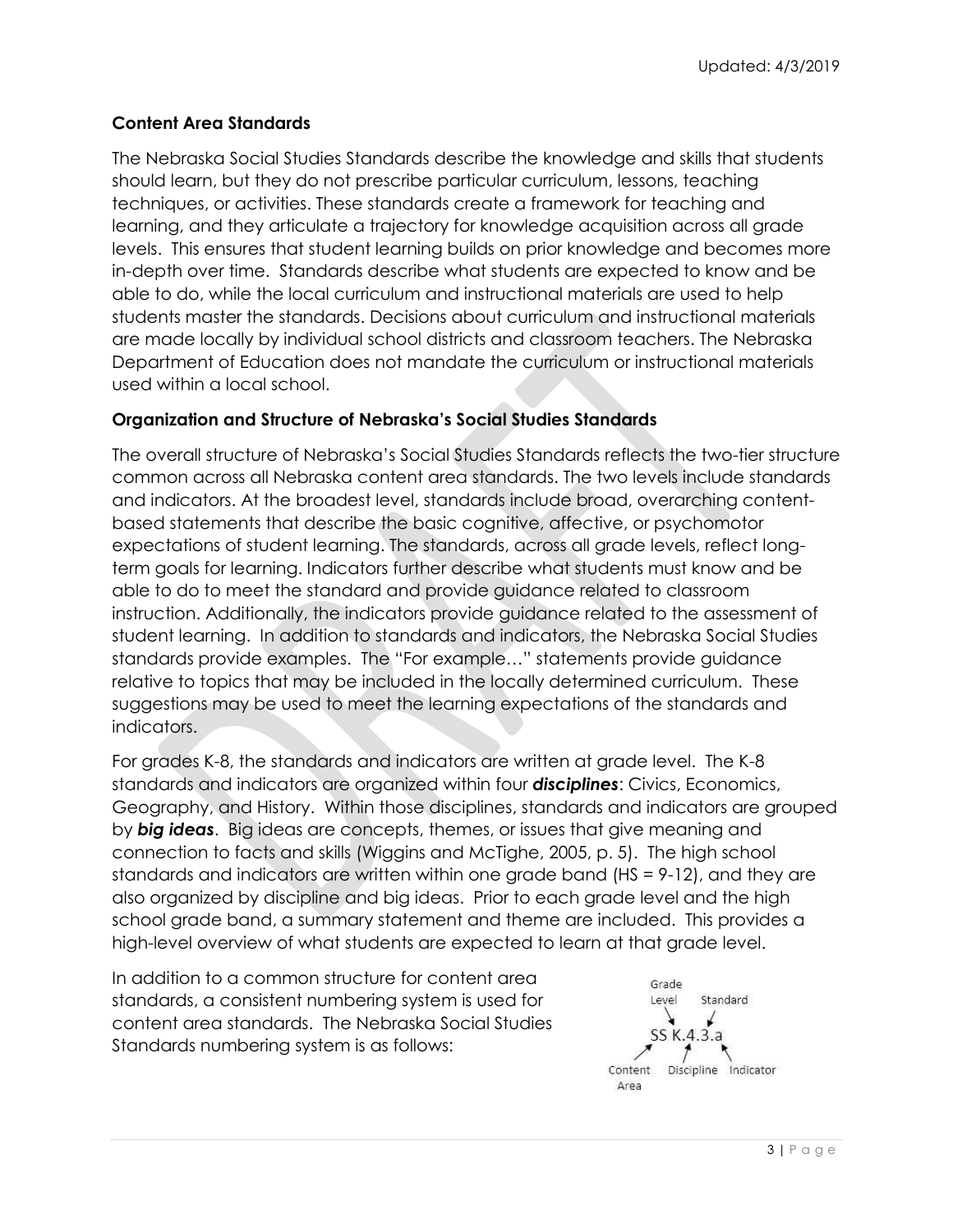## **Kindergarten**

## **Grade Level Summary and Theme**

*Myself and Others*: In kindergarten, students begin their investigation of the world using perspectives, concepts, and skills from social studies. The context for social studies learning at this grade level is the student's interaction with classroom and school. The classroom serves as a microcosm of society in which decisions are made with respect to rights, rules, and responsibilities. Students begin to learn the basic concepts of fairness and respect for the rights and opinions of others.

#### **Civics**

## *Forms & Functions of Government*

SS K.1.1 Communicate the purpose of rules and the roles of authority figures.

SS K.1.1.a Describe a rule and analyze its purpose from the perspective of the authority figure.

For example: safety, to make learning possible, to protect freedoms, to ensure consistency for all

SS K.1.1.b Identify authority figures in a family structure and explain the importance of their roles.

For example: head of household, primary caregiver, parent/guardian

#### *Civic Participation*

SS K.1.2 Demonstrate citizenship through application of learned skills.

SS K.1.2.a Model citizenship skills. For example: respect, courtesy, honesty, voting

SS K.1.2.b Communicate patriotic symbols, songs, and actions. For example: U.S. Flag, Pledge of Allegiance, "Star-Spangled Banner," and "America the Beautiful"

SS K.1.2.c Communicate historical background and significance of national holidays.

> For example: Presidents' Day, George Washington's birthday, Abraham Lincoln's birthday, and Thanksgiving Day

#### **Economics**

#### *Myself and Others*

SS K.2.1 Differentiate between wants and needs in decision-making.

SS K.2.1.a Classify wants and needs and explain subsequent choices.

SS K.2.2 Recognize money is used to purchase goods and services to satisfy economic wants and needs.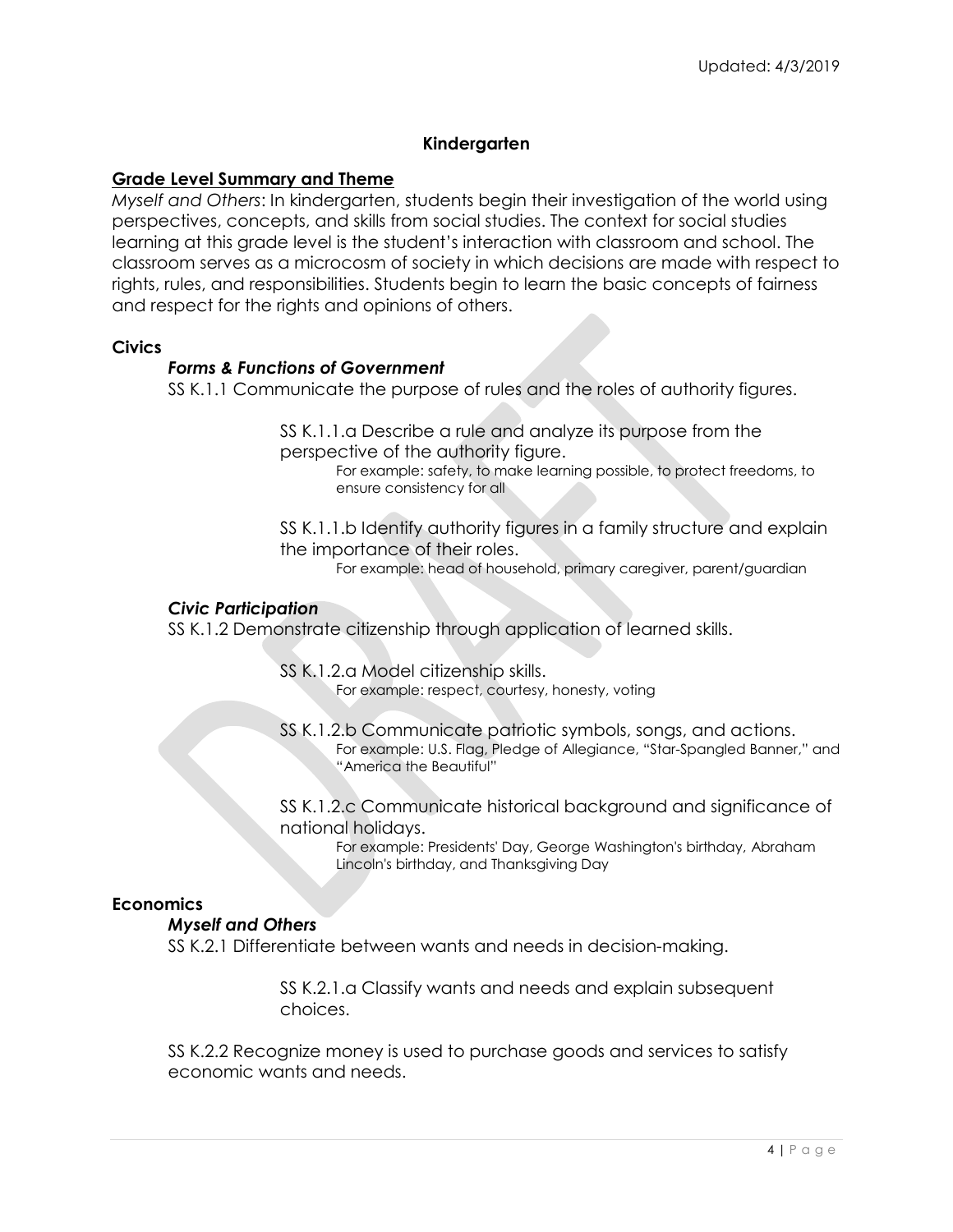SS K.2.2.a Explain the purposes of money.

## **Geography**

#### *Location and Place*

SS K.3.1 Explore where (spatial) and why people, places and environments are organized in the world.

> SS K.3.1.a Communicate personal directions to describe relative locations of people and objects.

For example: next to, over there, close to

SS K.3.1.b Identify locations in the school and around the classroom. For example: left/right, up/down, front/back, over/under, near/farsupplies, trash can, pencil sharpener, other students, library, gym, office, restroom, cafeteria

SS K.3.1.c Identify geographic tools as representations of local and distant places.

For example: maps, globes, photographs, GPS

SS K.3.1.d Identify land and water on a globe.

## *Regions*

SS K.3.2 Explore places and regions.

SS K.3.2.a Identify physical characteristics of place. For example: landforms, bodies of water, weather

SS K.3.2.b Identify human characteristics of place. For example: cities, buildings, farms, roads, highways

## *Human-Environment Interaction*

SS K.3.3 Explore the relationship between humans and their physical environment.

> SS K.3.3.a Identify types of weather and the impact of weather on everyday life.

For example: rainy, snowy, sunny, cloudy, foggy - choice of clothing, rainouts

SS K.3.3.b Identify the four seasons.

SS K.3.3.c Inquire about how people prepare for and respond to severe weather.

For example: weather forecasting, tornado drills, winter clothing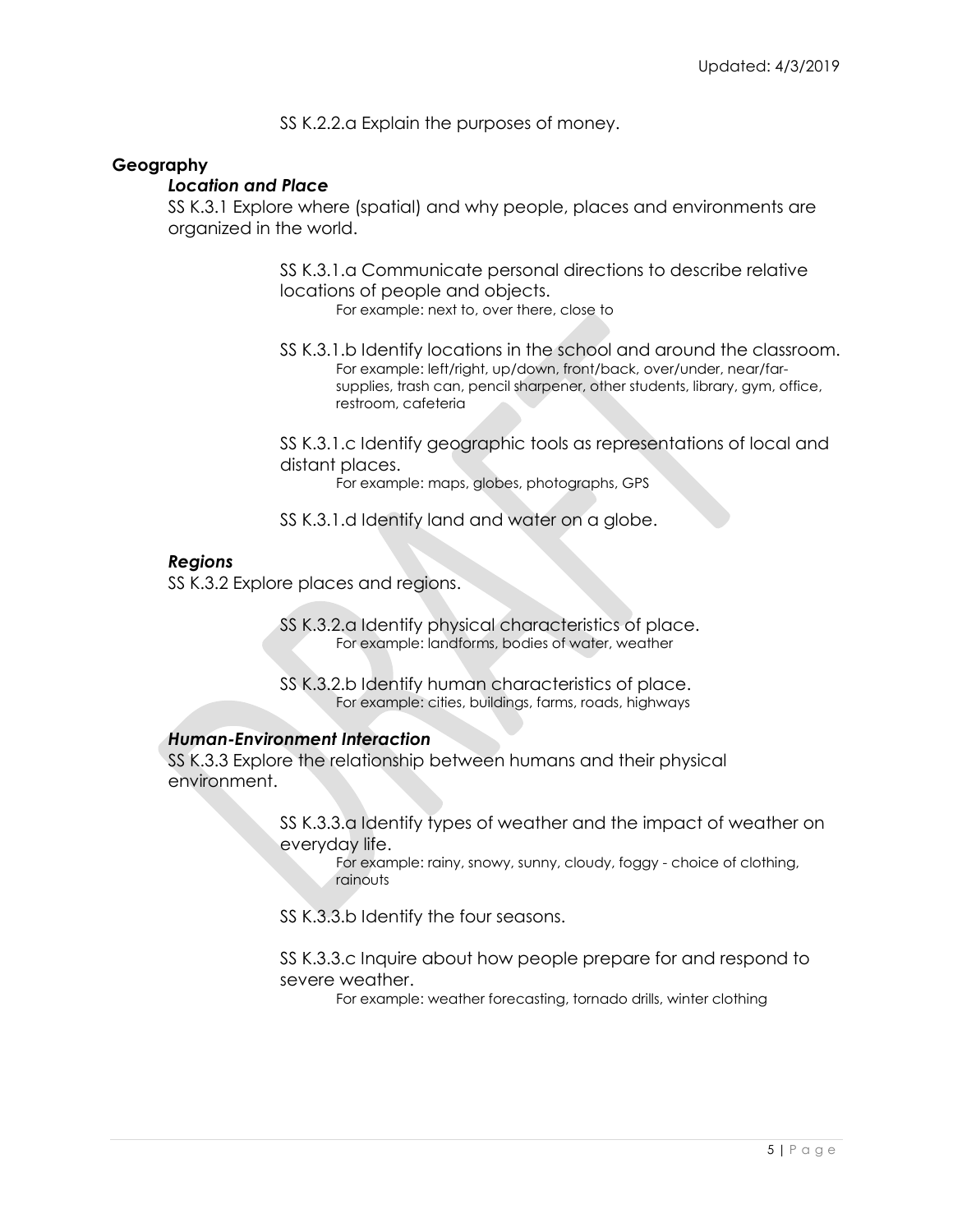## *Movement*

SS K.3.4 Recognize that people belong to different groups and live in different settings.

> SS K.3.4.a Identify students as members of various groups. For example: scouts, sports, classroom, family

SS K.3.4.b Identify places in the community where people may live. For example: farms, houses, apartments

## *Geospatial Skills and Geo-literacy*

SS K.3.5 Use geographic skills to make connections to their lives.

SS K.3.5.a Apply geographic knowledge and techniques to navigate the classroom. For example: Locate people or places in relation to each other, or make a fire evacuation plan for your home.

## **History**

## *Change, Continuity, and Context*

SS K.4.1 Recognize patterns of continuity and change over time in the context of themselves and others.

> SS K.4.1.a Identify concepts of time and chronology. For example: yesterday, today, tomorrow

SS K.4.1.b Identify the sequence of personal events and their impact.

For example: daily schedule, timelines

## *Multiple Perspectives*

SS K.4.2 Recognize different perspectives of events.

SS K.4.2.a Compare perspectives of myself and others. For example: events that occurred on the playground

## *Historical Analysis and Interpretation*

SS K.4.3 Identify historical people, events, and symbols.

SS K.4.3.a Identify the contributions of historical people from a variety of cultures.

For example: George Washington, Crazy Horse, Martin Luther King, Jr.

SS K.4.3.b Identify symbols of the United States. For example: American flag, bald eagle, Washington Monument, Statue of Liberty

SS K.4.3.c Differentiate between stories from the present and the past.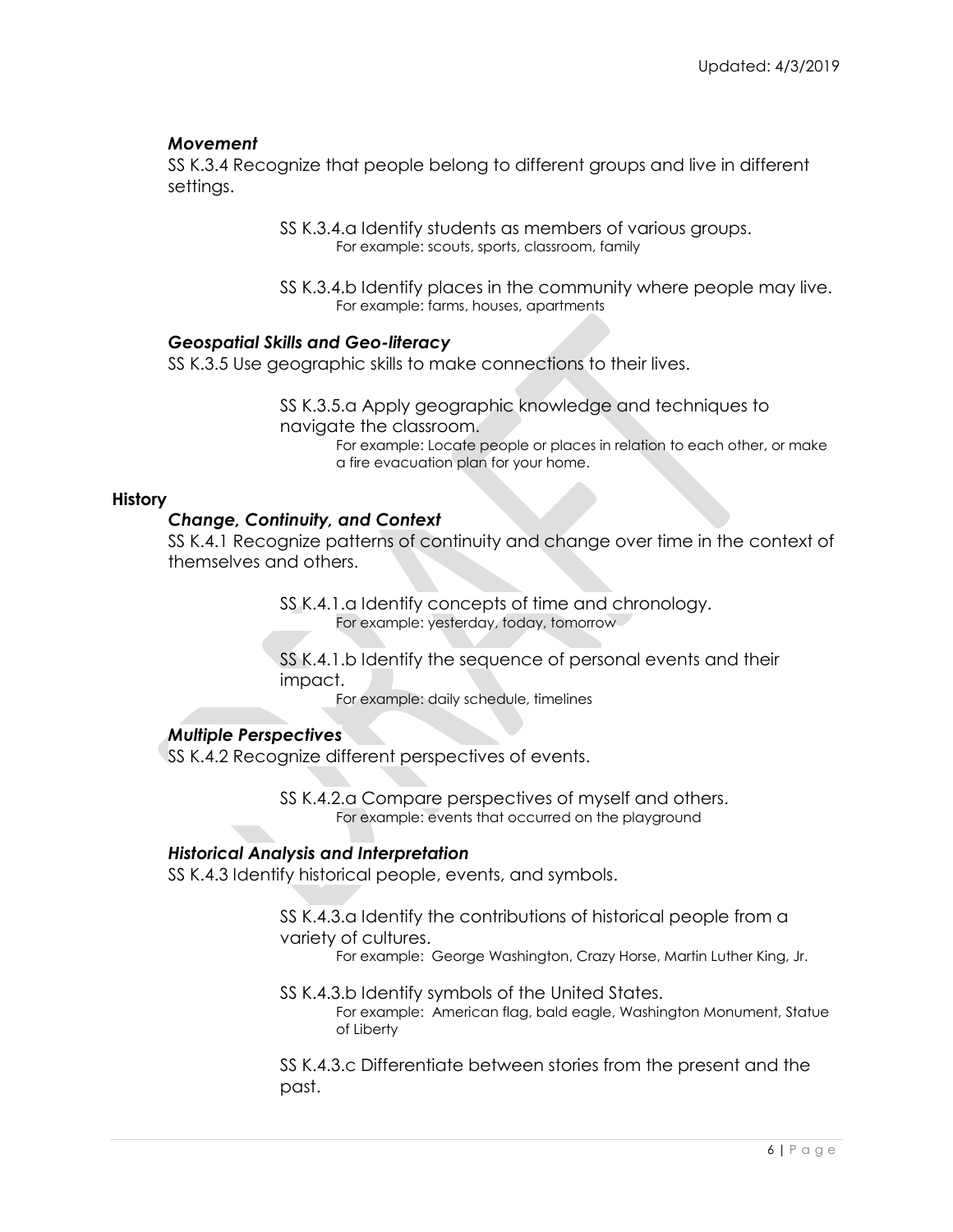For example: fiction vs. non-fiction, history vs. historical fiction, past and present

#### *Historical Inquiry & Research*

SS K.4.4 Develop Historical Inquiry and Research skills.

- SS K.4.4.a Develop questions about personal history. For example: "How did my family come to live in this place?" "Where were other members of my family born?"
- SS K.4.4.b Identify and cite appropriate sources for researching history.
	- For example: "My grandma gave me this picture."
- SS K.4.4.c Gather and communicate historical information. For example: pictures, posters, and oral narratives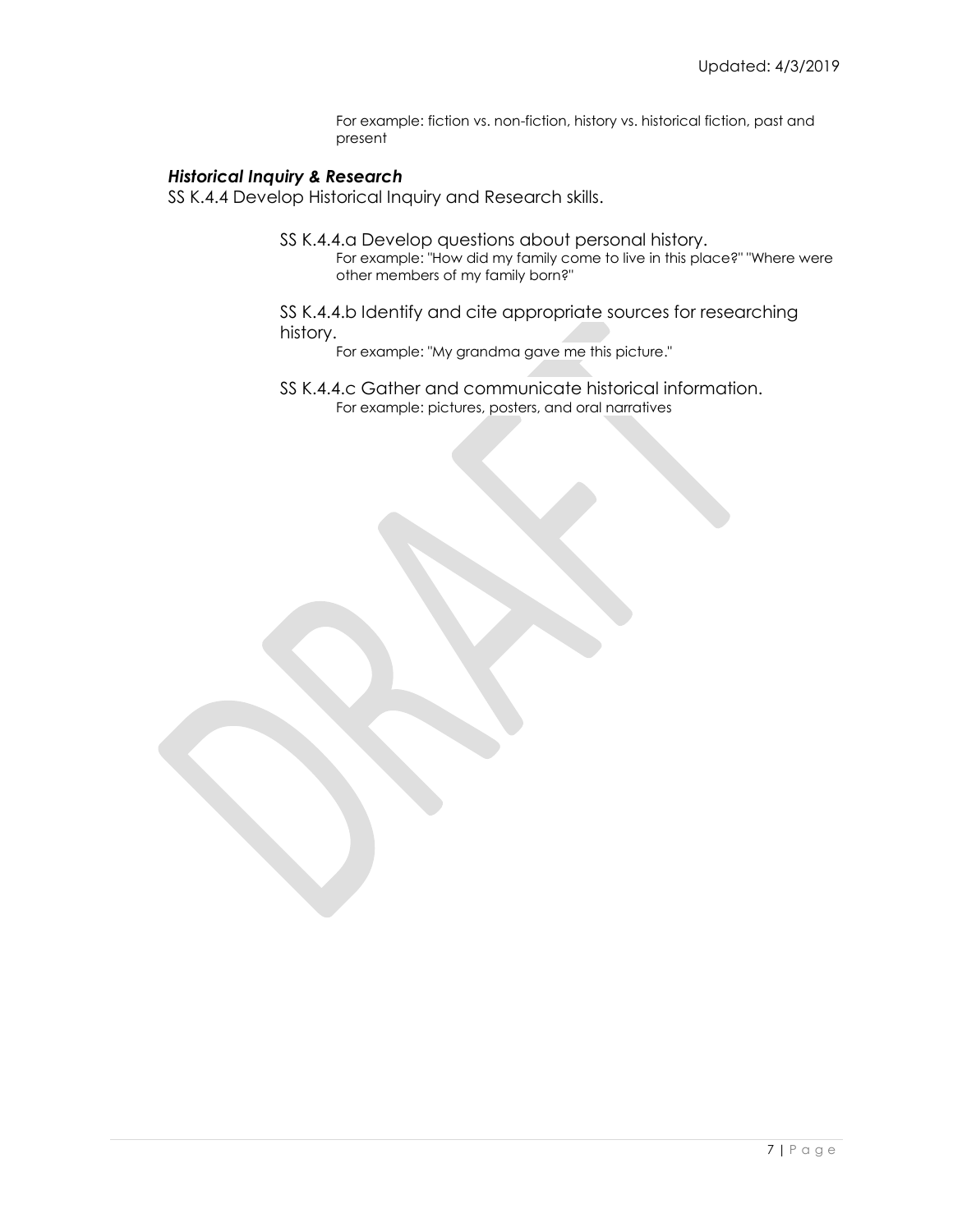## **Grade 1**

## **Grade Level Summary and Theme**

*Families - Living, Learning, and Working Together*: In first grade, students develop their understanding of basic concepts and ideas from civics, economics, geography, and history. The context for social studies learning in first grade is the family and the ways they choose to live and work together. To develop students' understanding of the basic social studies concepts, students are asked to think about families nearby and those far away.

#### **Civics**

#### *Forms and Functions of Government*

SS 1.1.1 Analyze the relationship between roles and rules within learning and living environments

> SS 1.1.1.a Explain how rules reduce and help resolve conflicts between people with different perspectives. For example: classroom rules, playground rules, school rules

SS 1.1.1.b Identify authority figures in a school community and explain the importance of their roles.

For example: teachers, administrators, nurse, playground supervisor

#### *Civic Participation*

SS 1.1.2 Demonstrate citizenship by exploring historical figures, holidays, and patriotic symbols.

> SS 1.1.2.a Model and communicate citizenship skills. For example: responsibility, voting, obeying rules/laws

SS 1.1.2.b Analyze patriotic symbols, songs, actions, celebrations, and holidays.

For example: U.S. Flag, Bald Eagle, Pledge of Allegiance, national holidays

SS 1.1.2.c Communicate historical background and significance of national holidays.

> For example: George Washington's birthday, Abraham Lincoln's birthday, Dr. Martin Luther King, Jr.'s birthday, Native American Heritage Day, Constitution Day, Memorial Day, Veterans Day, and Thanksgiving Day

SS 1.1.2.d Analyze and contrast historical and current government figures that exemplify civic engagement.

For example: governors, presidents, leaders of marginalized groups, tribal leaders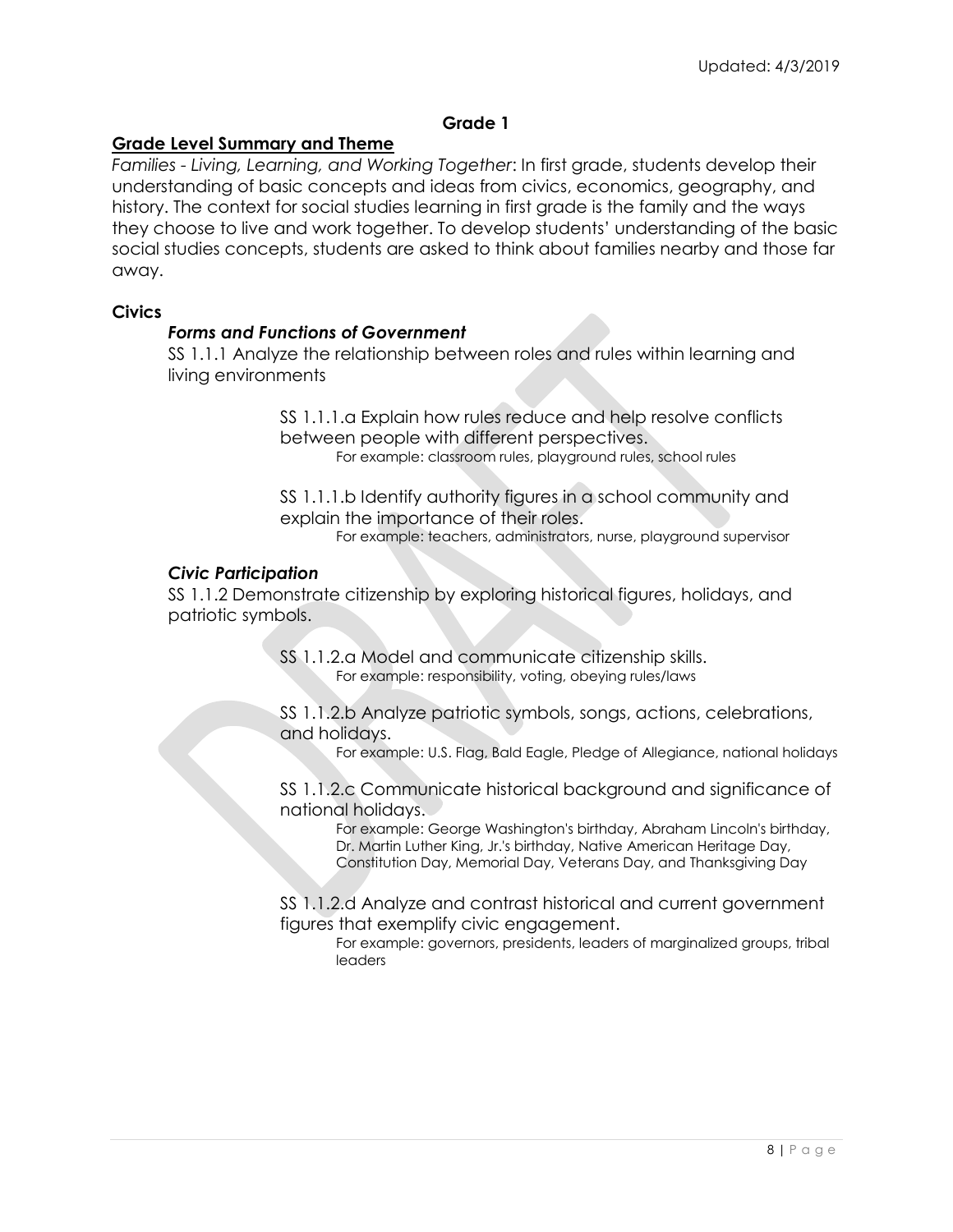## **Economics**

## *Families - Living, Learning, and Working Together*

SS 1.2.1 Explain how scarcity necessitates making choices.

SS 1.2.1.a Identify what they gain and what they give up when they make choices.

For example: opportunity cost

- SS 1.2.2 Not addressed at this grade level
- SS 1.2.3 Explain that resources are used to produce goods and services.

SS 1.2.3.a Categorize human and natural resources used to create goods and services.

> For example: iron ore (a natural resource) is made into steel, which the factory worker (a human resource) uses to build a bike (a good)

SS 1.2.4 Students will compare spending and saving opportunities.

SS 1.2.4.a Give examples of situations where students and families have chosen to save for future purchases

#### **Geography**

#### *Location and Place*

SS 1.3.1 Explore where (spatial) and why people, places and environments are organized in the world.

- SS 1.3.1.a Identify the four cardinal directions.
- SS 1.3.1.b Identify and describe locations in schools and homes and explain reasons for the locations.

For example: Why is the cafeteria next to the kitchen? Why is the office by the front door? Why is the nurse's office located by the main office? Why is the water fountain near the restroom?

- SS 1.3.1.c Create and use maps. For example: maps of the home and school
- SS 1.3.1.d Distinguish between continents and oceans.

#### *Regions*

SS 1.3.2 Explore places and regions.

- SS 1.3.2.a Identify and differentiate between physical features on maps, globes, graphics, and in the physical world.
	- For example: mountains, plains, islands, hills, oceans, rivers, lakes
- SS 1.3.2.b Identify and differentiate between human features. For example: cities, farms, buildings, bridges, streets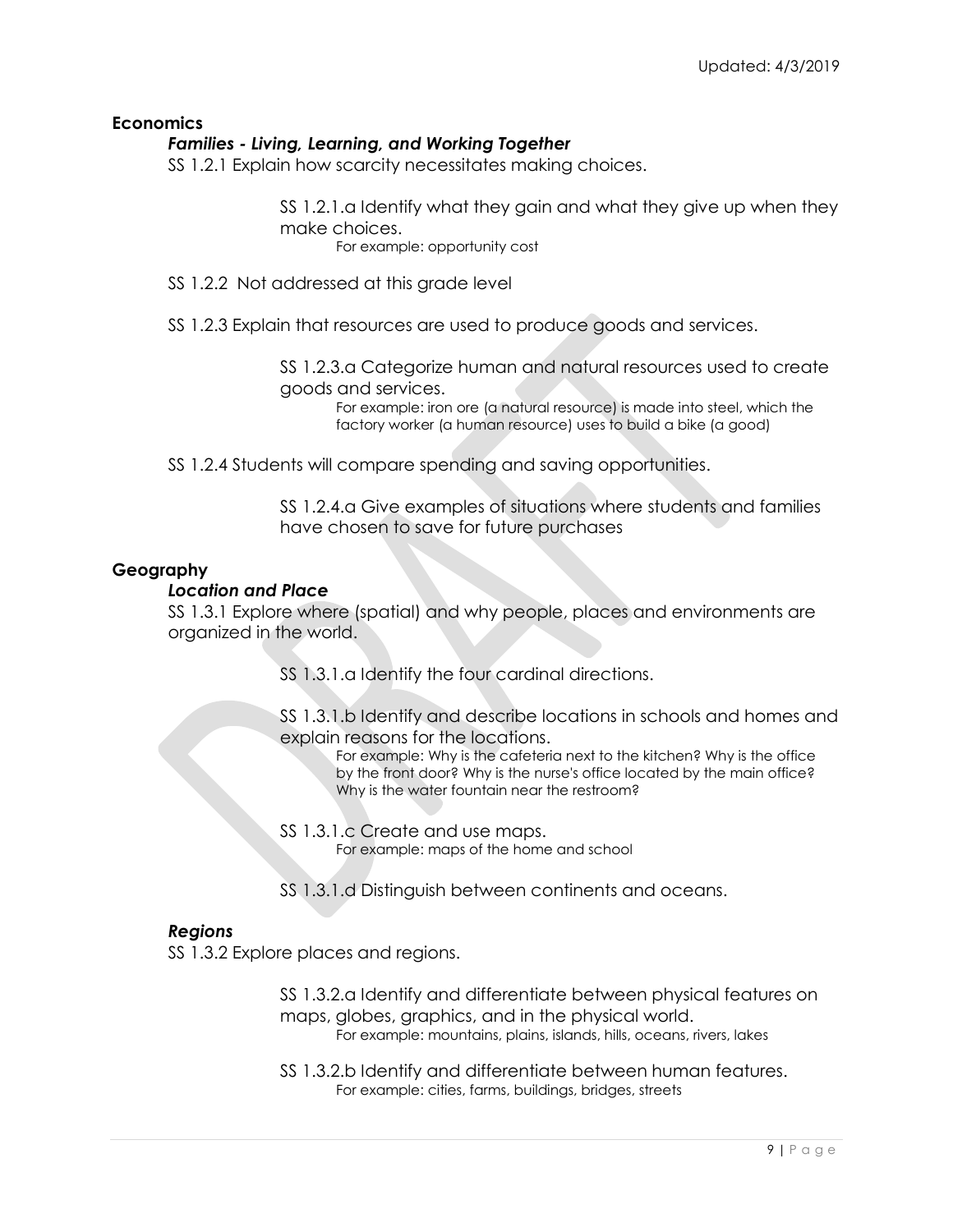SS 1.3.2.c Explain how places change over time. For example: new building, a bigger road

#### *Human-Environment Interaction*

SS 1.3.3 Explore the relationship between humans and their physical environment.

SS 1.3.3.a Interpret the impact of environmental hazards and severe weather on everyday life.

For example: tornado drills, snow days,

floods

SS 1.3.3.b Identify Earth's natural resources. For example: minerals, air, land, water, soil

SS 1.3.3.c Describe how people adapt to their physical environment.

> For example: housing, land use, recreational activities, soil conservation, build dams

#### *Movement*

SS 1.3.4 Describe the characteristics of culture.

SS 1.3.4.a Identify cultural traits. For example: language, religion, food, music, sports, clothing

SS 1.3.4.b Describe the characteristics of individual culture. For example: food, language, celebrations

#### *Geospatial Skills and Geo-literacy*

SS 1.3.5 Use geographic skills to make connections to their lives.

SS 1.3.5.a Apply geographic knowledge and techniques to navigate the school.

For example: Make a map of the school, or make a map of your home.

#### **History**

#### *Change, Continuity, and Context*

SS 1.4.1 Recognize patterns of continuity and change over time in the context of families.

SS 1.4.1.a List and describe life events over time.

For example: weekly, monthly, yearly, seasonal celebrations

SS 1.4.1.b Compare and contrast family life from earlier times and today.

For example: "When was I born?" "When did my family move to our current residence?"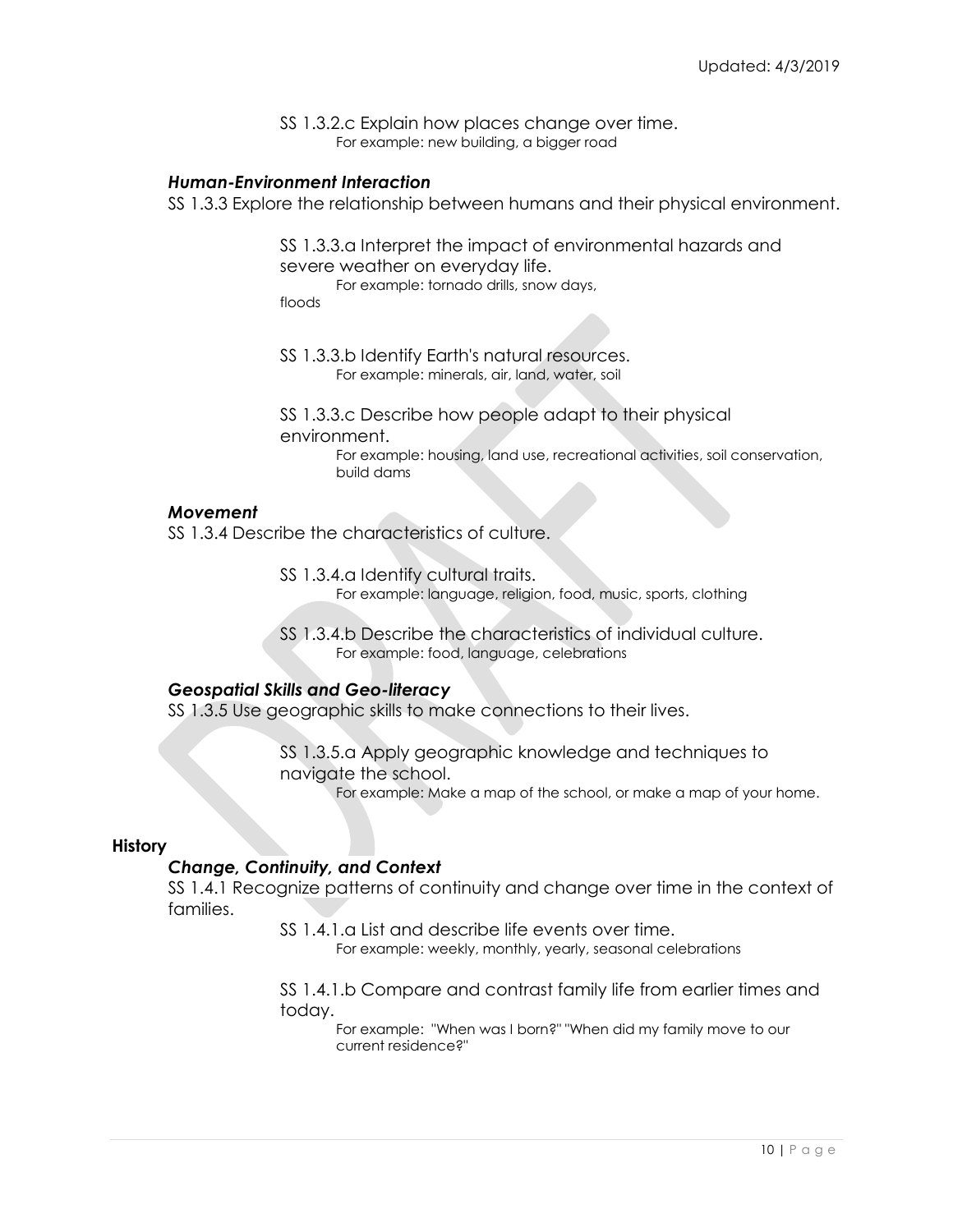## *Multiple Perspectives*

SS 1.4.2 Identify multiple perspectives of diverse family traditions.

SS 1.4.2.a Compare and contrast family traditions across cultures. For example: holidays, celebrations, milestones

## *Historical Analysis and Interpretation*

SS 1.4.3 Describe historical people, events, and symbols.

- SS 1.4.3.a Describe historical people, events, and symbols. For example: Abraham Lincoln, Martin Luther King, Jr., Standing Bear, Willa Cather
- SS 1.4.3.b Identify symbols of the United States. For example: national anthem, other patriotic songs

SS 1.4.3.c Describe how objects including books, letters, and other artifacts help us to understand the past.

## *Historical Inquiry & Research*

SS 1.4.5 Develop Historical Inquiry and Research skills.

SS 1.4.5.a Develop questions about family history. For example: "Where was I born?" "What do my family members remember from when I was a small child?"

SS 1.4.5.b Identify and cite appropriate books, letters, and other artifacts for research.

For example: the title and author of the book from which they took information

SS 1.4.5.c Gather and communicate historical information about families.

For example: picture, posters, and oral narratives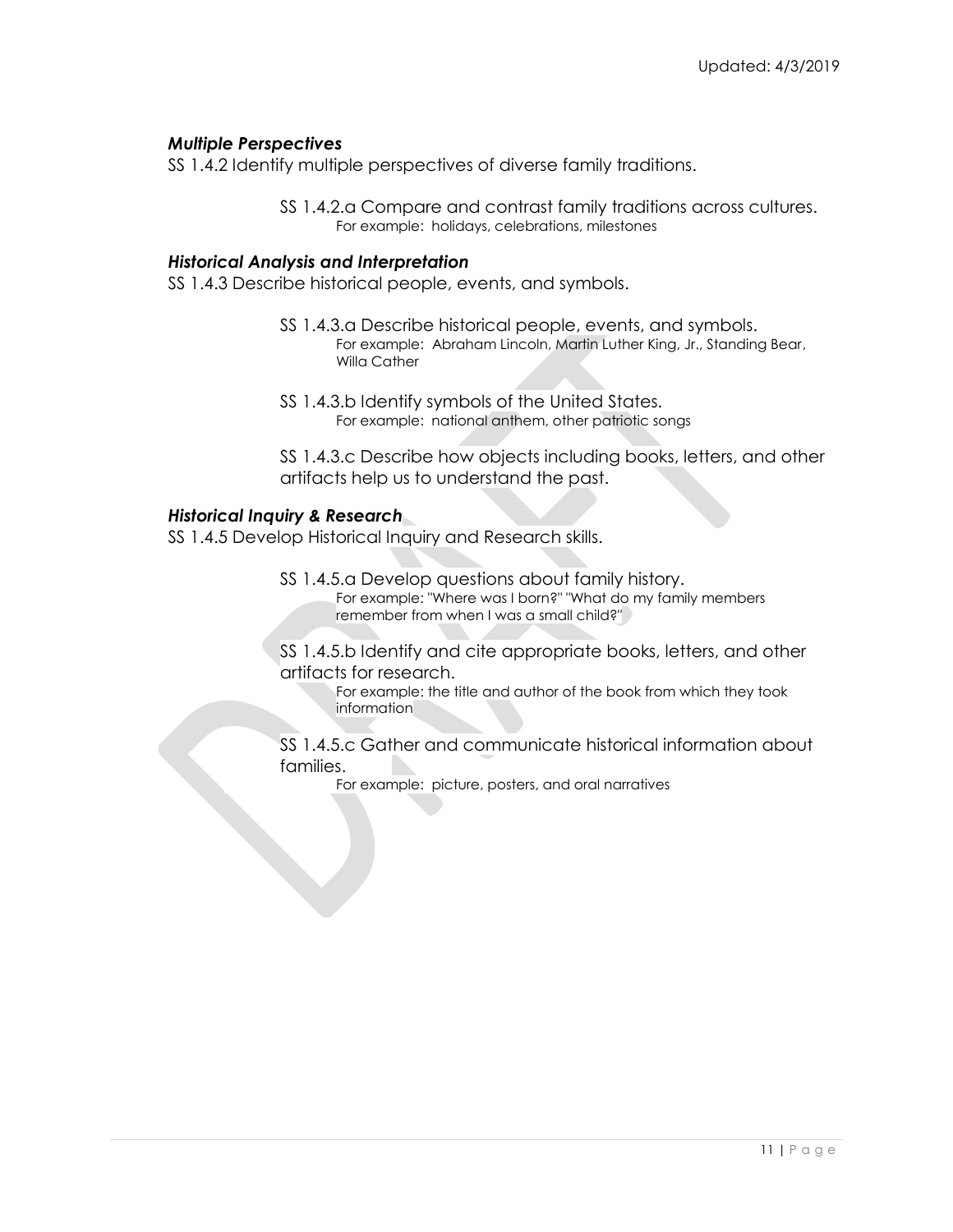## **Grade 2**

## **Grade Level Summary and Theme**

*Neighborhood*: In second grade, students apply their emerging understanding of civics, economics, geography, and history to their communities and others around the world. Students learn about how their community works as well as the variety of ways that communities organize themselves. To develop conceptual understanding, students examine the geographic and economic aspects of life in their own neighborhoods and compare them to those of people long ago.

#### **Civics**

## *Forms and Functions of Government*

SS 2.1.1 Investigate and defend the responsibilities and rights of citizens in their communities.

> SS 2.1.1.a Contribute to developing rules by considering multiple points of view.

For example: classroom meetings, voting, consensus building activities

SS 2.1.1.b Demonstrate conflict management strategies as individuals, groups, and communities.

For example: respectful conversations, active participation, restating others' views, checking for understanding

#### *Civic Participation*

SS 2.1.2 Contribute to making decisions using democratic traditions based on established rules.

> SS 2.1.2.a Identify and apply civic responsibilities that are important to individuals and their communities.

For example: voting, obeying laws, justice, equality

SS 2.1.2.b Analyze patriotic symbols, songs, actions, celebrations, and holidays.

For example: U.S. Flag, bald eagle, Pledge of Allegiance, national holidays

SS 2.1.2.c Communicate historical background and significance of national holidays.

For example: George Washington birthday, Abraham Lincoln Birthday, Presidents Day, Dr. Martin Luther King, Jr. Day, Native American Heritage Day, Constitution Day, Memorial Day, Veterans Day, and Thanksgiving Day

SS 2.1.2.d Investigate ways to be actively engaged to improve family, school, and community.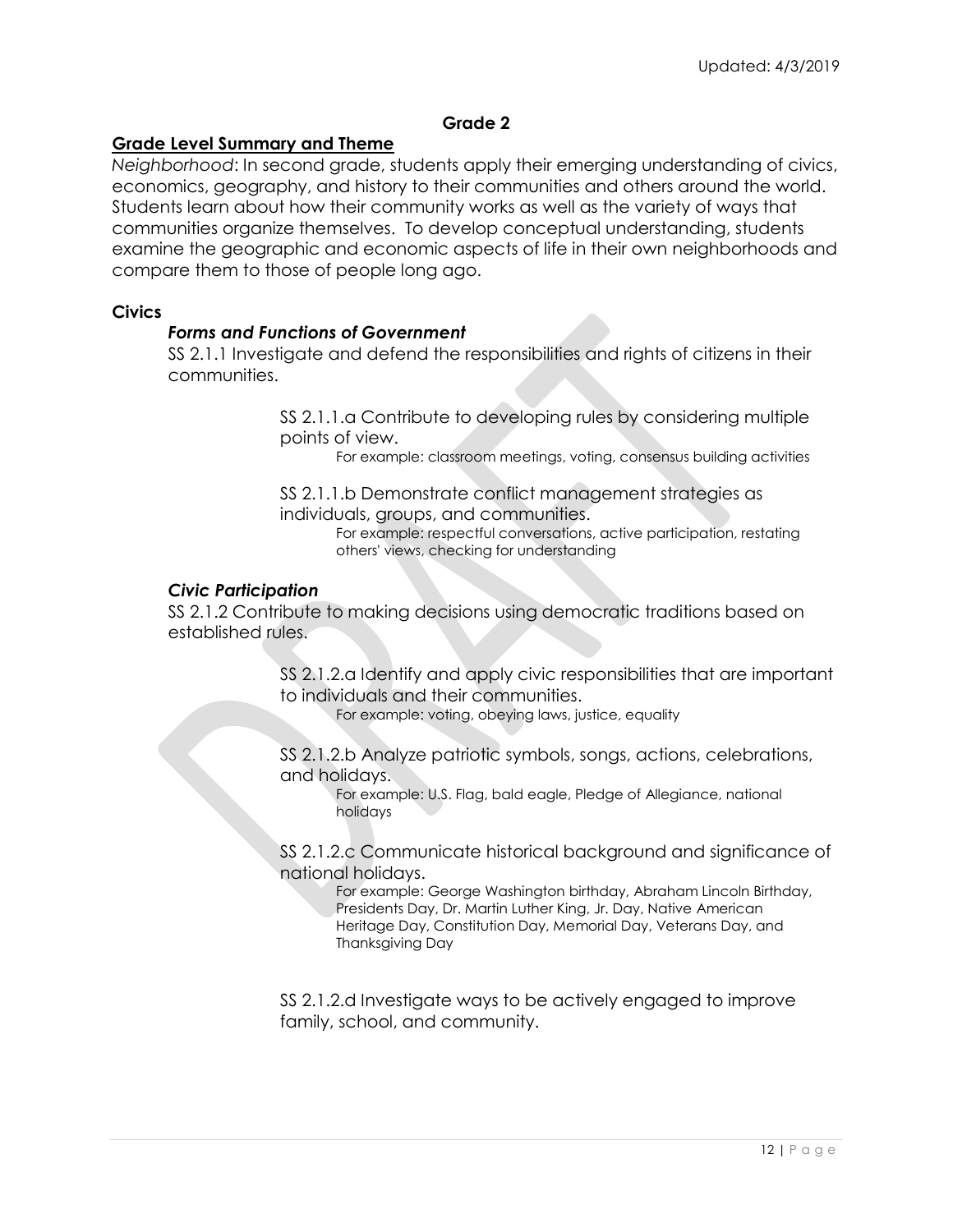SS 2.1.2.e Model and communicate characteristics of good citizenship.

> For example: establishing beliefs and justice, truth, equality, personal responsibilities for the common good, tolerance for diversity of opinions

#### **Economics**

#### *Neighborhoods: Making a Difference*

SS 2.2.1 Evaluate choices about how to use scarce resources that involve prioritizing wants and needs.

> SS 2.2.1.a. Justify a decision they make by providing evidence of what they gain and give up. For example: tradeoff, opportunity cost

SS 2.2.2 Describe how producers deliver products/services, earn an income, and satisfy economic needs and wants.

> SS 2.2.2.a. Explain the role of goods and services and supply and demand in a community.

SS 2.2.2.b. Describe how people earn income/wages through work.

SS 2.2.3 Identify the goods and services governments provide.

SS 2.2.3.a Identify goods and services that local governments provide.

For example: water, fire department, police, schools

SS 2.2.3.b Explain how the local government pays for goods and services it provides. For example: taxes

SS 2.2.4 Demonstrate knowledge of currency, its denominations, and use.

SS 2.2.4.a Make transactions using currency emphasizing its use as a medium of exchange.

For example: via school store, buying pencils

## **Geography**

#### *Location and Place*

SS 2.3.1 Explore where (spatial) and why people, places and environments are organized in the world.

SS 2.3.1.a Compare and contrast maps and globes.

SS 2.3.1.b Identify and describe locations in neighborhoods. For example: home, the park, friend's house, fire station, grocery store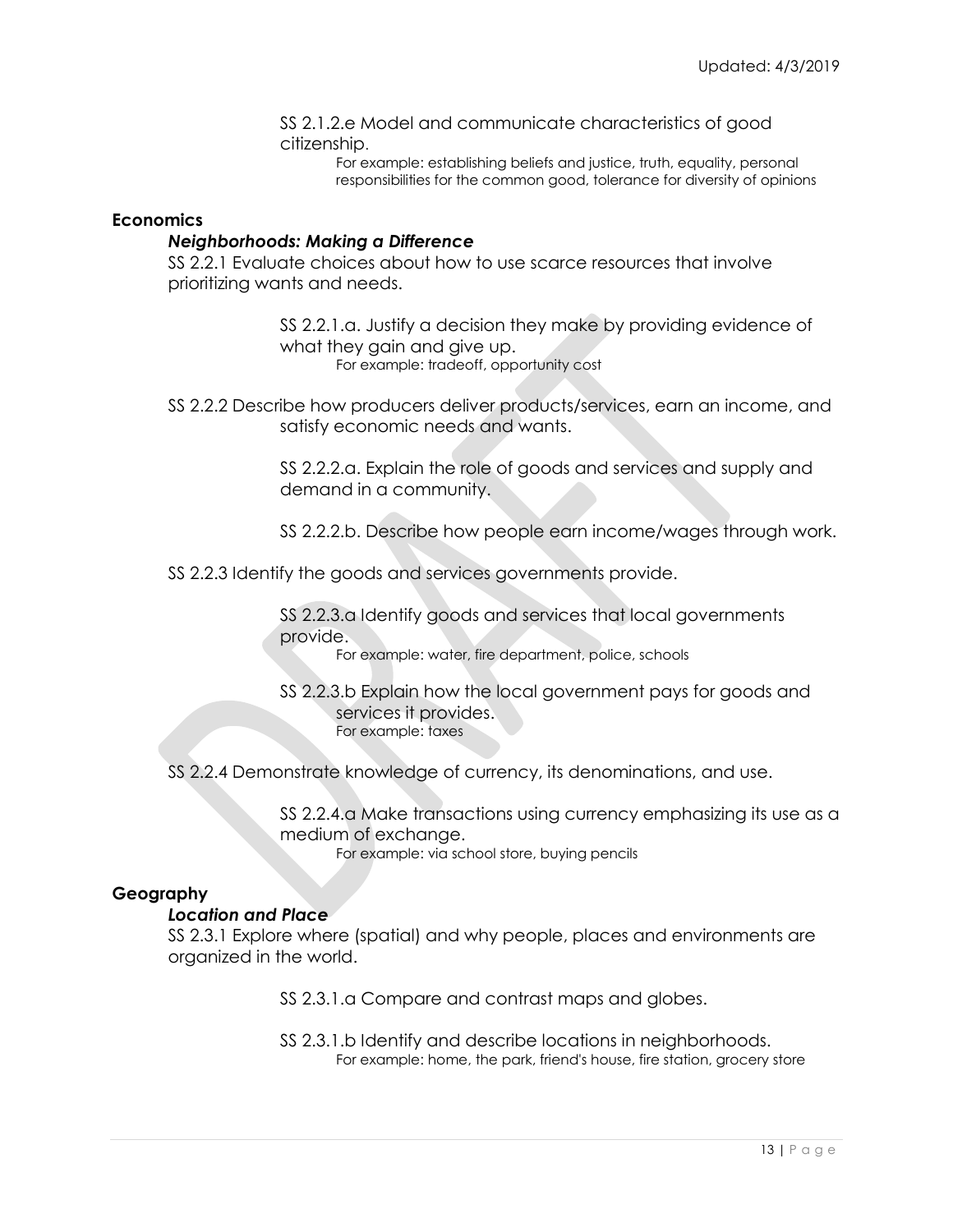SS 2.3.1.c Identify and apply map elements. For example: title, symbols, legend, and cardinal directions

SS 2.3.1.d Locate communities, Nebraska, and the United States on maps and globes.

SS 2.3.1.e Explain why things are located where they are in neighborhoods.

For example: Why are stores on a main street?

#### *Regions*

SS 2.3.2 Compare places and regions.

SS 2.3.2.a Identify and differentiate between physical and human features of neighborhoods and communities. For example: vegetation, ravines, housing, streets, sewers, road signs

SS 2.3.2.b Describe local places and regions. For example: prairie, forest, farm land, ranch land, local community

SS 2.3.2.c Explain how places and regions change over time.

#### *Human-Environment Interaction*

SS 2.3.3 Describe relationships between humans and the physical environment.

SS 2.3.3.a Identify examples of Earth's physical processes. For example: wind and water erosion/deposition

SS 2.3.3.b Describe how seasonal weather patterns, natural hazards, and natural resources affect human activities. For example: seasonal jobs (landscaping, street/grounds maintenance, construction), seasonal foods, drought causing water shortages

- SS 2.3.3.c Match resources to their sources. For example: food from farms, wood from trees, minerals from the ground, fish from bodies of water
- SS 2.3.3.d Describe how people adapt to their physical environment.

For example: soil conservation, build levees, grow plants and raise animals

#### *Movement*

SS 2.3.4 Describe different groups of people and the different settings where they live.

> SS 2.3.4.a Describe cultures of the local community and other communities.

> > For example: food, language, celebrations, religions, music, sports

SS 2.3.4.b Identify examples of cultural markers in their community. For example: religious or institutional structures, names of streets, types of businesses, buildings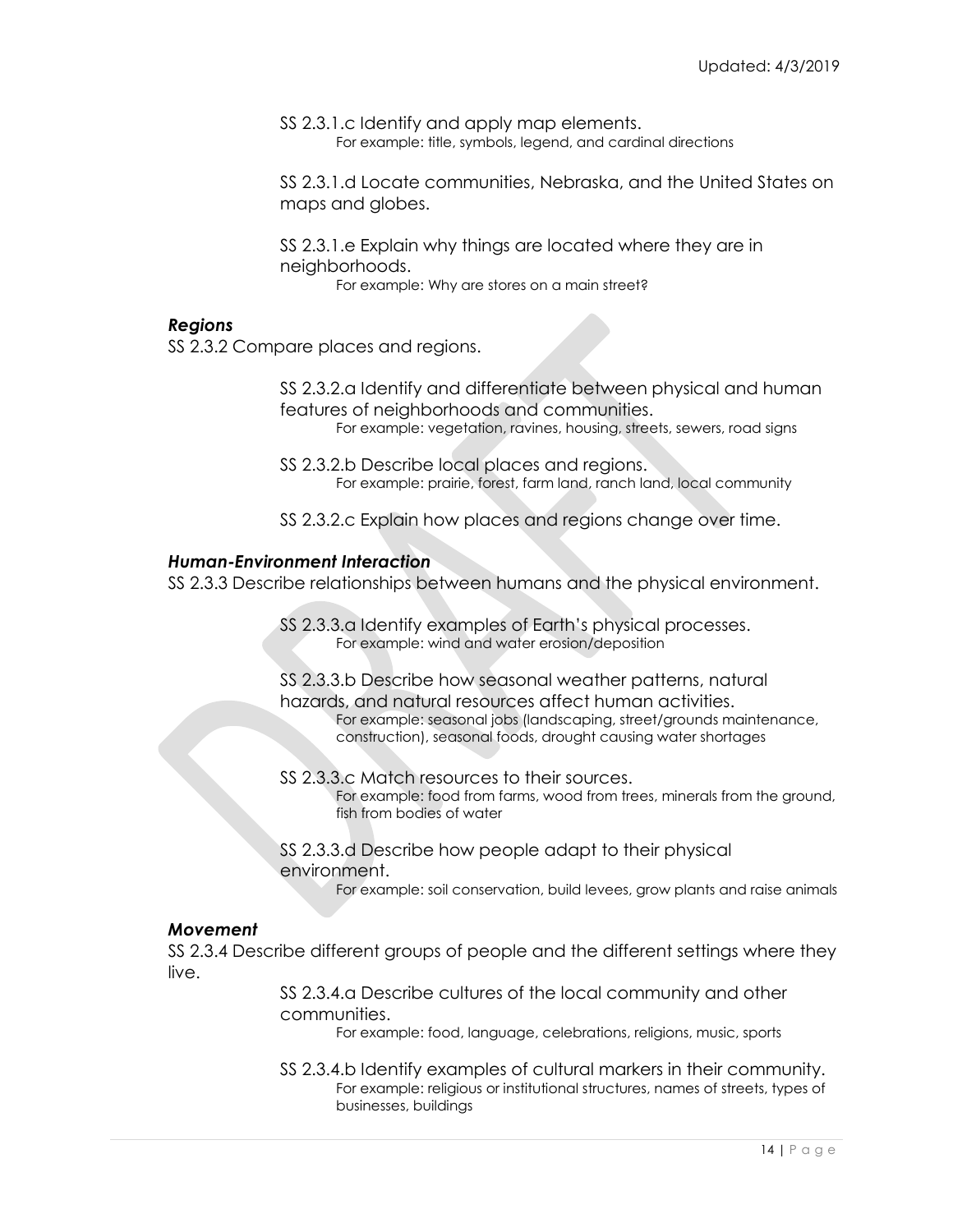## *Geospatial Skills and Geo-literacy*

SS 2.3.5 Use geographic skills to make connections to their lives.

SS 2.3.5.a Apply geographic knowledge and techniques to navigate their home and neighborhood.

For example: Use navigation tools to map out shortest route to school; Map the route of a school field trip to multiple destinations.

#### **History**

#### *Change, Continuity, and Context*

SS 2.4.1 Recognize and apply patterns of continuity and change over time in the context of neighborhoods.

> SS 2.4.1.a Describe how a neighborhood has changed over the course of time using maps and other artifacts. For example: pictures from school library/media center

SS 2.4.1.b Compare and contrast how different neighborhoods have changed over time.

For example: photographs of school building, materials from local historical society

#### *Multiple Perspectives*

SS 2.4.2 Analyze multiple perspectives of events within neighborhoods.

SS 2.4.2.a Compare and contrast perspectives from multiple sources regarding the same event.

For example: community centers, residential, businesses, libraries, restaurants, parks

#### *Historical Analysis and Interpretation*

SS 2.4.3 Analyze past and current events, issues, and people relevant to a neighborhood.

> SS 2.4.3.a Describe historical people, events, ideas, and symbols (including various cultures and ethnic groups) that impacted a neighborhood.

> > For example: neighborhood landmarks: post office, fire station, mailbox, fire hydrant, library, police station, recycling center

#### *Historical Inquiry & Research*

SS 2.4.4 Develop Historical Inquiry and Research skills.

SS 2.4.4.a Develop questions about neighborhood history. For example: What parks or community buildings are there? When were they built?

SS 2.4.4.b Identify, obtain, and cite appropriate primary and secondary sources for research.

For example: identifying titles and authors of books where students located information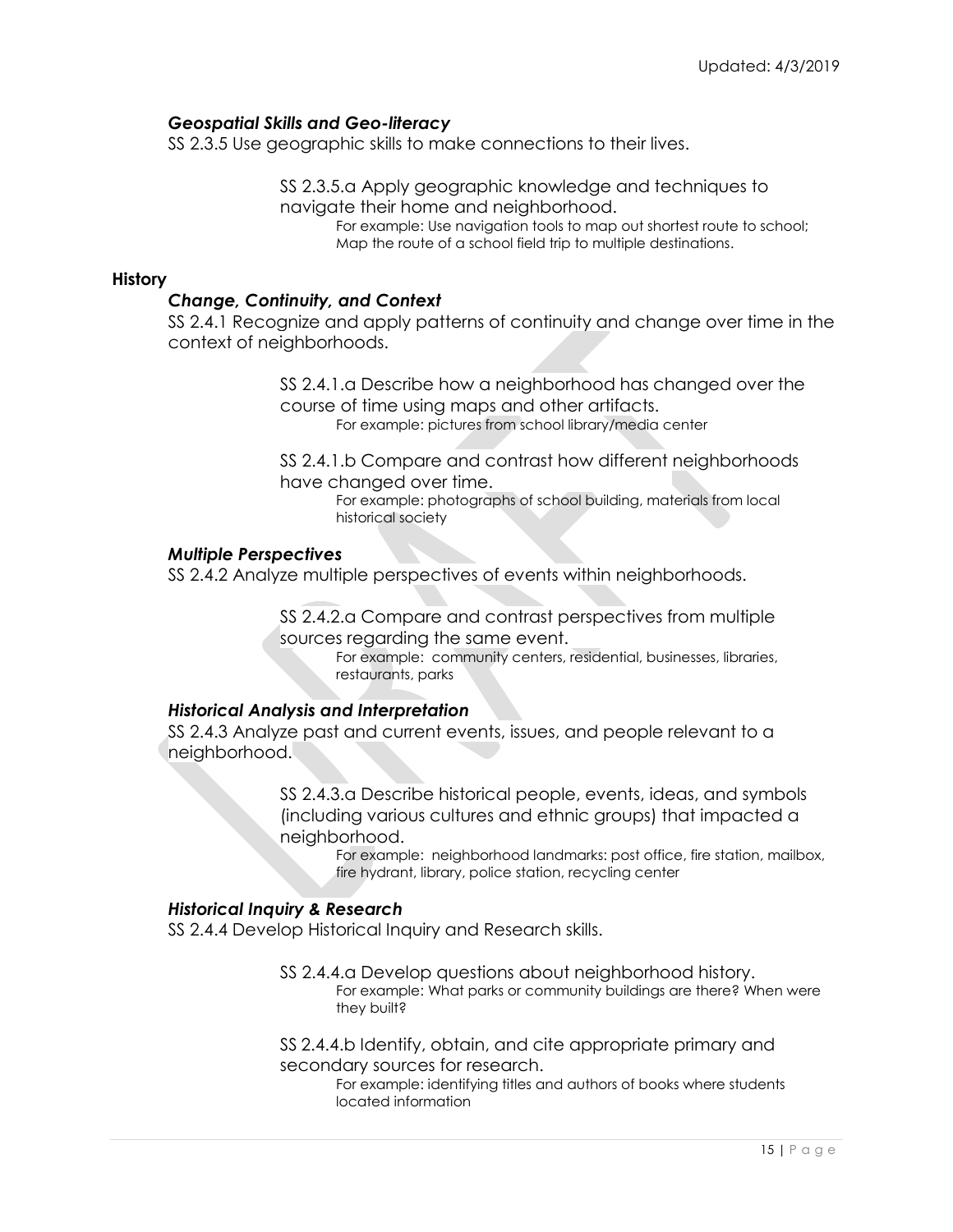## SS 2.4.4.c Gather and present historical information about a neighborhood.

For example: Ask questions of a guest speaker in the classroom.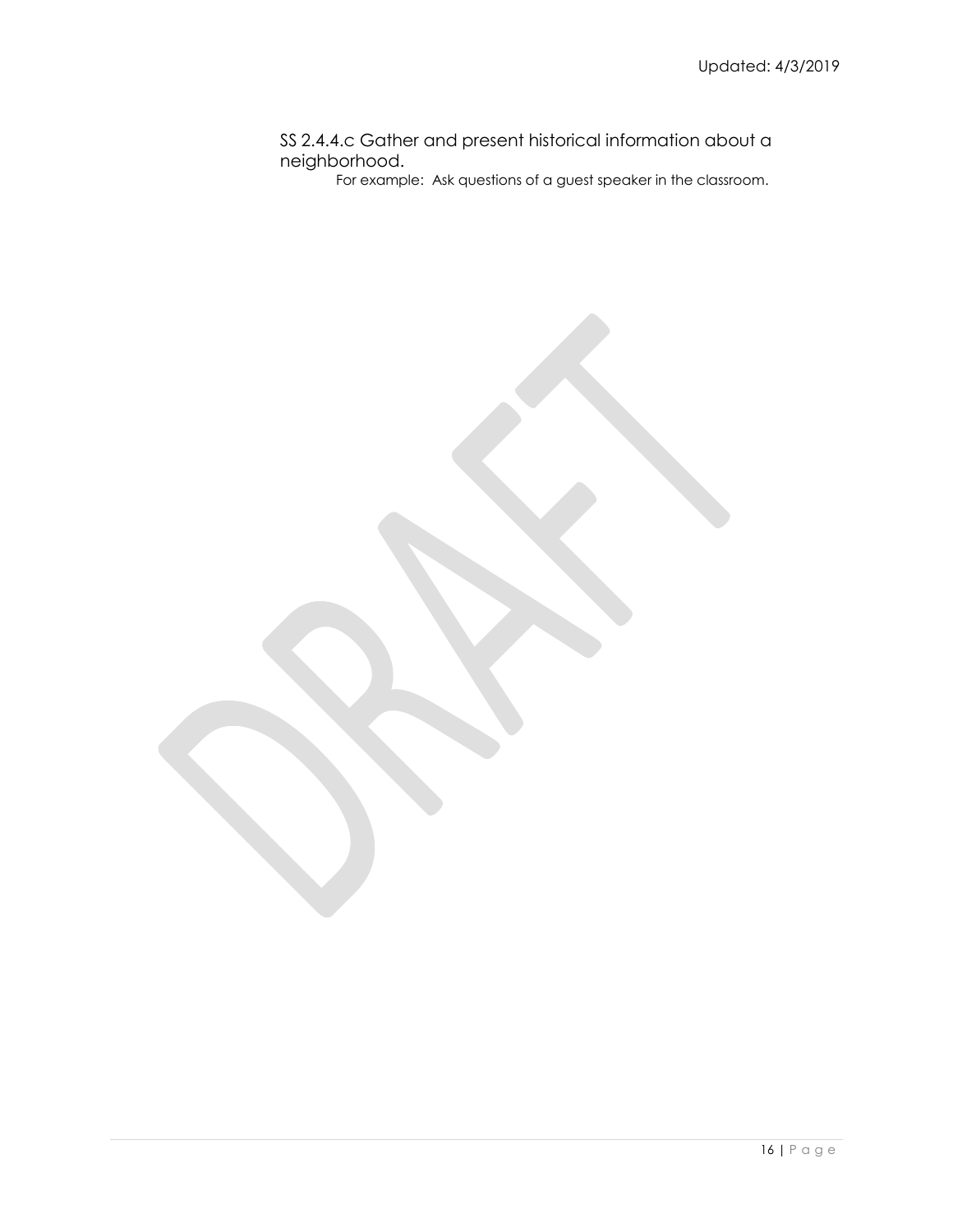## **Grade 3**

## *Grade Level Summary and Theme*

*Communities Near and Far*: In third grade, students begin to explore more complex concepts and ideas from civics, economics, geography, and history as they study the varied backgrounds of people living in Nebraska and the rest of the United States. Emphasis is on cultures in the United States, including the study of Native Americans. Students examine these cultures from the past and in the present and the impact they have had in shaping our contemporary society. They begin to look at issues and events from more than one perspective.

#### **Civics**

## *Forms & Function of Government*

SS 3.1.1 Analyze the structure and function of local governments.

SS 3.1.1.a Compare and contrast the structure and function of roles commonly found in local governments.

For example: mayor, city manager, city council, village board

SS 3.1.1.b Communicate how and why a community creates laws. For example: civil discourse, active participation, apply knowledge to address meaningful issues within our society

SS 3.1.1.c Investigate and summarize the roles that leaders and other citizens serve in local communities.

SS 3.1.1.d Justify the importance of roles that leaders and citizens serve in local government.

## *Civic Participation*

SS 3.1.2 Explore the impact of individual and group decisions at the community level.

> SS 3.1.2.a Identify and model rights and responsibilities of citizens at the community level.

> > For example: voting, public service, service learning projects

SS 3.1.2.b Investigate the meaning of patriotic symbols, songs, actions, celebrations, and holidays.

For example: U.S. flag, bald eagle, Pledge of Allegiance, national holidays

SS 3.1.2.c Communicate historical background and significance of national holidays.

For example: George Washington birthday, Abraham Lincoln Birthday, Presidents Day, Dr. Martin Luther King, Jr. Day, Native American Heritage Day, Constitution Day, Memorial Day, Veterans Day, and Thanksgiving Day

SS 3.1.2.d Identify and engage in opportunities to serve their local community.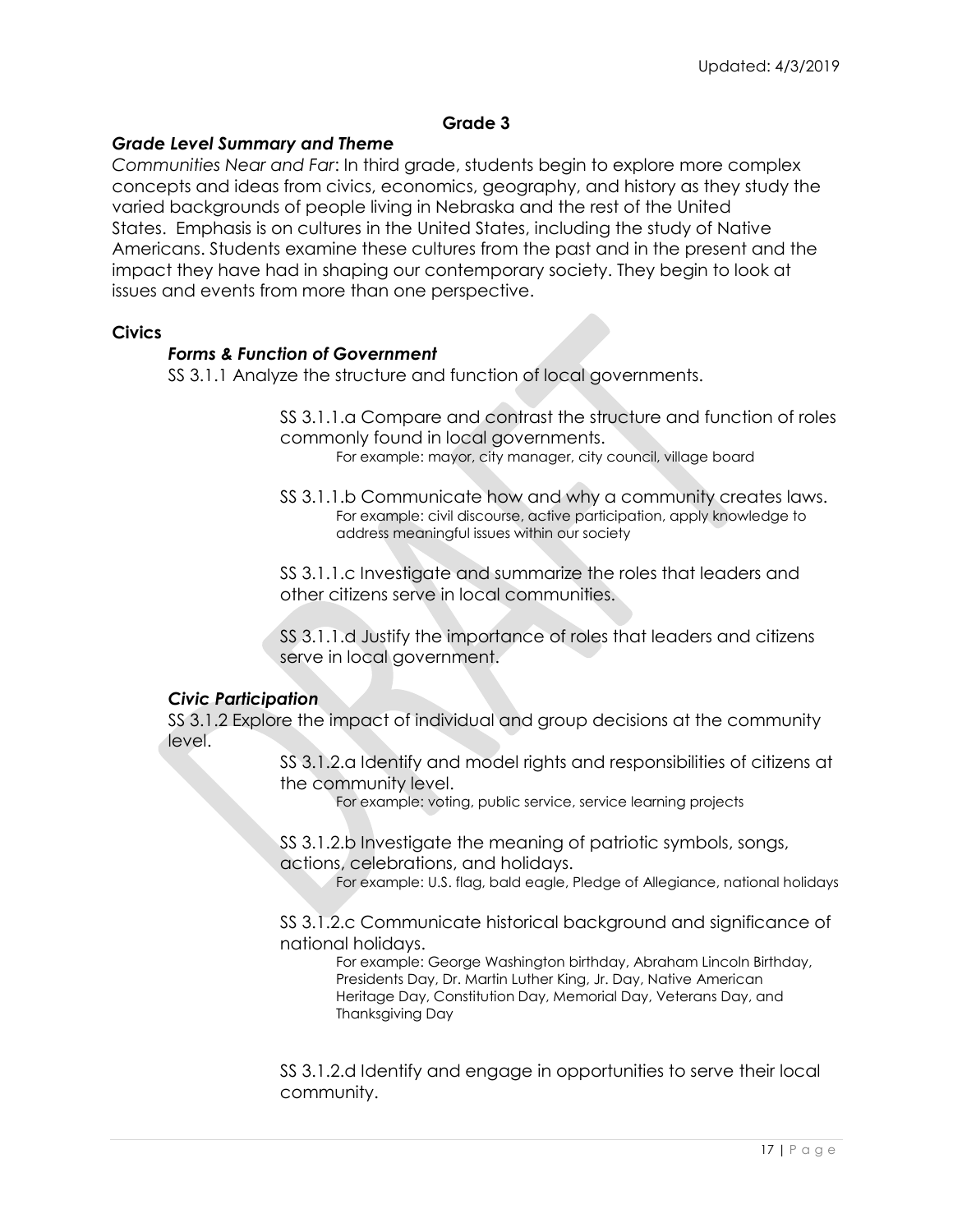SS 3.1.2.e Engage in discourse that demonstrates respect and consideration of multiple points of view.

SS 3.1.2.f Analyze the decisions of local leaders and how they affect public policy.

## **Economics**

## *Community*

SS 3.2.1 Explain that people choose and decide what services they ask their local government to provide and pay for.

> SS 3.2.1.a Identify goods and services funded through local taxes. For example: snow removal, waste management, law enforcement

SS 3.2.2 Evaluate choices and consequences for spending and saving.

SS 3.2.2.a Given a budget, make choices as to what to purchase, what to give up, and what to save.

SS 3.2.3 Explain that markets are places where buyers and sellers exchange goods and services.

> SS 3.2.3.a Explain that resources are used to produce goods and services.

SS 3.2.4 Describe how the local community trades with other communities.

SS 3.2.4.a Identify local goods and services that could be traded with people everywhere.

For example: corn, soybeans, beef, irrigation systems, dry edible beans

## **Geography**

#### *Location and Place*

SS 3.3.1 Explore where (spatial) and why people, places and environments are organized in the world.

SS 3.3.1.a Identify and apply map elements.

For example: title, scale, symbols, legend, and cardinal and intermediate directions

SS 3.3.1.b Use a map to identify location and distribution of physical and human features.

For example: rivers/roads, cities/towns, bodies of water, landforms

SS 3.3.1.c Analyze why things are located where they are in the community.

> For example: Why are stores located on main streets? Why are schools near homes? What might be a better location for a school?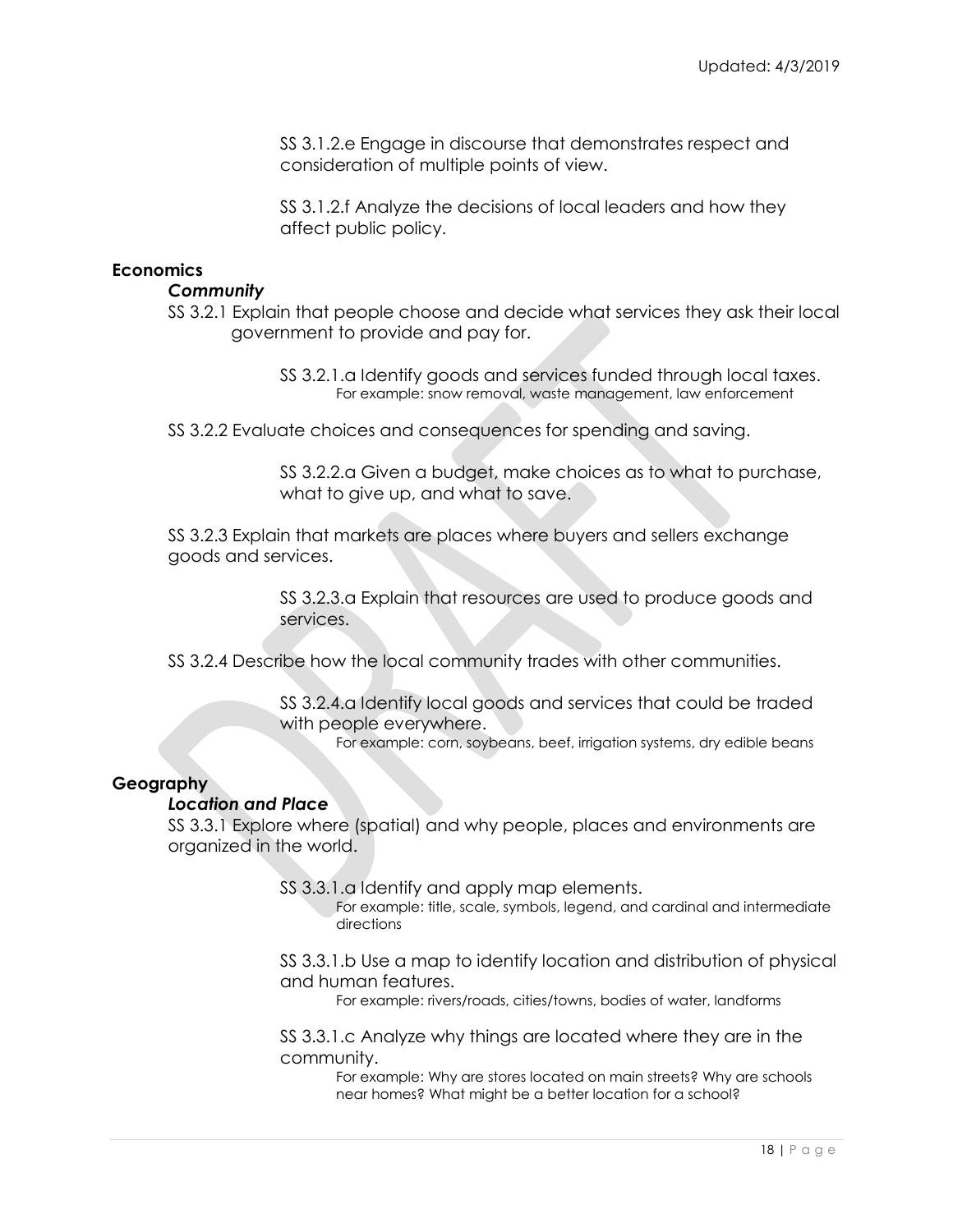SS 3.3.1.d Locate specific places on maps and globes.

For example: Missouri River, Platte River, Rocky Mountains, Nebraska, the student's city

SS 3.3.1.e Identify the continents, oceans, and hemispheres.

#### *Regions*

SS 3.3.2 Compare the characteristics of places and regions.

SS 3.3.2.a Identify and differentiate between physical and human features of neighborhoods and communities.

For example: vegetation, hills, waterways, housing, streets, business/residential areas

SS 3.3.2.b Compare and contrast local places and regions with other places and regions.

> For example: prairie and forest, local community with another community, products from Nebraska and another state, crops grown in Nebraska and another state

SS 3.3.2.c Explain how and why places and regions change over time.

> For example: population growth (more housing, schools), demolition/renovation of old/unsafe structures, flood control measures

#### *Human-Environment Interaction*

SS 3.3.3 Explain relationships between humans and the physical environment.

SS 3.3.3.a Describe how the environment influences human activities and how humans alter the environment to suit their needs. For example: climate, water cycle, soil fertility impact agricultural production, usage of land and energy - land formation impacts transportation and communication, agriculture, transportation, industry, use of natural resources, regulations/practices to protect the environment

- SS 3.3.3.b Identify ecosystems. For example: forests, deserts, grasslands
- SS 3.3.3.c Explain the importance of Earth's natural resources. For example: minerals, air, water, land
- SS 3.3.3.d Describe how humans develop communities in local settings.

For example: roads, landfills, utilities, land use patterns

## *Movement*

SS 3.3.4 Compare and contrast the characteristics of culture locally.

SS 3.3.4.a Compare and contrast cultural traits within a community. For example: language, religion, food, music, sports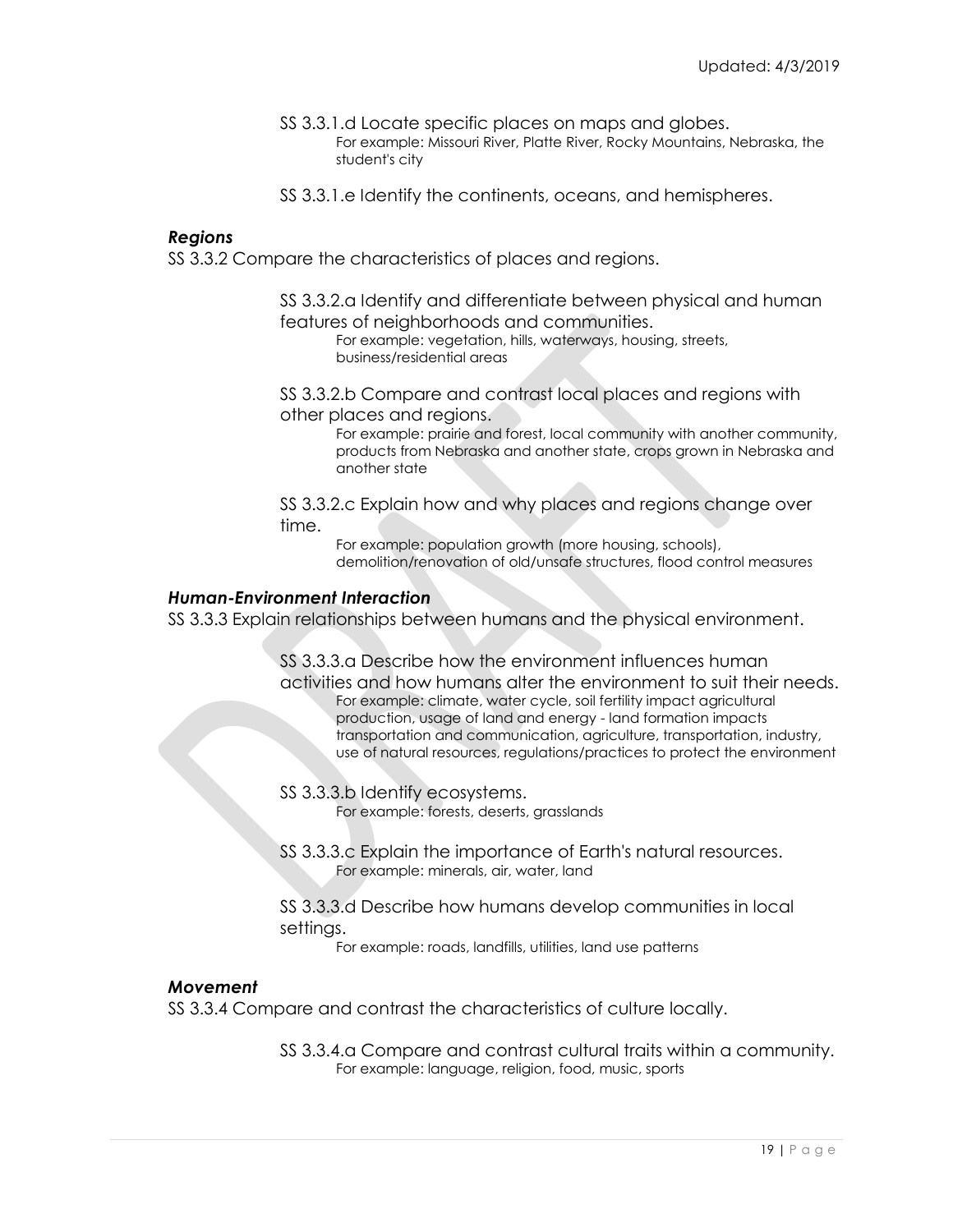SS 3.3.4.b Describe examples of how and why cultures change in a community.

For example: technology, education, employment

## *Geospatial Skills and Geo-literacy*

SS 3.3.5 Students will use geographic skills to make connections to issues and events.

> SS 3.3.5.a Identify and evaluate how changes in human and physical geography have shaped their community.

> > For example: placement of schools/hospitals, building of roads, access to water sources, suitable soil for farming

#### **History**

#### *Change, Continuity, and Context*

SS. 3.4.1 Analyze and apply patterns of continuity and change over time in the context of communities (town or city).

> SS 3.4.1.a Summarize and describe community events over time using maps and other artifacts.

> > For example: weekly, monthly, yearly, seasonal happenings

SS 3.4.1.b Compare and contrast how different communities have changed over time.

For example: different geographical regions, different types of cities, towns, villages

#### *Multiple Perspectives*

SS 3.4.2 Describe and explain multiple perspectives of events within a community.

> SS 3.4.2.a Describe the role of diverse groups of people, events, and ideas in the development of a community.

For example: local cultural figures, landmarks, celebrations, cultural events

SS 3.4.2.b Compare and contrast conflicting perspectives about a past event in a community.

For example: widening a street, where to construct a park or building

#### *Historical Analysis and Interpretation*

SS 3.4.3 Analyze past and current events and people relevant to their community.

> SS 3.4.3.a Determine factual information about community historical events through use of a variety of sources such as artifacts, pictures, and documents.

For example: local cultural figures, landmarks, celebrations, cultural events

SS 3.4.3.b Identify how decisions affected events in a community. For example: How are decisions made? Who makes decisions?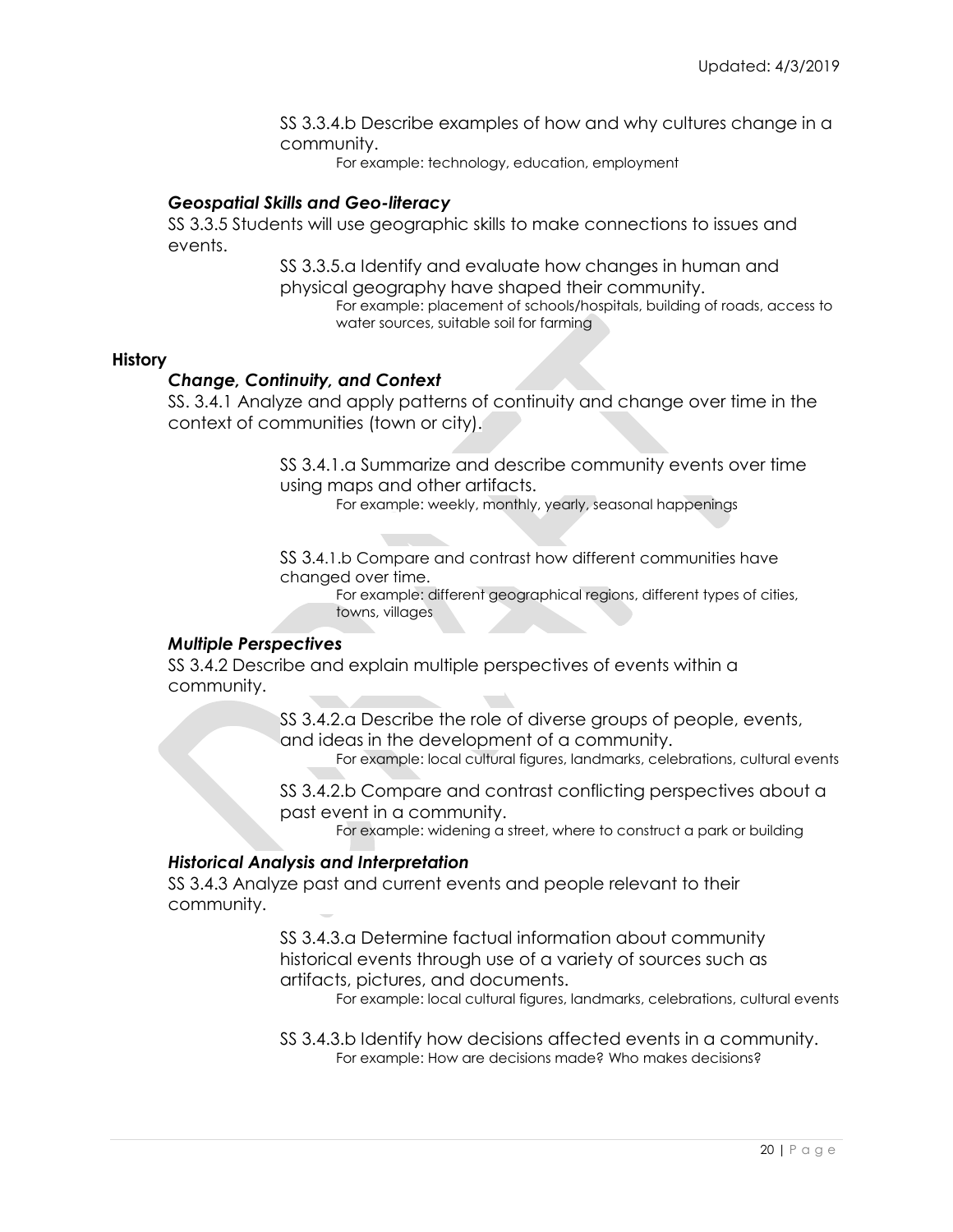## *Historical Inquiry & Research*

SS 3.4.4 Develop Historical Inquiry and Research skills.

SS 3.4.4.a Develop questions about community history. For example: When was our town founded? How did it come to be?

SS 3.4.4.b Identify, obtain, and cite appropriate primary and secondary sources for research about the local community. For example: identifying resources students used to locate information

SS 3.4.4.c Gather and communicate historical information about the community.

For example: interview a community member, find community resources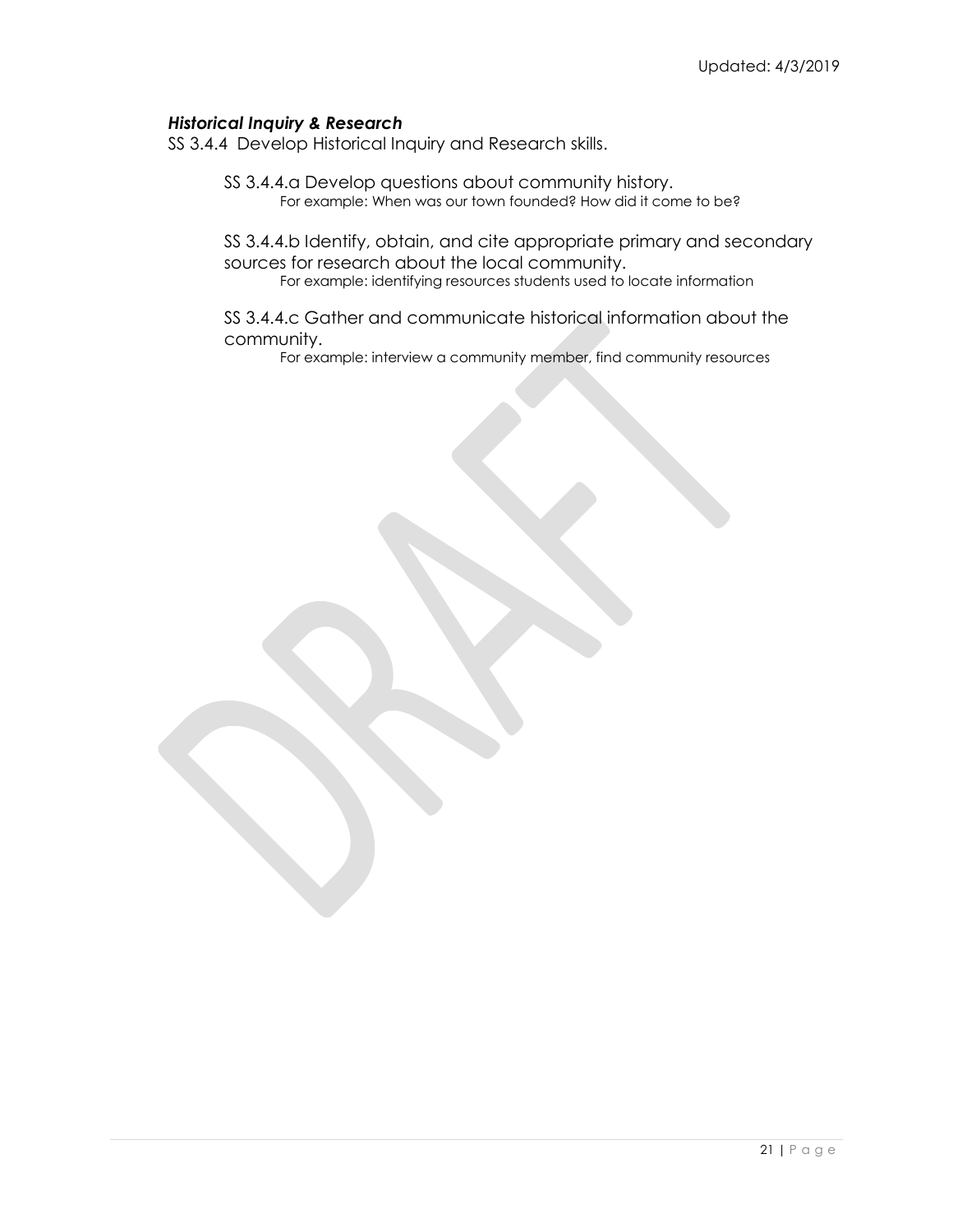## **Grade 4**

## **Grade Level Summary and Theme**

*Nebraska Studies*: In fourth grade, students use their understanding of social studies concepts and skills to explore Nebraska in the past and present. Students learn about the state's unique geography and key eras in early Nebraska history, particularly the treaty-making period. They use this historical perspective to help them make sense of the state's geography, economy, and government today. The cognitive demand of many grade level expectations begins to include analysis and asks students to look at issues and events from multiple perspectives.

#### **Civics**

## *Forms & Functions of Government*

SS 4.1.1 Synthesize and justify the structure and function of Nebraska's government.

> SS 4.1.1.a Investigate and summarize the historical foundation and events that led to the formation and structure of Nebraska's government.

For example: modeled from U.S. government, three branches of government

SS 4.1.1.b Analyze the contributions of multiple ethnic groups on the origin, structure, and function of Nebraska's state government.

SS 4.1.1.c Communicate how a bill becomes a law in the Nebraska unicameral.

SS 4.1.1.d Investigate and summarize the roles that leaders and other citizens serve in Nebraska to equitably represent all cultures throughout the state.

SS 4.1.1.e Justify the importance of roles that leaders and citizens serve in Nebraska government to ensure equitable representation of all cultures found in the state.

For example: members of the Nebraska Hall of Fame

## *Civic Participation*

SS 4.1.2 Investigate how different perspectives impact government decisions at the state level.

> SS 4.1.2.a Identify and model rights and responsibilities of citizens at the state level.

For example: voting, public service, service learning projects

SS 4.1.2.b Investigate the meaning of state symbols, songs and holidays.

For example: Nebraska state flag, "Beautiful Nebraska," state and national holidays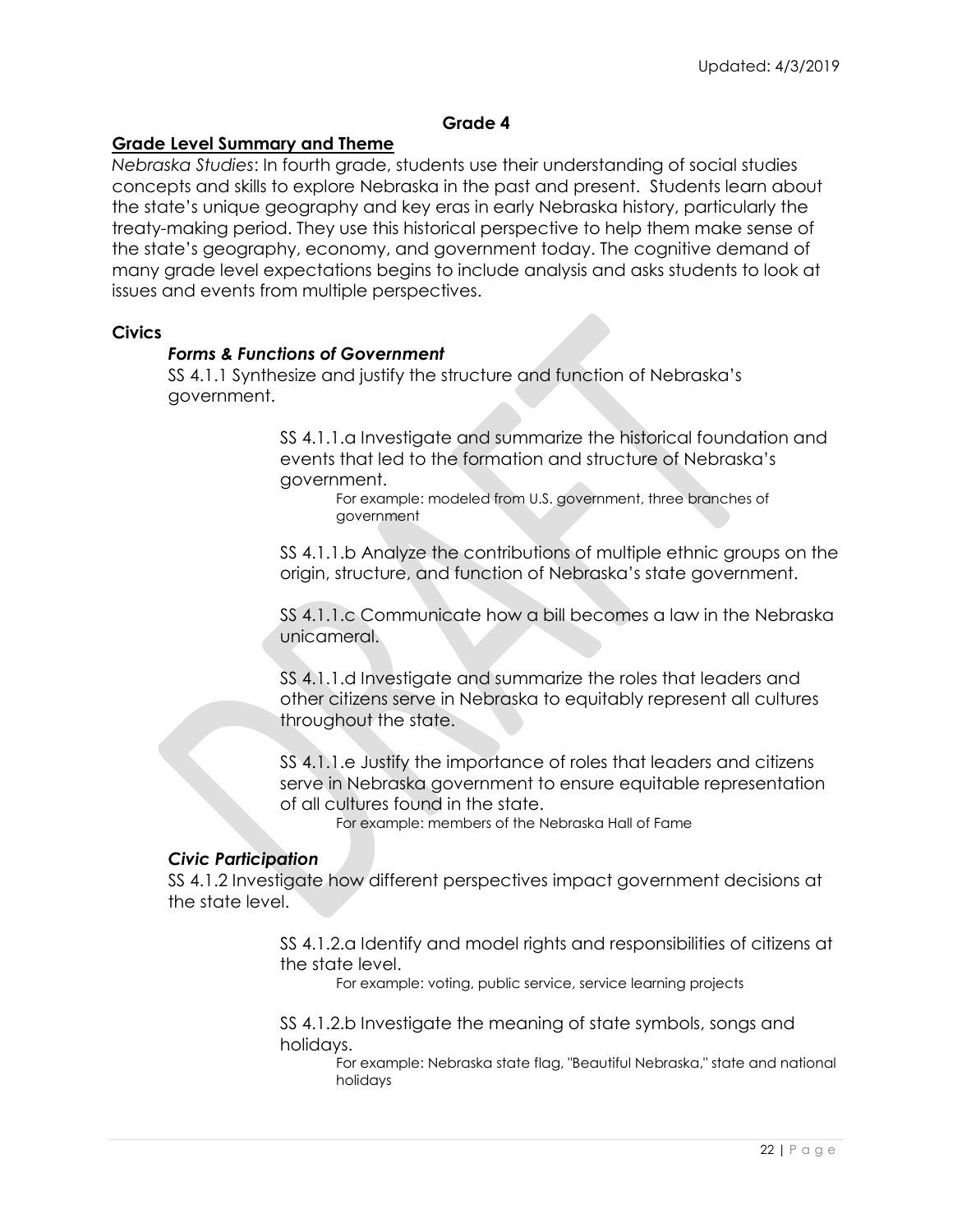SS 4.1.2.c Communicate historical background and significance of Nebraska state holidays.

For example: Arbor Day, George Norris Day and Nebraska Statehood Day

SS 4.1.2.d Identify and engage in opportunities to serve the state.

SS 4.1.2.e Explain how individuals and groups influence the way a state issue is viewed and resolved.

For example: lobbying, petitions, media, social media

SS 4.1.2.f Analyze the decisions of state leaders and how they impact public policy.

## **Economics**

#### *Nebraska*

SS 4.2.1 Describe how scarcity requires the consumer and producer to make a choice and identify costs associated with them.

> SS 4.2.1.a Predict how consumers would react if the price of a good or service changed.

For example: Price of gasoline increases; price of haircuts increases – would buy less or start to change behavior toward buying less, i.e. plan a carpool and get haircut less often.

SS 4.2.1.b Predict how producers would react if the profit from selling a good or service changed.

> For example: You produce fidget spinners and they have become very popular and the price is rising, what would you do – produce more. In a natural disaster, because of scarcity prices tend to rise of things like water and lumber, if you produced water and/or lumber, the increased price would incentivize you to get more of things where they were needed.

SS 4.2.2 Investigate various financial institutions in Nebraska and the reasons for people's spending and saving choices.

> SS 4.2.2.a Identify financial institutions in the community and their purposes.

> > For example: a field trip to a bank/credit union or a representative to discuss how banks ensure your money is safe and how they loan money to help businesses grow and help people buy housing among other things

SS 4.2.3 Investigate how resources are used to make other goods and produce services.

> SS 4.2.3.a Give examples of human, natural, capital, and entrepreneurial resources used in making goods and services in Nebraska and the United States.

For example: human resources (labor), tools, laboratories, equipment, and machinery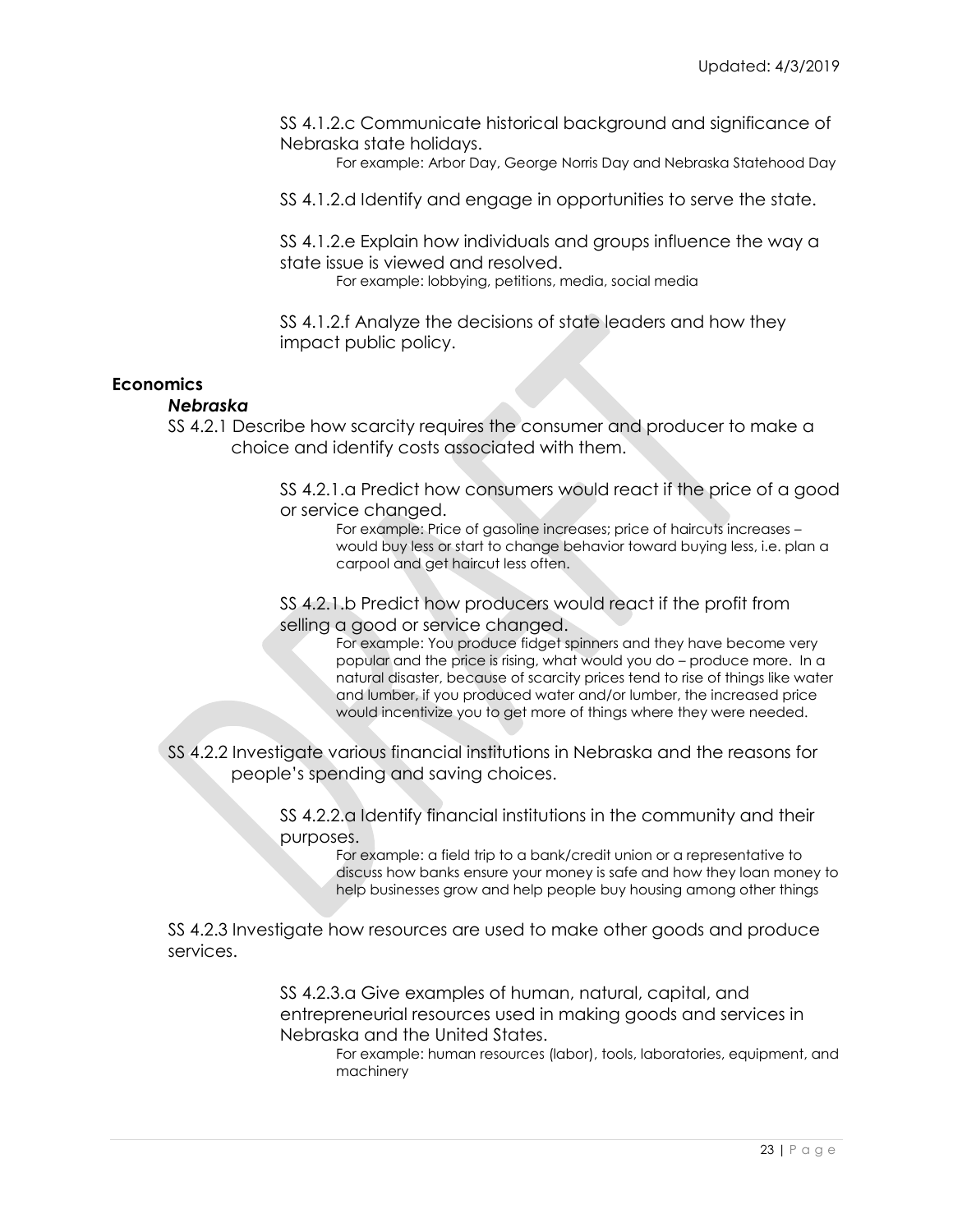SS 4.2.4 Identify and explain specialization and trade and why different regions produce different goods and services.

> SS 4.2.4.a Compare Nebraska with different regions and the goods and services each region produces.

For example: beef, wheat, telemarketing, cotton, coal

SS 4.2.4.b Discuss how technology has affected the specialization of Nebraska's economy and surrounding states.

For example: irrigation, farm equipment, online trading, geospatial technology (GIS & GPS)

## **Geography**

#### *Location and Place*

SS 4.3.1 Explore where (spatial) and why people, places and environments are organized in the state and around the world.

> SS 4.3.1.a Use local and state maps and atlases to locate physical and human features in Nebraska.

For example: major cities, bodies of water, landforms, interstate/highways, railroads, state parks

SS 4.3.1.b Apply map skills to analyze physical/political maps of the state.

For example: Utilize grid systems to find locations, identify the location and purpose of time zones, and identify and locate cities using relative and absolute locations.

SS 4.3.1.c Analyze why things are located where they are in Nebraska.

> For example: Why are large cattle ranches found in the Sandhills? Why are major airports located near large cities? What determined the route of I-80?

SS 4.3.1.d Differentiate between classifications of bodies and waters, cities, and land masses.

For example: lakes, rivers, capital city, county seats, major urban centers, plains, river valleys, Sandhills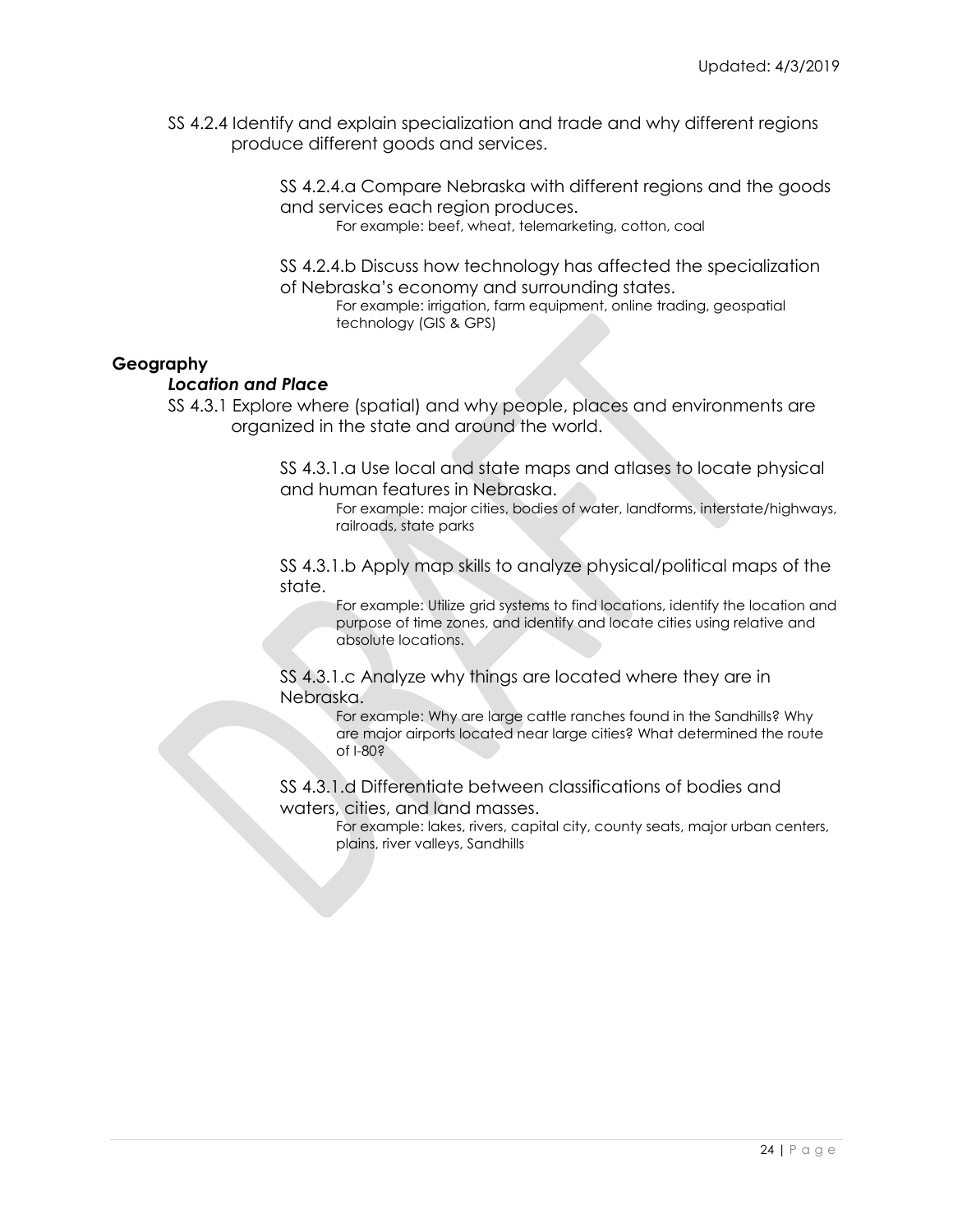## *Regions*

SS 4.3.2 Compare the characteristics of places and regions and their impact on human decisions.

> SS 4.3.2.a Identify criteria used to define regions within the state of Nebraska.

For example: soil, climate, precipitation, population, natural vegetation, land and agricultural usage

SS 4.3.2.b Classify regions and places within the state of Nebraska using physical and human features.

For example: Sandhills, Pine Ridge, Loess Hills, Platte River Valley, rural/urban/suburban, counties and cities

## *Human-Environment Interaction*

SS 4.3.3 Explain how human and natural forces have modified different environments in Nebraska and how humans have adapted.

> SS 4.3.3.a Identify physical processes that shape Nebraska's features and patterns.

For example: weathering, erosion, deposition, drought

SS 4.3.3.b Identify examples of ecosystems in Nebraska and describe related environmental issues.

For example: forests, wetlands, grasslands, and rivers, runoff, flooding, erosion, wildfires

SS 4.3.3.c Describe the impact of extreme natural events on the human and physical environment in Nebraska.

For example: tornadoes, floods, dust storms, insect infestation result in changes to agricultural/construction/public safety practices

SS 4.3.3.d Describe how humans have adapted to Nebraska's physical environment and use available natural resources. For example: progression of home construction materials, agriculture,

irrigation, introduction of trees, soil conservation, soil, timber, surface water and ground water

#### *Movement*

SS 4.3.4 Compare and contrast the characteristics of culture statewide.

SS 4.3.4.a Compare and contrast patterns of culture within the state of Nebraska.

For example: language, religion, food, music, sports, celebrations

SS 4.3.4.b Compare and contrast population characteristics of the state of Nebraska.

For example: density, distribution, growth rates due to available jobs, resources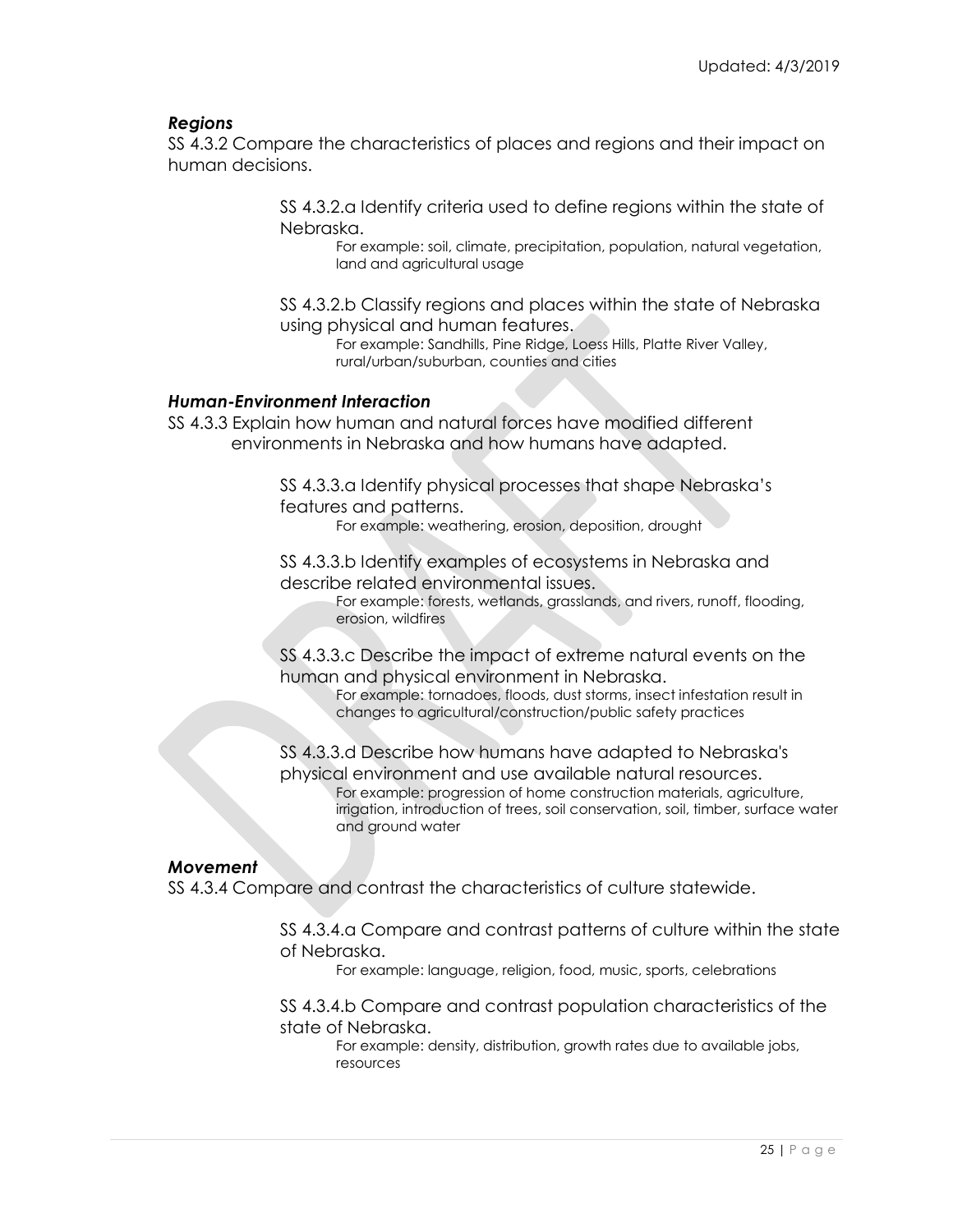## *Geospatial Skills and Geo-literacy*

SS 4.3.5 Students will use geographic skills to make connections to issues and events.

> SS 4.3.5.a Identify and evaluate how changes in human and physical geography have shaped Nebraska.

For example: map major tornado paths, blizzards, floods, or droughts; how the construction of the Transcontinental Railroad and Interstate Highway system have impacted the way Nebraskans live

SS 4.3.5.b Explain the interrelationships of human or physical geographic characteristics of places in Nebraska.

For example: A community is located on a river floodplain with fertile soil and water for transportation, irrigation, and human consumption.

#### **History**

## *Change, Continuity, and Context*

SS 4.4.1 Investigate patterns of continuity and change over time within the context of Nebraska.

> SS 4.4.1.a Analyze the chronology of key state and/or regional events and communicate their impact on the past, present, and future.

For example: timelines, before and after statehood

## *Multiple Perspectives*

SS 4.4.2 Analyze and explain multiple perspectives of events in Nebraska, including historically marginalized and underrepresented groups.

> SS 4.4.2.a Compare and contrast primary and secondary sources to better understand multiple perspectives of the same event. For example: The Homestead Act, Oregon Trail diaries, military journal of Ponca Removal

SS 4.4.2.b Identify and describe how various sources relate their perspectives of Nebraska history.

> For example: textbook and primary documents, primary documents from differing groups of people

#### *Historical Analysis and Interpretation*

SS 4.4.3 Analyze past and current events throughout Nebraska history.

SS 4.4.3.a Analyze key sources in Nebraska History to determine credibility and context.

For example: accounts from settlers and American Indians, foundational documents in Nebraska

SS 4.4.3.b Identify key events in American history that shaped or were shaped by Nebraska and Nebraskans.

For example: Kansas-Nebraska Act, Homestead Act, Ponca Trail of Tears, North Platte Canteen, Orphan Train, Indian Boarding Schools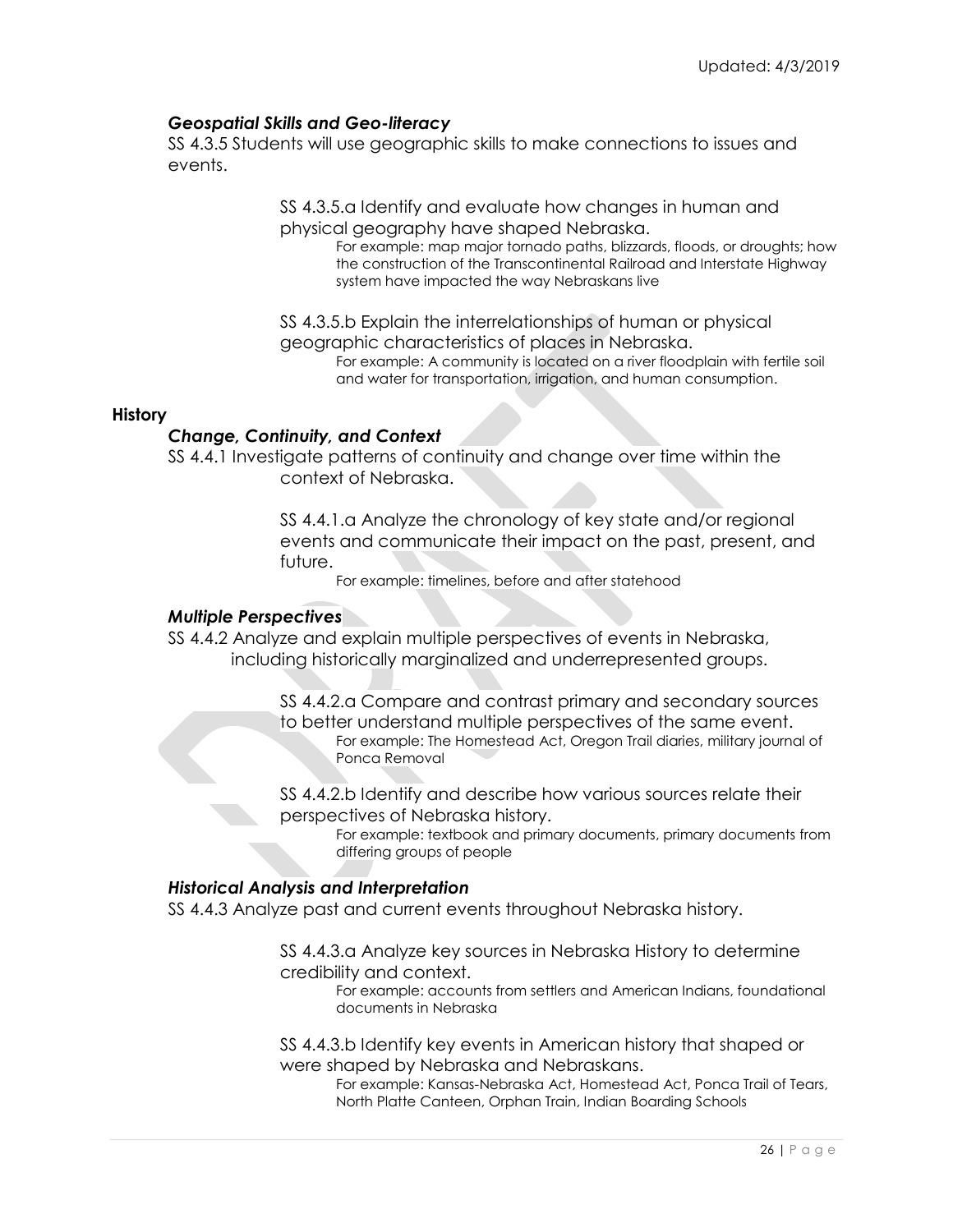## *Historical Inquiry & Research*

SS 4.4.4 Develop historical inquiry and research skills.

SS 4.4.4.a Develop questions about Nebraska history.

SS 4.4.4.b Identify and cite primary and secondary sources to research the history of Nebraska. For example: document archives, newspapers, interviews

SS 4.4.4.c Gather, analyze and communicate historical information about Nebraska.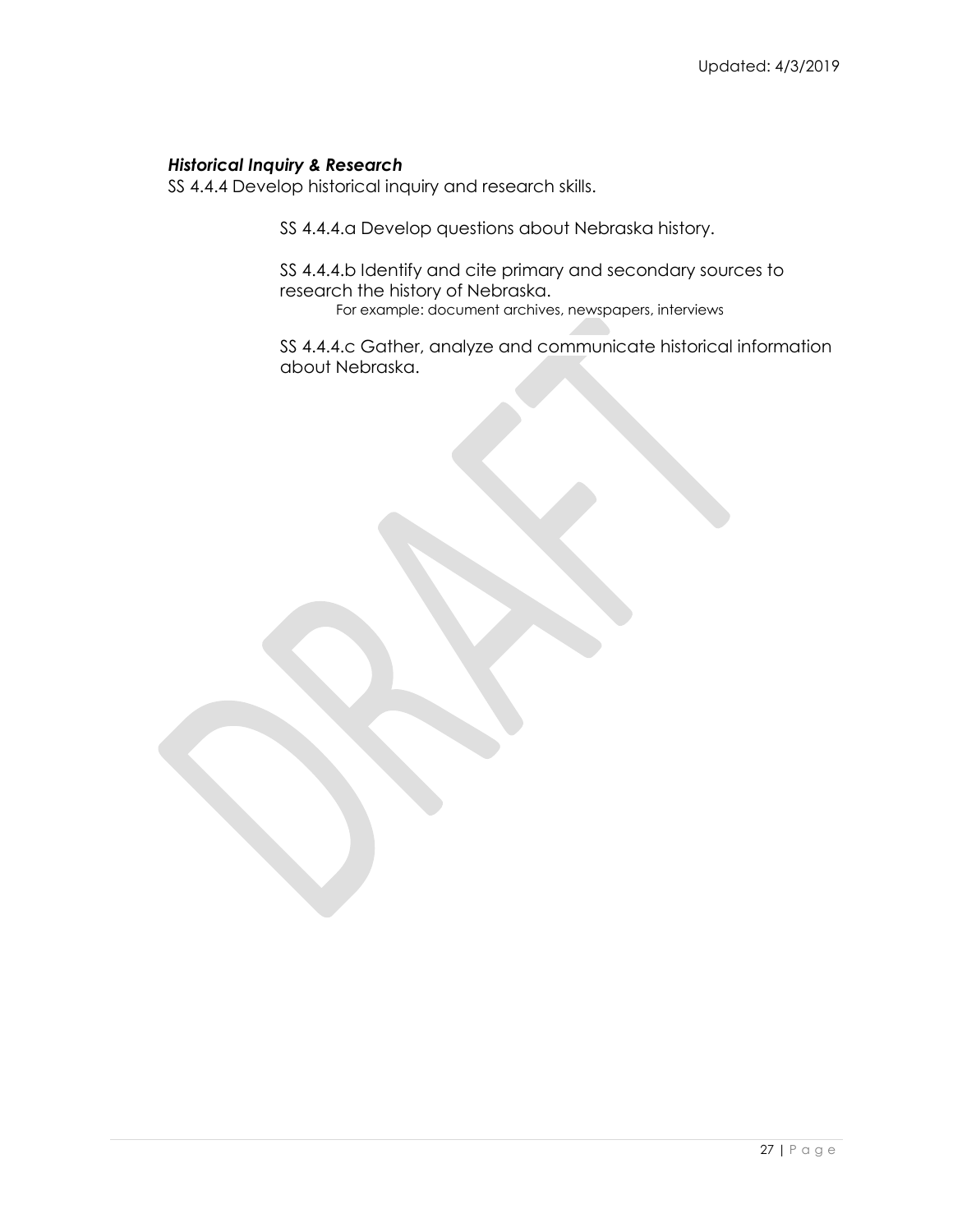#### **Grade 5**

## **Grade Level Summary and Theme**

*U.S. Studies*: In fifth grade, students use their understanding of social studies concepts and cause and- effect relationships to study the development of the American colonies and United States up to the creation of the U.S. Constitution. By applying what they know from civics, economics and geography, students learn the ideals, principles, and systems that shaped this country's founding. They conclude the fifth grade by applying their understanding of the country's founding and the ideals in the nation's fundamental documents to issues of importance to them today. This learning forms the foundation and understanding of social studies concepts that will provide students with the ability to examine their role in the community, state, nation, and world.

#### **Civics**

## *Forms & Functions of Government*

SS 5.1.1 Synthesize and justify the structure and function of the United States government.

> SS 5.1.1.a Investigate and summarize contributions of multiple ethnic groups that resulted in the historical foundation and formation of the United States constitutional government. For example: early state constitutions, Declaration of Independence, and the Articles of Confederation, Magna Carta, English Bill of Rights

> SS 5.1.1.b Identify and explain the origins, structure and functions of the three branches of government.

> SS 5.1.1.c Analyze how colonial and new states' governments' laws affected majority groups and marginalized groups within their population.

For example: citizens, slaves, immigrants, women, class systems, tribes

SS 5.1.1.d Evaluate how the decisions of the national government affect local and state government and citizens of diverse backgrounds.

SS 5.1.1.e Justify the principles of the American Republic. For example: liberty, democracy, United States Constitution, Bill of Rights

SS 5.1.1.f Analyze and contrast tribal forms of government, British monarchy, and early American Colonial governments.

#### *Civic Participation*

SS 5.1.2 Apply democratic principles that are the foundation of the United States government systems to daily life.

> SS 5.1.2.a Explore and communicate the constitutional rights and civic responsibilities of U.S. citizens.

For example: freedom of speech, voting, staying informed of issues, respecting the rights, opinions, and beliefs of others, joining a civic group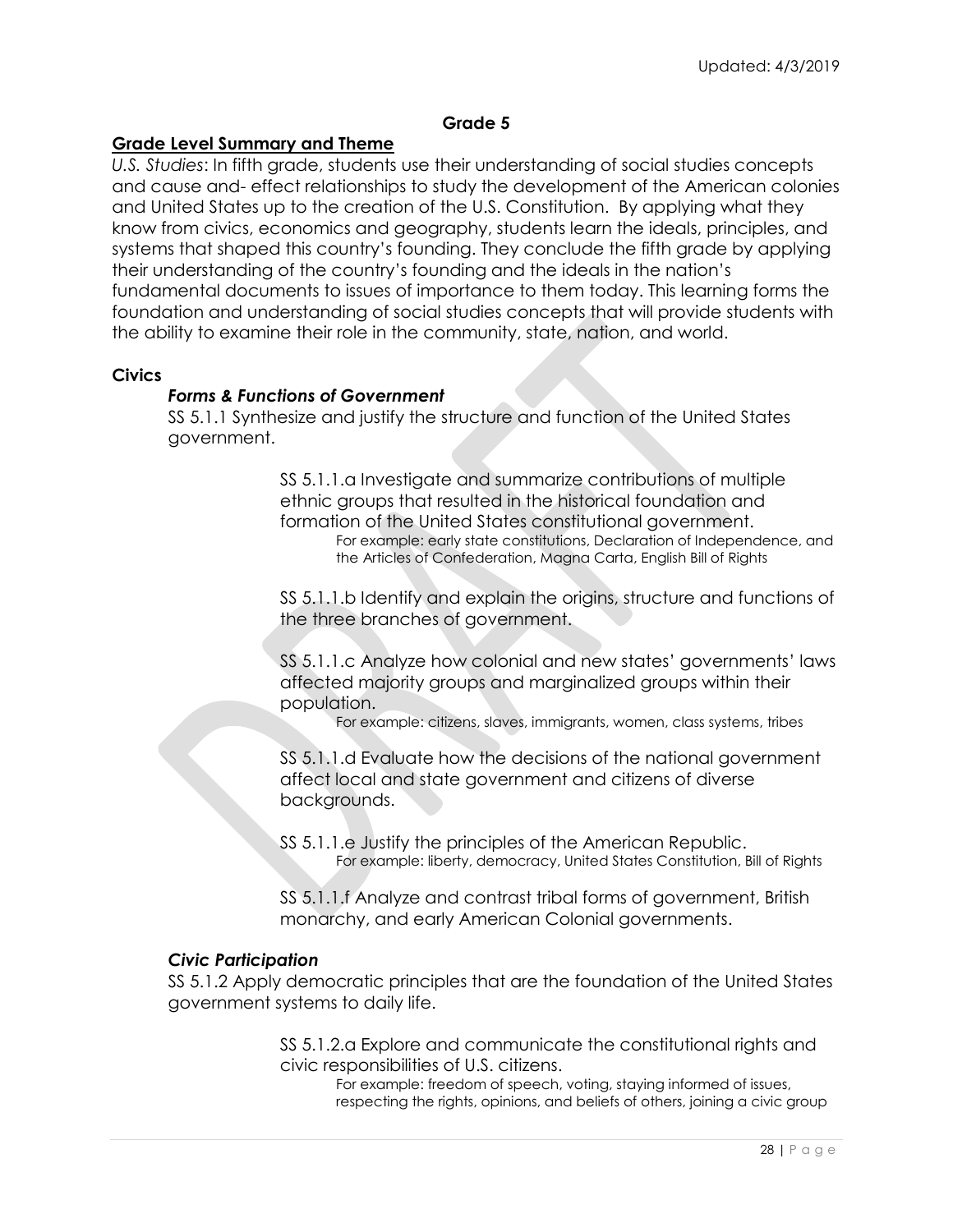SS 5.1.2.b Analyze and communicate the significance of patriotic symbols, songs and activities.

> For example: Pledge of Allegiance, "The Star-Spangled Banner," "America the Beautiful," George Washington's birthday, Abraham Lincoln's birthday, Martin Luther King Jr. day, state and national holidays

SS 5.1.2.c Communicate historical background and significance of national and state holidays.

For example: George Washington's birthday, Abraham Lincoln's birthday, Presidents Day, Dr. Martin Luther King, Jr. Day, Native American Heritage Day, Constitution Day, Memorial Day, Veterans Day, Thanksgiving Day, General Pulaski Day, and Citizenship Day

SS 5.1.2.d Explore models of group and individual actions that illustrate civic ideas in the founding of the United States.

SS 5.1.2.e Analyze how cooperation and conflict among people have contributed to political, economic, and social events and situations in the United States.

SS 5.1.2.f Analyze how the roles of individuals and groups influence government.

For example: George Washington, John Adams, Thomas Jefferson, Benjamin Franklin

#### **Economics**

#### *Early Americas through the Revolution*

SS 5.2.2 Make observations about how human capital can be improved by education, training, and standard of living.

> SS 5.2.2.a Provide examples of how additional education/training improves productivity and increases standard of living.

SS 5.2.3 Explain how specialization, division of labor, and technology increases productivity and interdependence.

> SS 5.2.3.a Describe the historical role of innovation and entrepreneurship in a market economy. For example: apprentice, journeyman, master electrician

SS 5.2.4 Summarize characteristics of economic institutions in the United States.

SS 5.2.4.a Describe the importance of financial institutions to households and businesses.

For example: loans to agriculture, business, and individuals in order to provide capital; importance of rule of law to enforce contracts and provide for private property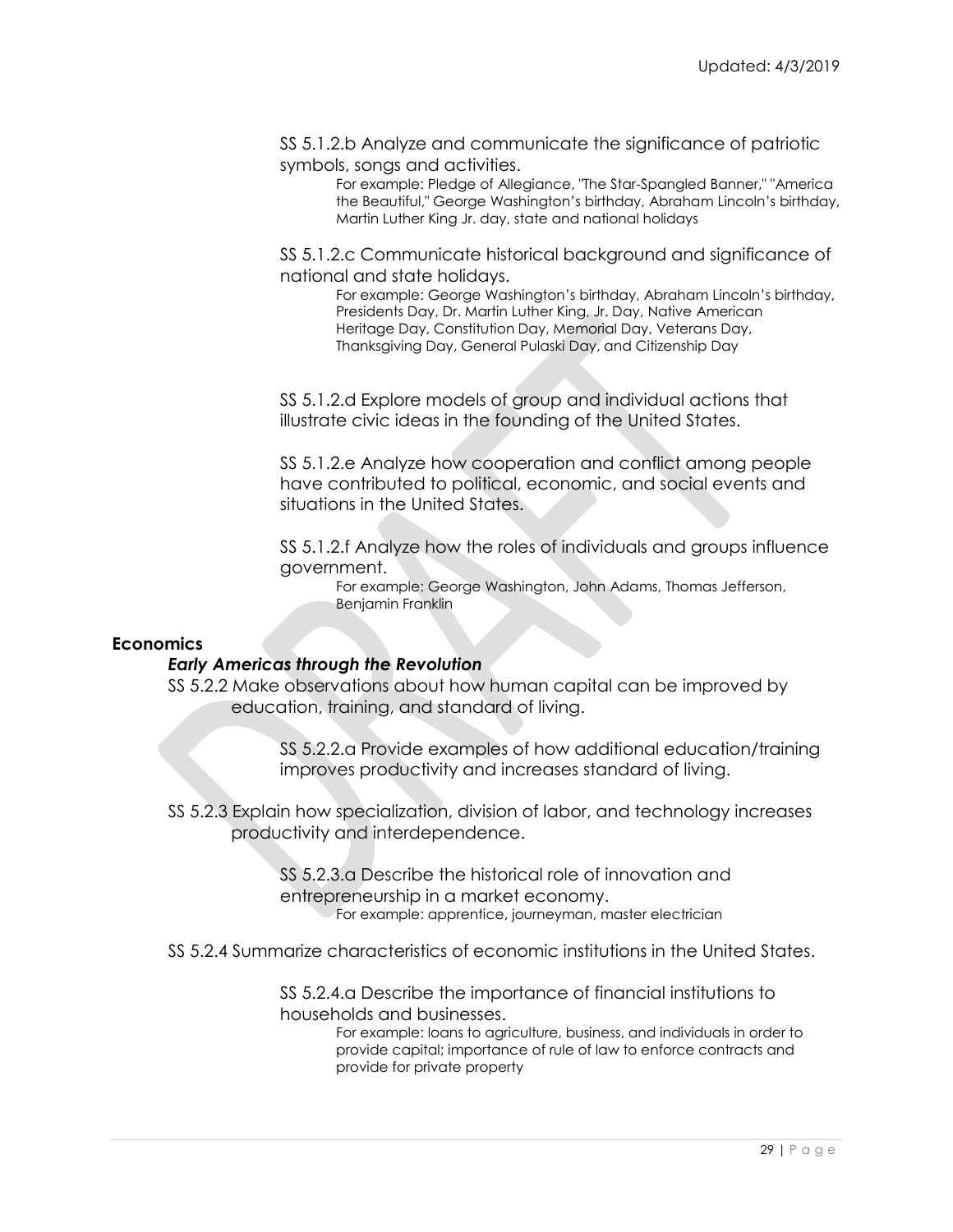SS 5.2.4.b Explain the rules and laws that protect and support consumers.

For example: contracts, agreements, and product safety

- SS 5.2.4.c Identify goods and services funded through federal taxes. For example: armed forces, courts, parks
- SS 5.2.5 Summarize how specialization and trade impact the global market and relationships with other countries.

SS 5.2.5.a Describe how specialization and trade among sellers results in lower costs and prices, higher product quality, and better customer service.

SS 5.2.5.b Explain how trade impacts relationships between countries.

For example: fur, tobacco, cotton, lumber, triangle trade

## **Geography**

#### *Location and Place*

SS 5.3.1 Explore where (spatial) and why people, places and environments are organized in the United States.

> SS 5.3.1.a Use maps and atlases to locate major human and physical features in the United States.

For example: states, capitals and major cities, Rocky Mountains, Appalachian Mountains, Great Lakes

SS 5.3.1.b Apply map skills to analyze physical/political maps of the United States.

For example: identify latitude/longitude, and the global grid, and the location and purpose of time zones.

SS 5.3.1.c Analyze why things are located where they are in the United States.

For example: Why were the 13 colonies located on the eastern side of the United States? Why was corn raised in Pennsylvania and Ohio and cotton in Virginia and Georgia?

#### *Regions*

SS 5.3.2 Compare the characteristics of places and regions and draw conclusions on their impact on human decisions.

> SS 5.3.2.a Identify criteria used to define regions within the United States.

> > For example: location, climate, industry, landforms, bodies of water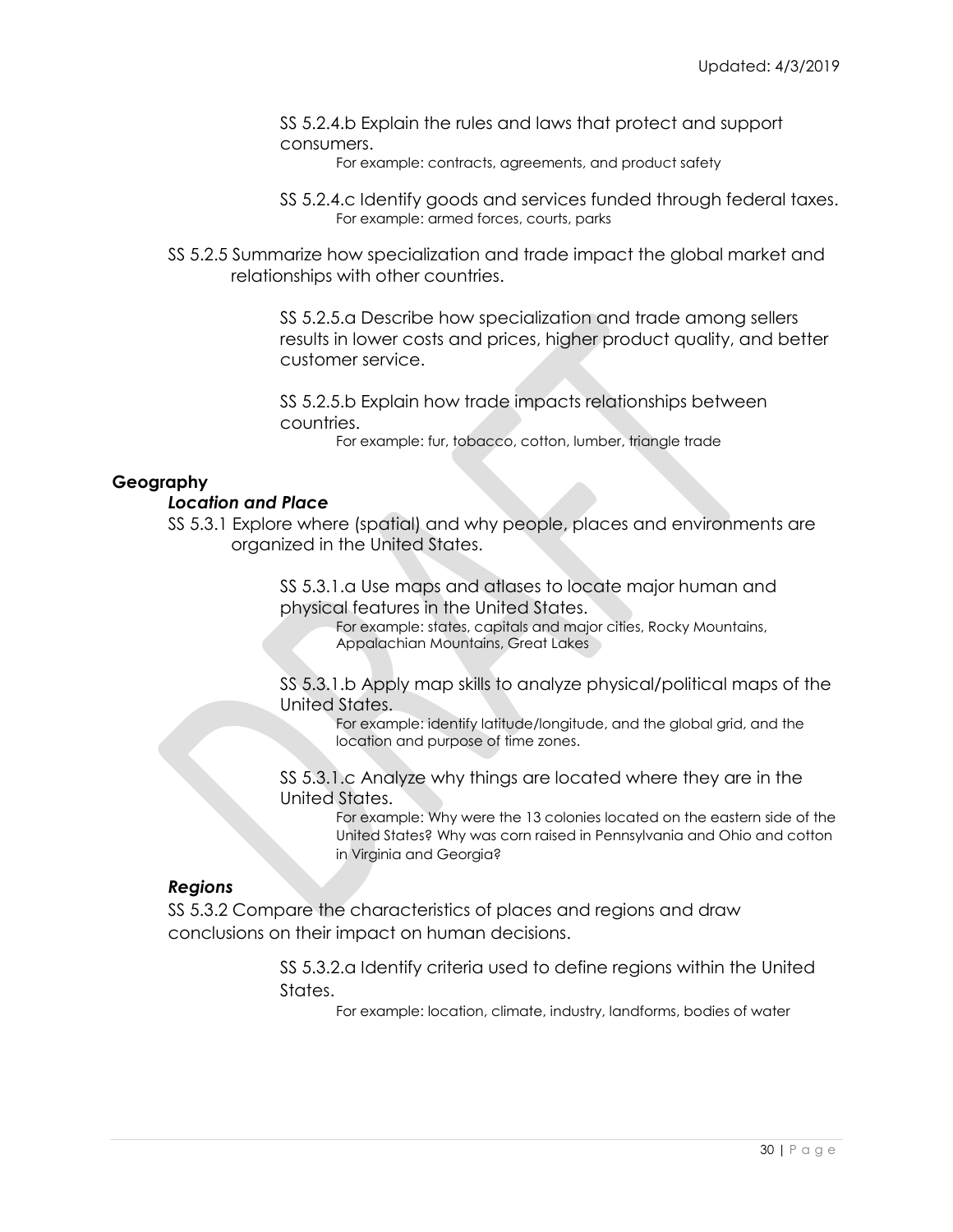SS 5.3.2.b Identify and classify regions and places within the United States using physical and human features.

For example: Rocky Mountains, The Southwest, Great Plains, Corn Belt, Cotton Belt, Silicon Valley, Bread Basket, cities, states, congressional districts

#### *Human-Environment Interaction*

SS 5.3.3 Explain how human and natural forces have modified different environments in the United States and how humans have adapted.

> SS 5.3.3.a Identify examples of ecosystems and analyze issues related to the natural setting in the United States.

For example: forests, deserts, grasslands, deforestation, wildfires, urban sprawl, flooding, erosion, strip mining

SS 5.3.3.b Describe the impact of extreme natural events in the United States on the human and physical environment.

For example: blizzards, floods, drought, hurricanes, tornadoes result in changes to agricultural/construction/public safety practices

SS 5.3.3.c Examine patterns of resource distribution and utilization in the United States.

For example: fisheries, forests, agricultural development, manufacturing regions

## *Movement*

SS 5.3.4 Compare, contrast and draw conclusions about the characteristics of culture and migration in the United

> SS 5.3.4.a Compare and contrast patterns of culture within the United States over time and space.

For example: language, religion, food, music, sports, celebrations

SS 5.3.4.b Compare and contrast population characteristics of the United States.

For example: density, distribution, growth rates due to climate, resources, economic and cultural opportunities

SS 5.3.4.c Explain reasons for historical and present day migrations to and within the United States.

For example: economic opportunity, war, famine, natural disasters, persecution

#### *Geospatial Skills and Geo-literacy*

SS 5.3.5 Use geographic skills to interpret issues and events.

SS 5.3.5.a Explain the influences of physical and human geographic features on events in the United States.

For example: railroads building along river valley floodplains, building the Erie Canal to connect the East Coast with the Great Lakes, migrating through the Cumberland Gap into the Kentucky bluegrass region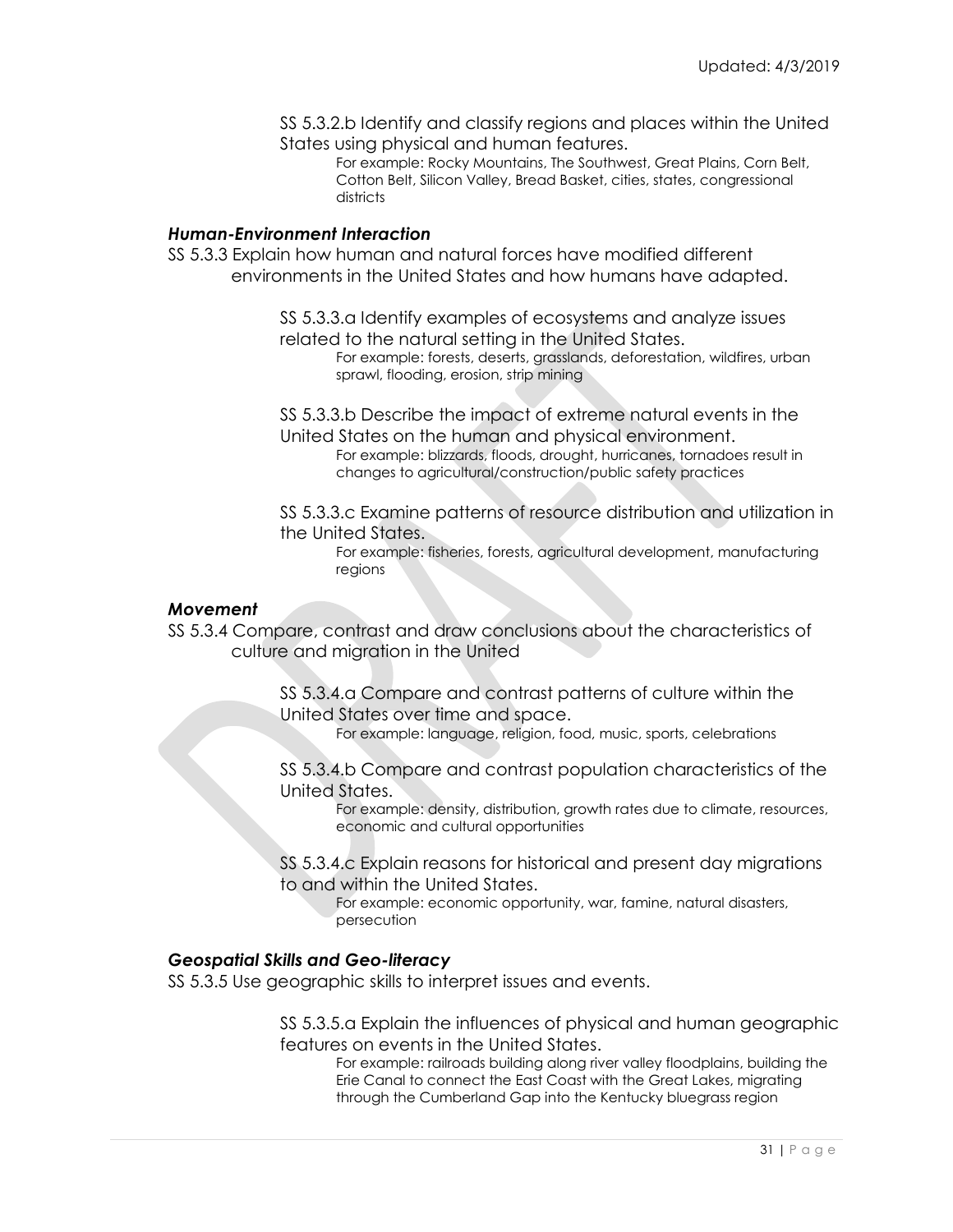#### SS 5.3.5.b Analyze aspects of human and physical geography that have shaped the settlement and development of Early America.

For example: latitude and longitude in the role of early navigation, groundwater and irrigation, westward expansion of European immigrants, seeds, fertile soils, agriculture, transportation systems, water power.

#### **History**

#### *Change, Continuity, and Context*

SS 5.4.1 Investigate patterns of continuity and change over time within the context of the early Americas through the Revolutionary War.

> SS 5.4.1.a Examine the chronology of key events in the United States and communicate their impact on the past, present, and future.

> > For example: Founding of colonies, American Indian responses to colonization, coming of American Revolution, founding of United States, creation of the United States Constitution, Bill of Rights, northern states abolish slavery

#### *Multiple Perspectives*

SS 5.4.2 Describe and explain multiple perspectives of historical events in the early Americas, including marginalized and underrepresented groups.

> SS 5.4.2.a Compare and contrast primary and secondary sources to better understand multiple perspectives of the same event. For example: The Boston Massacre, Declaration of Independence, United States Constitution, historical biographies

> SS 5.4.2.b Identify and describe how multiple perspectives facilitate the understanding of the full story of US history. For example: Indian Removal Act, Atlantic Slave Trade

#### *Historical Analysis and Interpretation*

SS 5.4.3 Analyze past and current events and challenges in the early Americas through the Revolution.

> SS 5.4.3.a Analyze the impact of people, events, ideas, and symbols on various cultures and ethnic groups in the early Americas through the Revolution.

> > For example: Indigenous cultures, exploration, conflict, colonization, the emergence of democratic institutions: the Revolution, founders and founding documents, the unique nature of the creation of the United States leading to a nation based upon personal freedom, inalienable rights, and democratic ideals, and other patriotic national symbols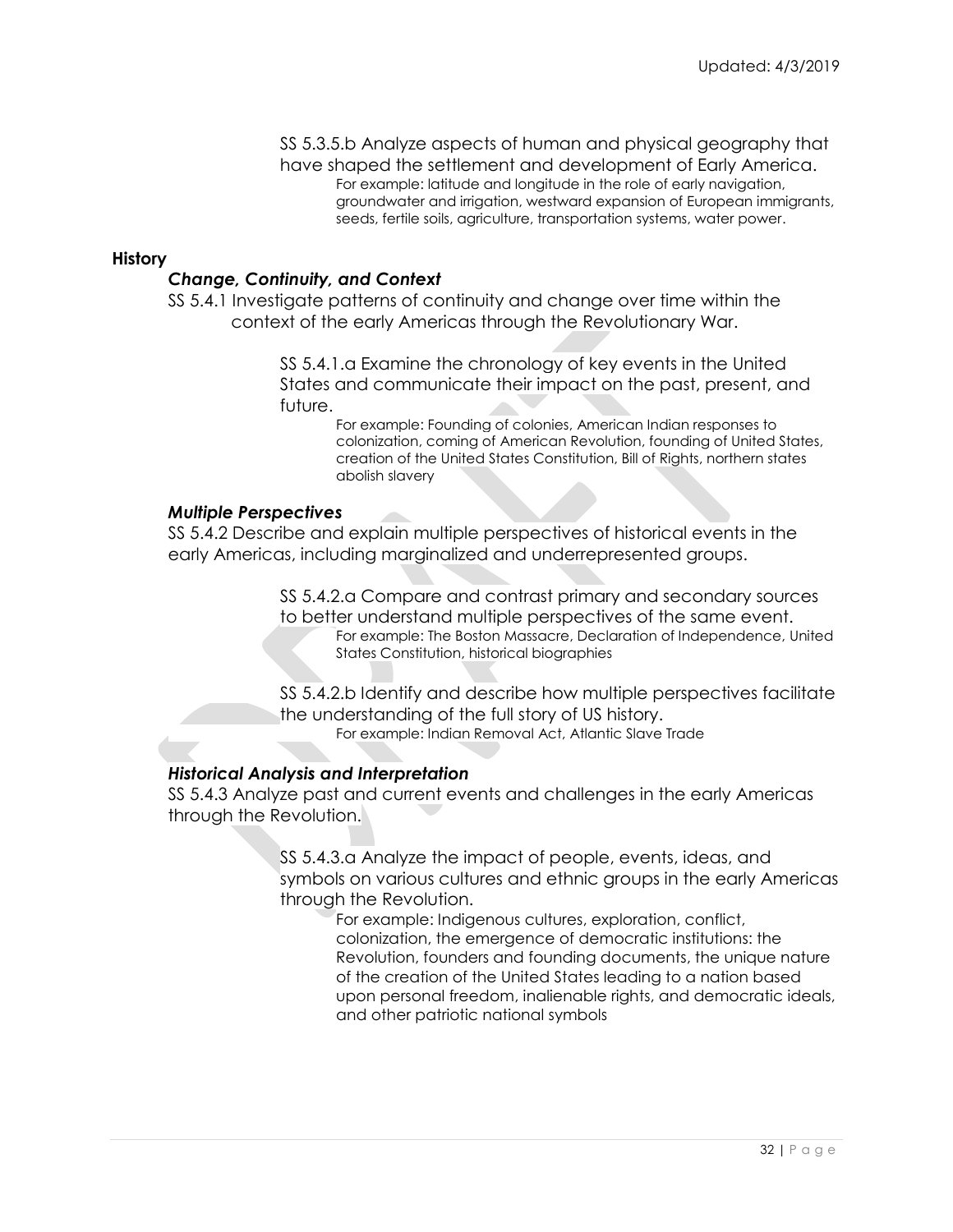## *Historical Inquiry & Research*

SS 5.4.4 Analyze the impact of people, events, ideas, and symbols on various cultures and ethnic groups in the early Americas through the Revolution.

> SS 5.4.4.a Develop questions about early America through the Revolution based on multiple sources.

SS 5.4.4.b Analyze and cite appropriate primary and secondary sources to research early America through the Revolution. For example: use of appropriate citation format; determine the credibility, contextualization and corroboration of sources.

SS 5.4.4.c Gather, analyze, and evaluate historical evidence.

SS 5.4.4.d Present historical evidence in response to compelling questions about Early America through the Revolution.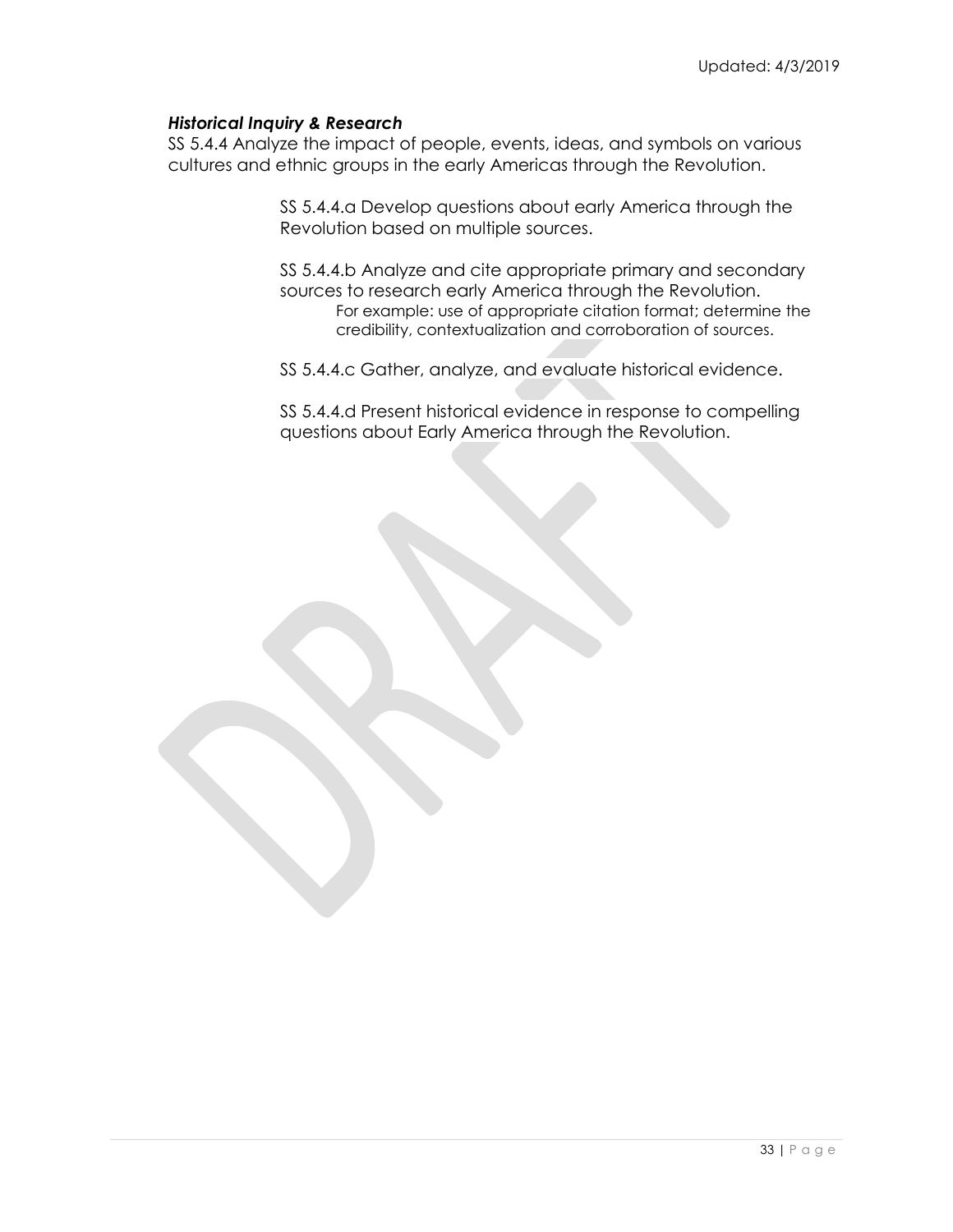**Middle School Standards** Introduction: The purpose of Nebraska's 6-8 Social Studies Standards is to integrate important subject matter and skills, to provide students a robust understanding of grade-specific concepts. The standards should not be viewed in isolation, but as a unifying approach to social studies curriculum and instruction.

| 6th Grade                                                                                                                               | 7th Grade                                                                                                                               | 8th Grade                                                                                                                                   |  |
|-----------------------------------------------------------------------------------------------------------------------------------------|-----------------------------------------------------------------------------------------------------------------------------------------|---------------------------------------------------------------------------------------------------------------------------------------------|--|
|                                                                                                                                         | <b>Civics</b>                                                                                                                           |                                                                                                                                             |  |
| SS 6.1.1 Investigate the foundations, structures, and functions of<br>governmental institutions.                                        | SS 7.1.1 Analyze the foundations, structures and functions of<br>aovernmental institutions.                                             | SS 8.1.1 Investigate and analyze the foundation, structure, and<br>functions of the United States government.                               |  |
| SS 6.1.2 Investigate the roles, responsibilities, and rights as local,<br>national, and international citizens.                         | SS 7.1.2 Analyze the roles, responsibilities, and rights of citizens<br>and groups in an international society.                         | SS 8.1.2 Demonstrate the roles, responsibilities, and rights as local,<br>state, national, and international citizens.                      |  |
| <b>Economics</b>                                                                                                                        |                                                                                                                                         |                                                                                                                                             |  |
| SS 6.2.1 Investigate how economic decisions affect the well-<br>being of individuals and society.                                       | SS 7.2.1 not addressed at this level                                                                                                    | SS 8.2.1 Apply economic concepts that support rational decision<br>makina.                                                                  |  |
| SS 6.2.2 Investigate how society's short and long term goals<br>have impacted their economic growth.                                    | SS 7.2.2 not addressed at this level                                                                                                    | SS 8.2.2 Justify and debate decisions made by North American<br>societies and how they impacted short-term and long term<br>economic goals. |  |
| SS 6.2.3 Explain the interdependence of producers and<br>consumers in a market economy.                                                 | SS 7.2.3 Explain the interdependence of producers and<br>consumers in a market economy.                                                 | SS 8.2.3 Summarize the development and effects of technology<br>throughout history.                                                         |  |
| SS 6.2.4 Investigate how varying economics systems impact<br>individuals in a civilization/society.                                     | SS 7.2.4 Investigate how varying economics systems impact<br>individuals in a civilization/society.                                     | SS 8.2.4 Identify how changes in competition can affect price and<br>production.                                                            |  |
| SS 6.2.5 Use appropriate data to evaluate the roles and<br>responsibilities of government in economic systems.                          | SS 7.2.5 Use appropriate data to evaluate the roles and<br>responsibilities of government in economic systems.                          | SS 8.2.5 Illustrate how international trade benefits individuals,<br>organizations, and nations.                                            |  |
| SS 6.2.6 not addressed at this level                                                                                                    | SS 7.2.6 Analyze information to draw conclusions about the total<br>production, income, and economic growth in various<br>economies.    | SS 8.2.6 Understand personal and business financial management.                                                                             |  |
| SS 6.2.7 not addressed at this level                                                                                                    | SS 7.2.7 Illustrate how international trade benefits individuals.<br>organizations, and nations/societies, mercantilism.                | SS 8.2.7 not addressed at this level                                                                                                        |  |
| Geography                                                                                                                               |                                                                                                                                         |                                                                                                                                             |  |
| SS 6.3.1 Identify where (spatial) and why people, places, and<br>environments are organized on the Earth's Surface.                     | SS 7.3.1 not addressed at this level                                                                                                    | SS 8.3.1 not addressed at this level                                                                                                        |  |
| SS 6.3.2 not addressed at this level                                                                                                    | SS 7.3.2 Evaluate how regions form and change over time.                                                                                | SS 8.3.2 Examine how regions form and change over time.                                                                                     |  |
| SS 6.3.3 Identify how the natural environment is changed by<br>natural and human forces, and how humans adapt to their<br>surroundings. | SS 7.3.3 Determine how the natural environment is changed by<br>natural and human forces and how humans adapt to their<br>surroundings. | SS 8.3.3 Explain how the natural environment is changed by natural<br>and human forces and how humans adapt to their surroundings.          |  |
| SS 6.3.4 Interpret and summarize patterns of culture around the<br>world.                                                               | SS 7.3.4 Examine and interpret patterns of culture around the<br>world.                                                                 | SS 8.3.4 not addressed at this level                                                                                                        |  |
| SS 6.3.5 not addressed at this level                                                                                                    | SS 7.3.5 Compare issues and/or events using geographic<br>knowledge and skills to make informed decisions.                              | SS 8.3.5 not addressed at this level                                                                                                        |  |
| <b>History</b>                                                                                                                          |                                                                                                                                         |                                                                                                                                             |  |
| 6.4.1 Analyze patterns of continuity and change over time in<br>the context of world history.                                           | SS 7.4.1 Analyze patterns of continuity and change over time in<br>the context of world history.                                        | SS 8.4.1 Analyze patterns of continuity and change over time in the<br>context of United States history.                                    |  |
| SS 6.4.2 Use multiple perspectives to identify the historical, social<br>and cultural context of past and current events.               | SS 7.4.2 Use multiple perspectives to examine the historical,<br>social and cultural context of past and current events.                | SS 8.4.2 Use multiple perspectives to evaluate the historical, social,<br>and cultural context of past and current events.                  |  |
| SS 6.4.3 Analyze evidence from multiple perspectives and<br>sources to better understand the complexities of world history.             | SS 7.4.3 Analyze evidence from multiple perspectives and<br>sources to better understand the complexities of world history.             | SS 8.4.3 Examine historical events from the perspectives of<br>marginalized and underrepresented groups.                                    |  |
| SS 6.4.4 Analyze and interpret sources for historical context.                                                                          | SS 7.4.4 Analyze and interpret sources for perspective and<br>historical context.                                                       | SS 8.4.4 Evaluate and interpret sources for perspective and historical<br>context.                                                          |  |
| SS 6.4.5 Use the inquiry process to develop and research<br>historical questions.                                                       | SS 7.4.5 Use the inquiry process to develop and research<br>historical questions.                                                       | SS 8.4.5 Use the inquiry process to develop and research historical<br>questions.                                                           |  |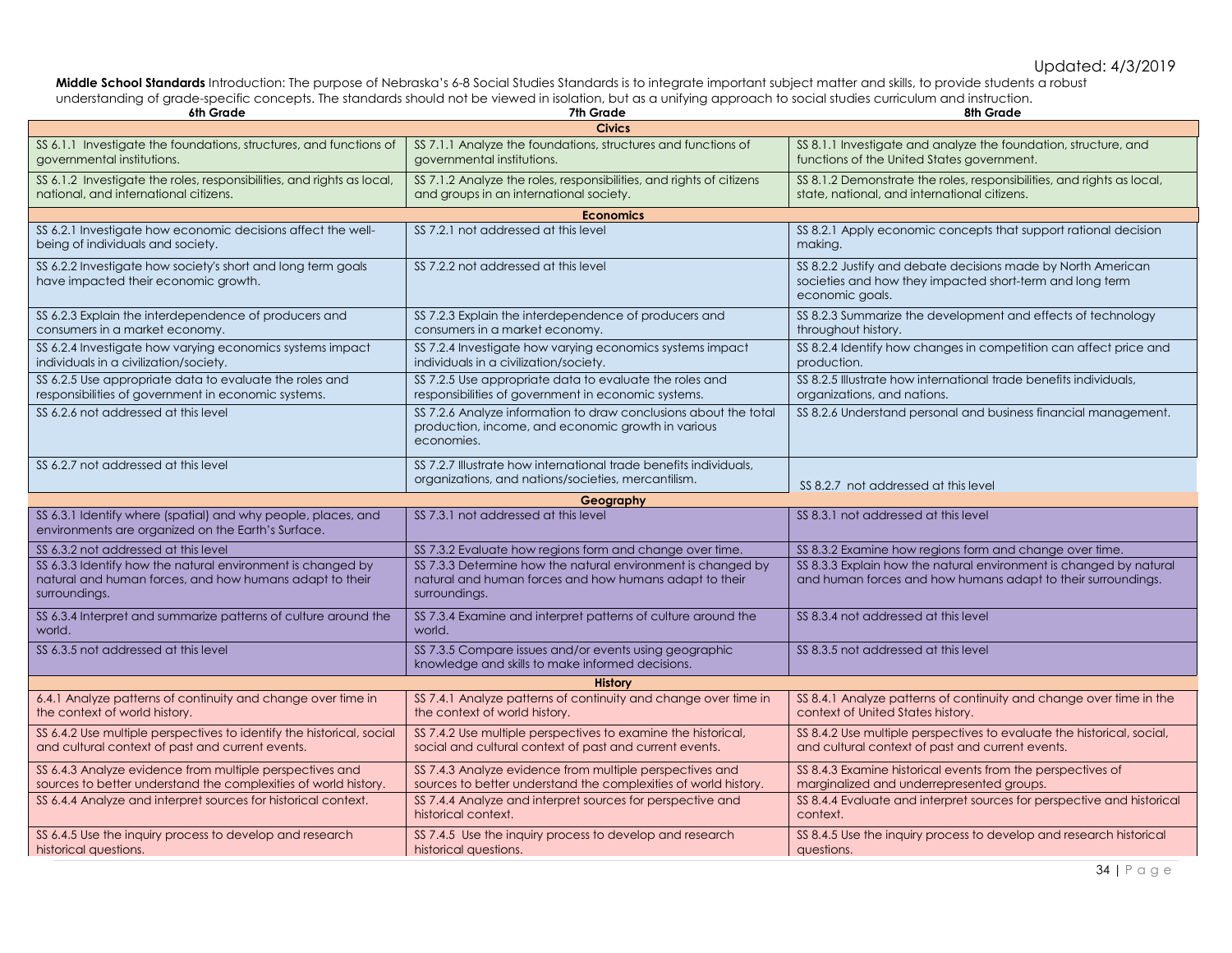## **Grade 6**

## **Grade Level Summary and Theme**

*World Studies I*: In sixth grade, students are ready to deepen their understanding of the Earth and its peoples through the study of history, geography, politics, culture, and economic systems. Students begin their examination of the world by exploring the location, place, and spatial organization of the world's major regions. Students are then given an opportunity to study ancient civilizations deeply in these regions. In this way, students develop higher levels of critical thinking by considering why civilizations developed where and when they did and why they declined. Students will have multiple opportunities to employ maps and timelines, to compare the foundations of economic and political systems, and to engage in content-driven research and inquiry. Students will explore the connections between ancient and classical societies and contemporary civic ideas and issues. Students analyze the interactions among the various cultures, emphasizing their enduring contributions and the link between the contemporary and ancient worlds.

#### **Civics**

## *Forms & Functions of Government*

SS 6.1.1 Investigate the foundations, structures, and functions of governmental institutions.

- SS 6.1.1.a Investigate the different forms of government through the study of early civilizations.
	- For example: tribal, monarchy, democracy, republic, theocracy, tyranny and oligarchy
- SS 6.1.1.b Analyze the structures and roles of government.
- S 6.1.1.c Identify the development of written laws and documents.
- SS 6.1.1.d Communicate the various ways governmental decisions have impacted people, places, and history.
- SS 6.1.1.e Investigate important government principles. For example: democracy, rule of law, justice, equality

SS 6.1.1.f Analyze how individuals and societies have changed over time and how those developments influence civic life and ideals in the United States.

#### *Civic Participation*

SS 6.1.2 Investigate the roles, responsibilities, and rights as local, national, and international citizens.

SS 6.1.2.a Describe ways individuals participate in the political process.

For example: voting, contacting officials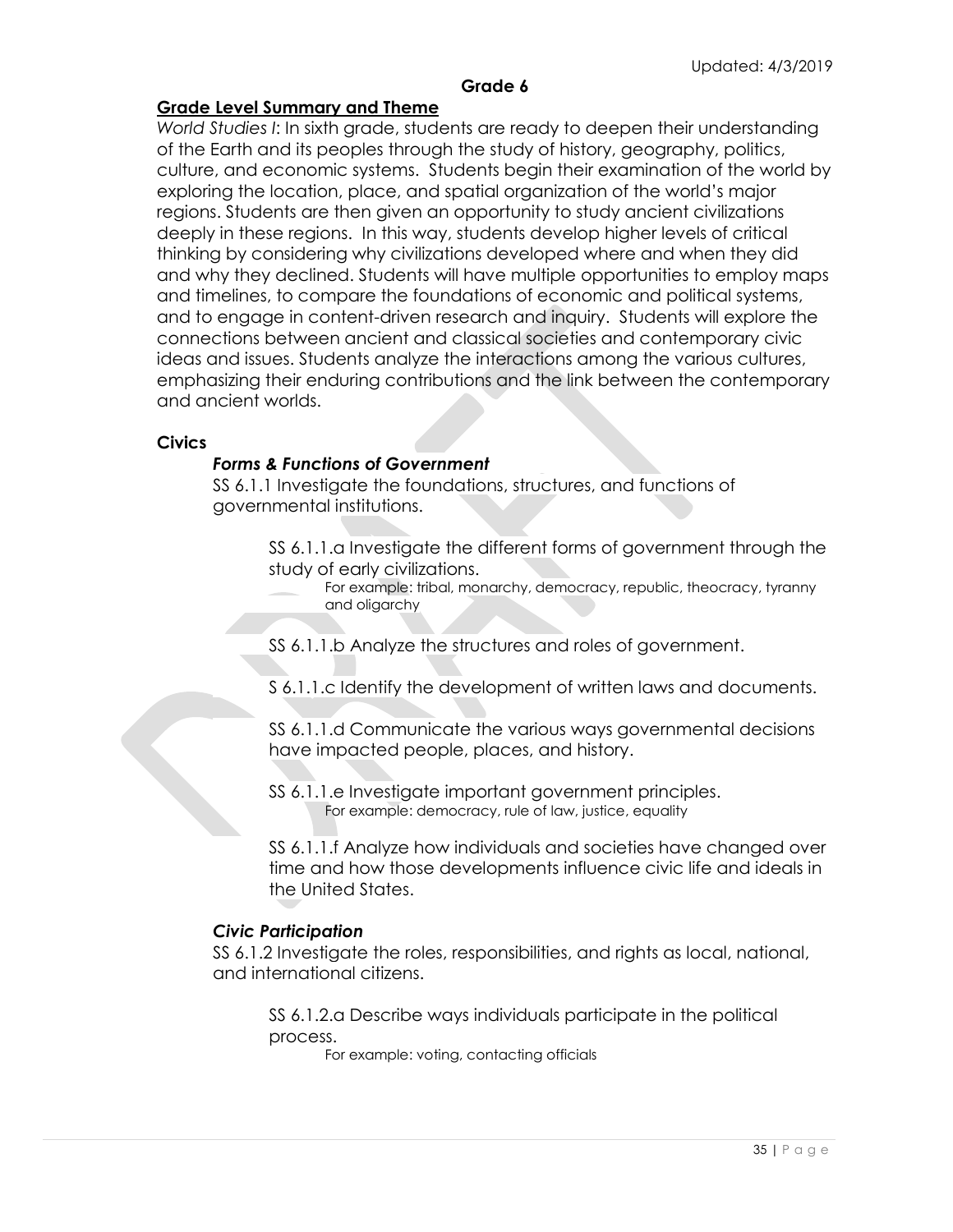SS 6.1.2.b Identify the contributions made by ancient civilization to today's patriotic symbols.

For example: Greek and Roman architecture influence, Roman inscriptions on the Great Seal of the United States

SS 6.1.2.c Communicate the value of civic engagement For example: participate in student government, mock elections, mock trials

SS 6.1.2.d Evaluate how cooperation and conflict among people have contributed to political, economic, and social events and situations.

## **Economics**

#### *Economic Decision Making*

SS 6.2.1 Investigate how economic decisions affect the well-being of individuals and society.

SS 6.2.1.a Identify that marginal benefit is the change in total benefit resulting from an action and marginal cost is the change in total cost resulting from an action.

For example: migration of the Swahili people throughout southern Africa, Constantine the Great's decision to convert the Roman Empire to Christianity, Ancient Mesopotamians that settled along the Tigris and Euphrates to sustain life in a desert; migration, push factors, pull factors, costs, and benefits; entrepreneur, entrepreneurship, profit; scarcity, choice, opportunity cost, production possibility frontier

SS 6.2.1.b Explain alternative approaches or solutions to economic issues in terms of benefits and costs for different groups and societies of the Ancient and Medieval World.

For example: Chinese dynasties, under constant invasion, built the Great Wall. To ensure that the Inca Empire maintained centralization the Royal Highway or Qhapaq Ñan was developed. Europeans and Asians were able to establish trade through the Silk Road to attain resources not native to their own continents. Migration, push factors, pull factors, costs, and benefits; entrepreneur, entrepreneurship, profit; scarcity, choice, opportunity cost, production possibility frontier

SS 6.2.2 Investigate how societies' short and long term goals have impacted their economic growth.

> SS 6.2.2.a Identify the costs associated with belonging to a society/civilization.

> > For example: The caste system of Ancient India established order in the government but at the sake of the liberty of those in lower castes. Humans were sacrificed in Aztec society. Many ancient societies were forced to pay tribute to a superior power for protection.

SS 6.2.2.b Apply a decision making model to an issue connected to the Ancient or Medieval World.

> For example: Analyze the tradeoffs of staying in or leaving a society confronted with a challenge. Use democratic process established in Greece to make a classroom decision. Apply economic reasoning to a medieval conflict.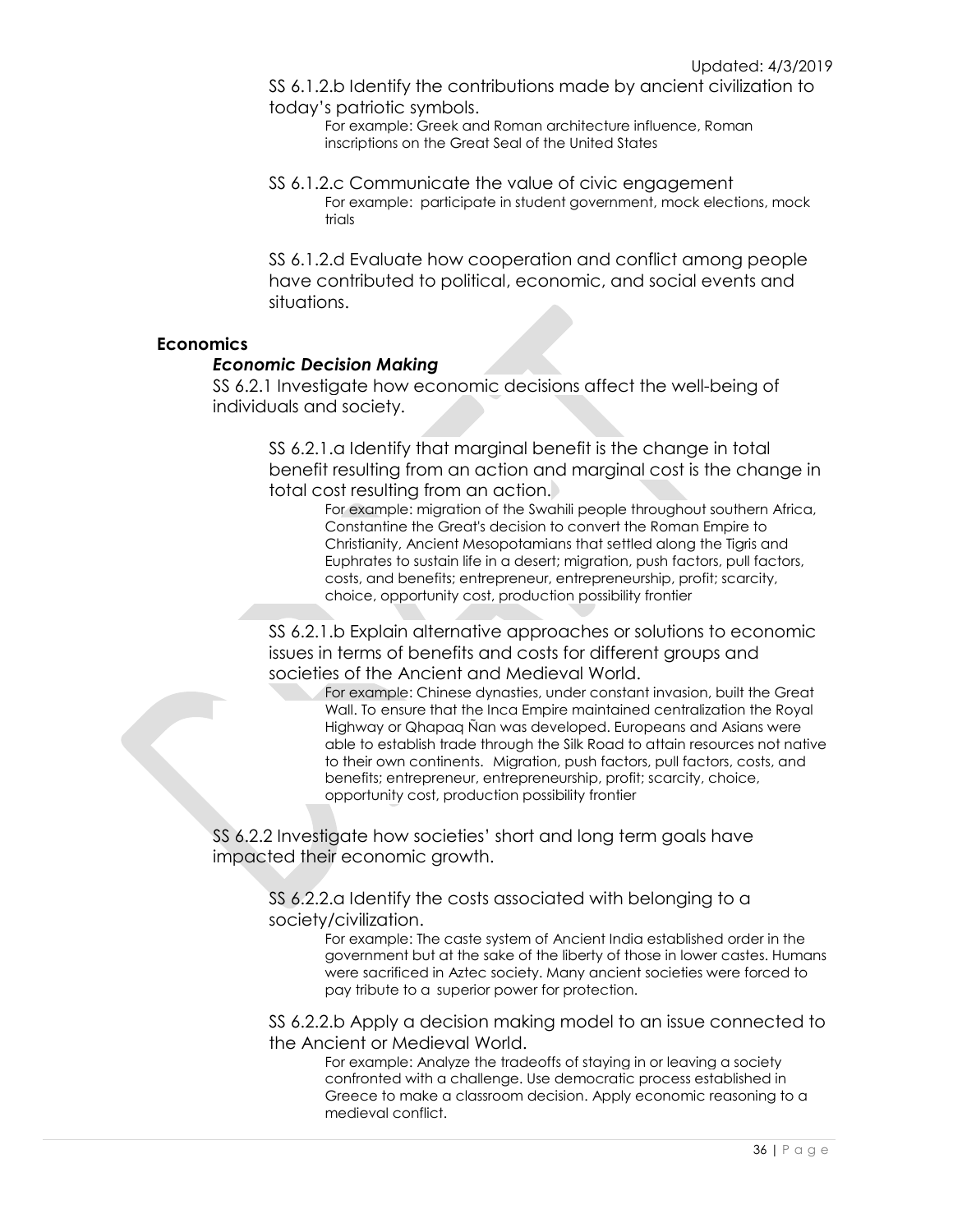## *Exchange and Markets*

SS 6.2.3 Explain the interdependence of producers and consumers in a market economy.

SS 6.2.3.a Understand and illustrate the interchangeable relationship between consumers (buyers) and producers (sellers) in a market economy.

For example: Examine the independence and interdependence of social classes in ancient societies. List items sold and traded among various medieval societies. Capital goods, consumer goods, economic growth, investment, labor productivity, barter, markets, product, relative price, trade, circular flow

SS 6.2.3.b Explain how the relationship between supply and demand determines price (market clearing price).

For example: Research the various resources that were utilized as mediums of exchange like animals, cowry shells, gold, and porcelain. Examine how societies without currency differed from those with currency. Capital goods, consumer goods, economic growth, investment, labor productivity, barter, markets, product, relative price, trade, circular flow

#### *National Economy*

SS 6.2.4 Investigate how varying economic systems impact individuals in a civilization/society

SS 6.2.4.a Compare and contrast characteristics of different socioeconomic groups in economic systems.

For example: role of women in various societies; Determine how wealth was established in ancient societies like land acquisition, dowry, birthright, pillage, family size, and papal authority/divinity, innovation, invention, productivity, production, revolution, standard of living, technological changes, caste system, command economy, discrimination, economic system, market system, traditional system

SS 6.2.4.b Identify the relationships between diverse socio-economic groups and their economic systems in the Ancient and Medieval world.

For example: Identify policy and norms that impact that innovation, invention, and productivity of various groups like 3 basic economic questions.

SS 6.2.5 Use appropriate data to evaluate the roles and responsibilities of government in economic systems.

SS 6.2.5.a Define the government's role in various economic systems. For example: Chinese emperors, Roman Caesars, Mayan rulers, Egyptian pharaohs and other kings/queens along with their administrators held various responsibilities.

SS. 6.2.5.b Identify various economic indicators in Ancient and Medieval societies and cultures.

For example: population growth, expansive military, access to water and food, fortresses

SS 6.2.6 Not addressed at this grade level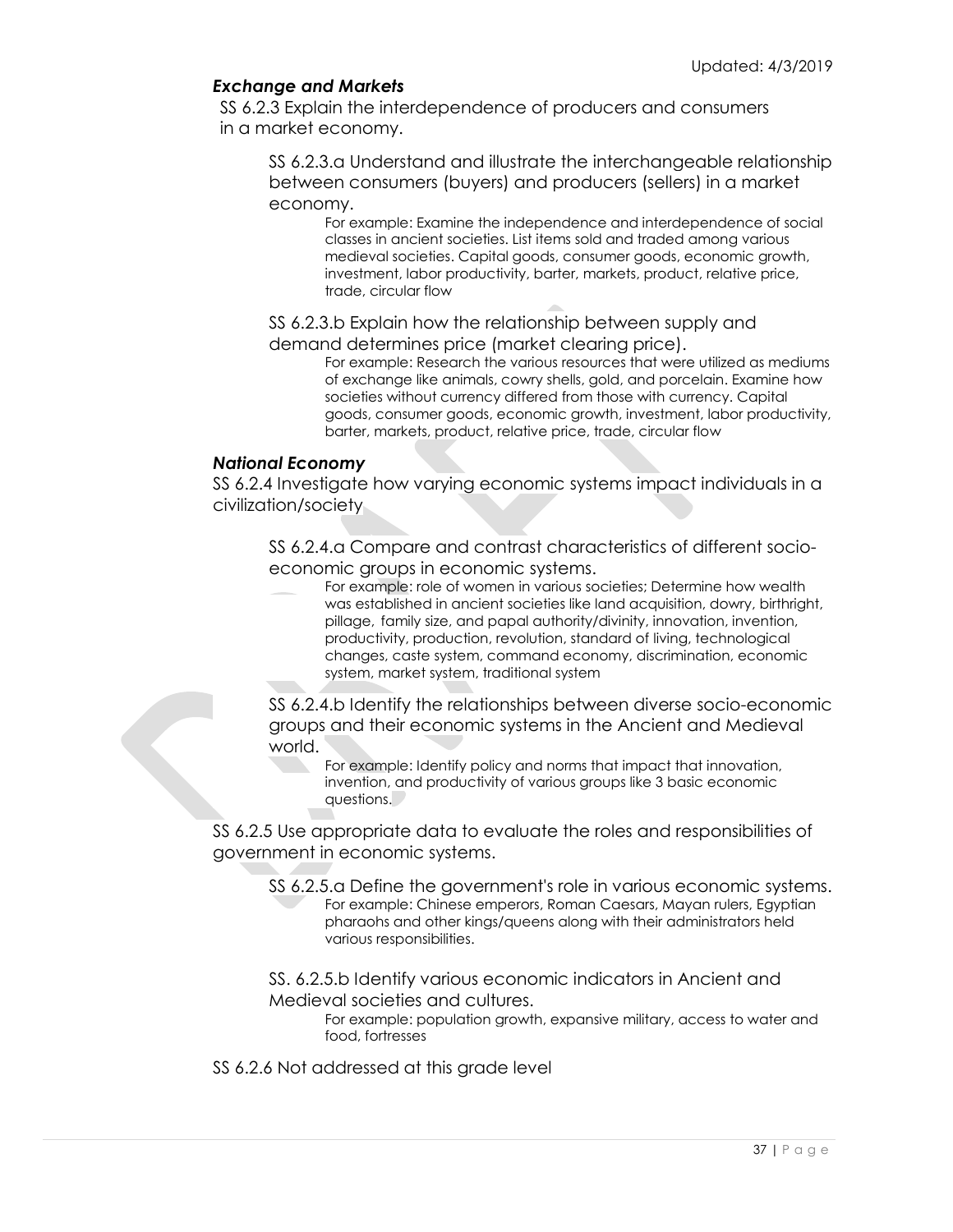## *Global Economy*

SS 6.2.7 Not addressed at this grade level

## **Geography**

## *Location & Place*

SS 6.3.1 Identify where (spatial) and why people, places, and environments are organized on the Earth's surface.

> SS 6.3.1.a Identify and illustrate the locations of the first cities, civilizations, and empires and the reasoning for their locations. For example: river civilizations (Tigris/Euphrates, Yellow, Indus, Nile, Mesopotamia), early cities (Memphis, Ur, Babylon)

SS 6.3.1.b Investigate the human and physical characteristics of early patterns of civilizations and empires.

For example: agricultural societies (agricultural hearths for crops and livestock), deposits of copper and iron

## *Regions*

SS 6.3.2 Not addressed at this grade level

## *Human Environment Interaction*

SS 6.3.3 Identify how the natural environment is changed by natural and human forces, and how humans adapt to their surroundings.

SS 6.3.3.a Describe the impact of natural processes on the human and physical environments.

For example: precipitation, drought, earthquakes, tornadoes, floods, hurricanes, volcanic eruptions, mudslides

SS 6.3.3.b Summarize how early humans utilized and adapted to their physical environment.

For example: irrigation, levees, terraces, fertile soils, mechanized agriculture, changes in land use, clothing, sewage systems, scarcity of resources

## *Movement*

SS 6.3.4 Interpret and summarize patterns of culture around the world.

SS 6.3.4.a Compare and contrast characteristics of groups of people/settlements.

For example: characteristics of river civilizations

SS 6.3.4.b Explain how cultural diffusion occurs. For example: trade routes, migration, conquest/empire building

SS 6.3.5 Not addressed at this grade level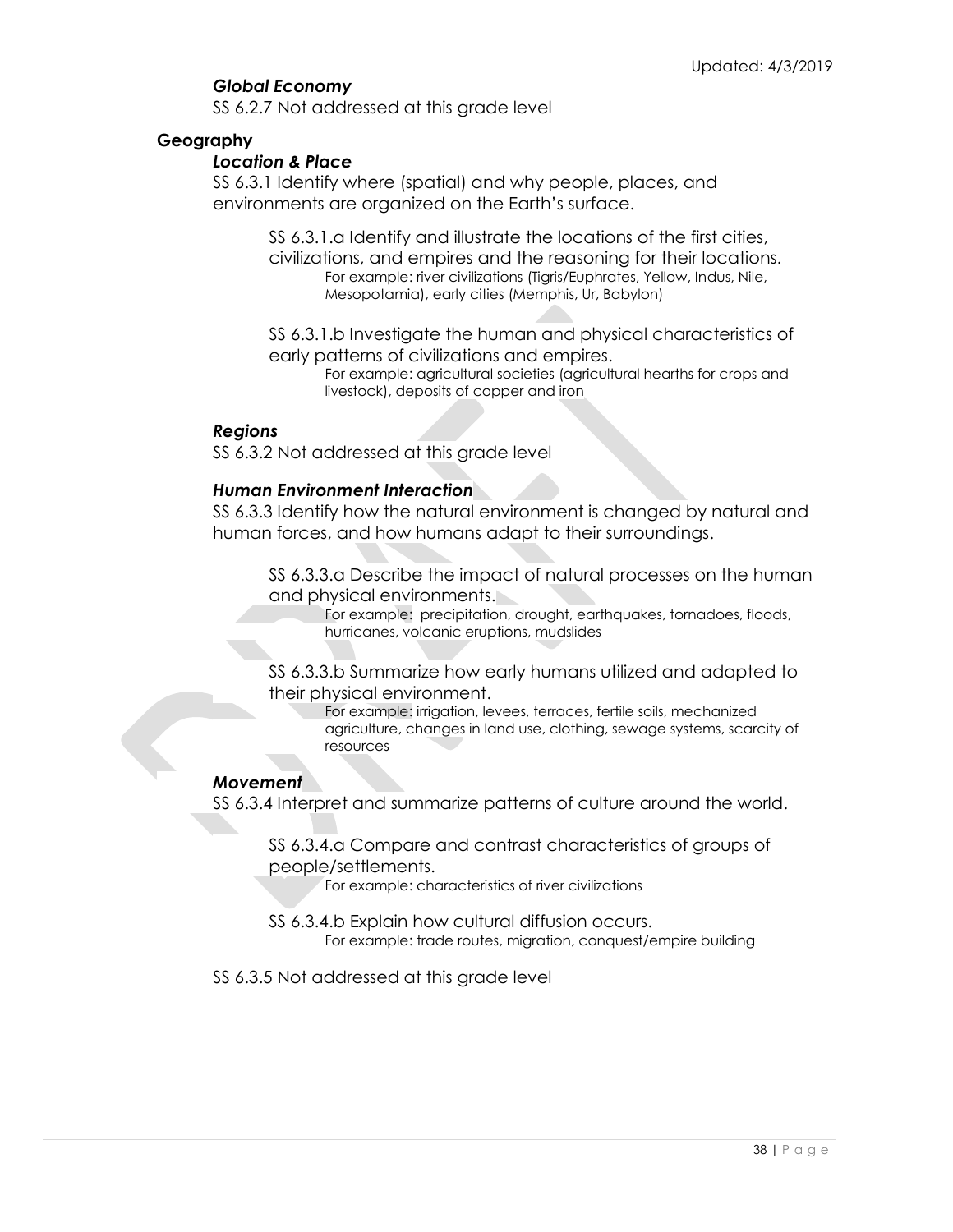## **History**

## *Change, Continuity, and Context*

SS 6.4.1 Analyze patterns of continuity and change over time in the context of world history.

SS 6.4.1.a Identify the cause and effect of historical events in the world.

For example: early civilizations and rise of pastoral people, rise and fall of classical empires, major world religions

SS 6.4.1b Analyze the impact of historical events in the world using symbols, maps, documents and artifacts.

For example: Hammurabi's Code, symbols of world religions

SS 6.4.1.c Analyze the impact of people, events, and ideas, including various cultures and ethnic groups, on the world. For example: Chauvin, Zapotec, Olmec, Mesopotamia, Egypt, Indus, Greco-Roman, early Chinese and Japanese dynasties, Hinduism, Taoism, Buddhism, Judaism, Christianity, Islam

#### *Multiple Perspectives*

SS 6.4.2 Use multiple perspectives to identify the historical, social and cultural context of past and current events.

SS 6.4.2.a Identify evidence from multiple perspectives and sources to better understand the complexities of world history. For example: Three Gorges Dam, Macedonian Empire, Persian Empire

SS 6.4.2.b Explain the use of primary and secondary sources to better understand multiple perspectives of the same event. For example: foundational texts of world religions

SS 6.4.3 Examine historical events from the perspectives of marginalized and underrepresented groups.

SS 6.4.3.a Identify how differing experiences can lead to the development of perspectives.

For example: religious, ethnic and racial groups

SS 6.4.3.b Interpret perspectives of marginalized and underrepresented regions around the world. For example: civilizations from all regions of the world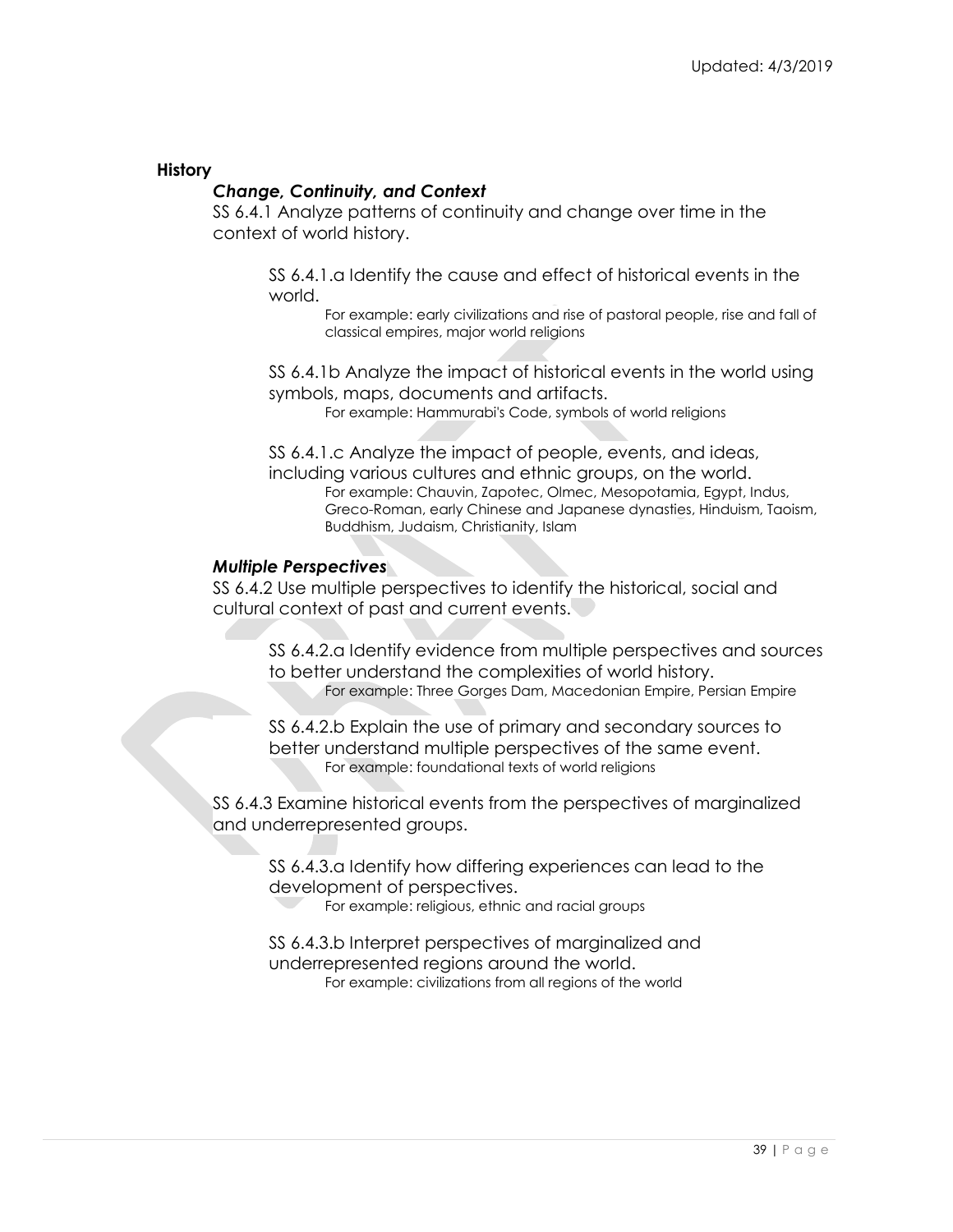## *Historical Analysis and Interpretation*

SS 6.4.4 Analyze and interpret sources for historical context.

SS 6.4.4.a Compare and contrast primary and secondary works of history.

> For example: Compare Lascaux cave paintings with a historian's interpretation of the Paleolithic Era.

SS 6.4.4.b Evaluate strengths and limitations of primary and secondary historical sources.

> For example: Determine reliability of Lascaux cave paintings and historian's interpretation of the Paleolithic Era.

SS 6.4.4.c Explain multiple causes and effects of events and developments in the past.

For example: migrations, declarations of war, fall of empires

SS 6.4.4.d Analyze the relationships among historical events in the world and relevant contemporary issues. For example: agriculture, technology, written laws

#### *Historical Inquiry and Research*

SS 6.4.5 Use the inquiry process to develop and research historical questions.

SS 6.4.5 a Develop inquiry questions based on multiple historical sources.

For example: What defines an empire?

SS 6.4.5 b Analyze and cite appropriate sources for research about world history, including primary and secondary sources. For example: Hammurabi's Code, Twelve Tables

SS 6.4.5 c Gather, analyze, and communicate historical information about the world from multiple sources.

> For example: document archives, artifacts, newspapers, interviews, pictures, posters, oral/written narratives, and electronic presentation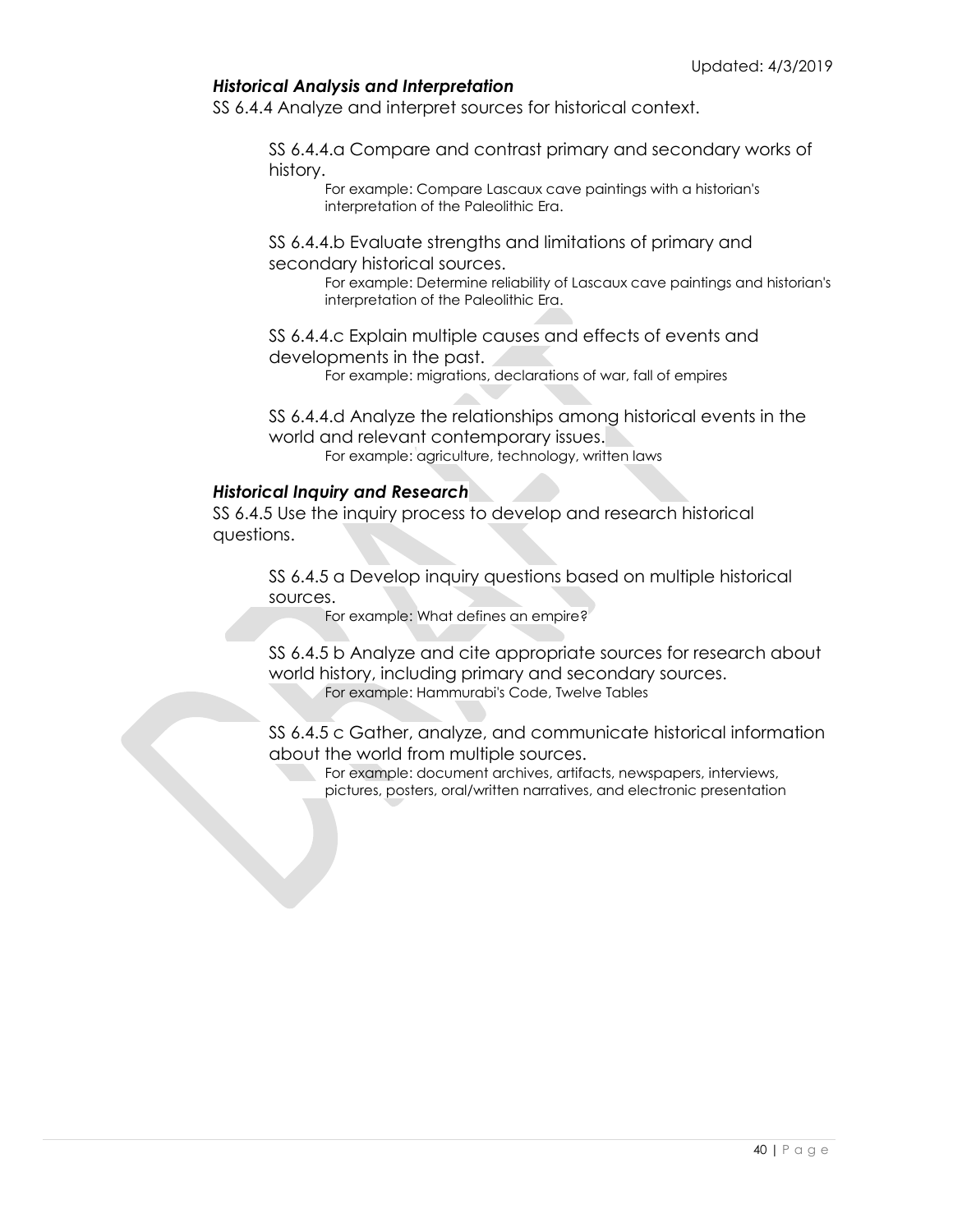## **Grade 7**

## *Grade Level Summary and Theme*

*World Studies II*: In seventh grade, students become more proficient with the core concepts in social studies. This grade level focuses on a continuation of world history as students look at the geography, civics, and economics of major societies from post-classical societies up through the present. The purpose of studying these different regions and eras is to develop enduring understandings of the core concepts and ideas in civics, economics, geography, and history. The course guides students in exploring the connection between historical developments and contemporary global issues. Students will have multiple opportunities to use geographic concepts and processes, develop economic reasoning, examine specific historical ideas, beliefs, and themes, and analyze how individuals and societies have changed over time. Students will further develop fundamental concepts and processes of authority, power, and influence with particular emphasis on the democratic skills and attitudes necessary to become responsible citizens.

#### **Civics**

#### *Forms & Function of Government*

SS 7.1.1 Analyze the foundations, structures and functions of governmental institutions.

SS 7.1.1.a Describe different forms and structures of government around the world and how they work.

For example: republic, monarchy, authoritarian/dictatorship, how nationstates interact

SS 7.1.1.b Describe how different forms and structures of government around the world address the needs of citizens. For example: unlimited forms of government, limited forms of government

SS 7.1.1.c Identify and report significant historic events and documents that have influenced governmental institutions and their function.

For example: Magna Carta, social contract theory, Mayflower Compact

SS 7.1.1.d Examine how government decisions have impacted the daily lives of individuals around the world and their communities, using multiple perspectives.

For example: French Revolution, Columbian Exchange

SS 7.1.1.e Analyze important government principles. For example: rule of law, separation of powers, natural rights, limited government

SS 7.1.1.f Analyze how individuals and societies have changed over time and how those developments influence civic life and ideals around the world.

For example: increased role and influence of technology on society, impact of global conflicts on local communities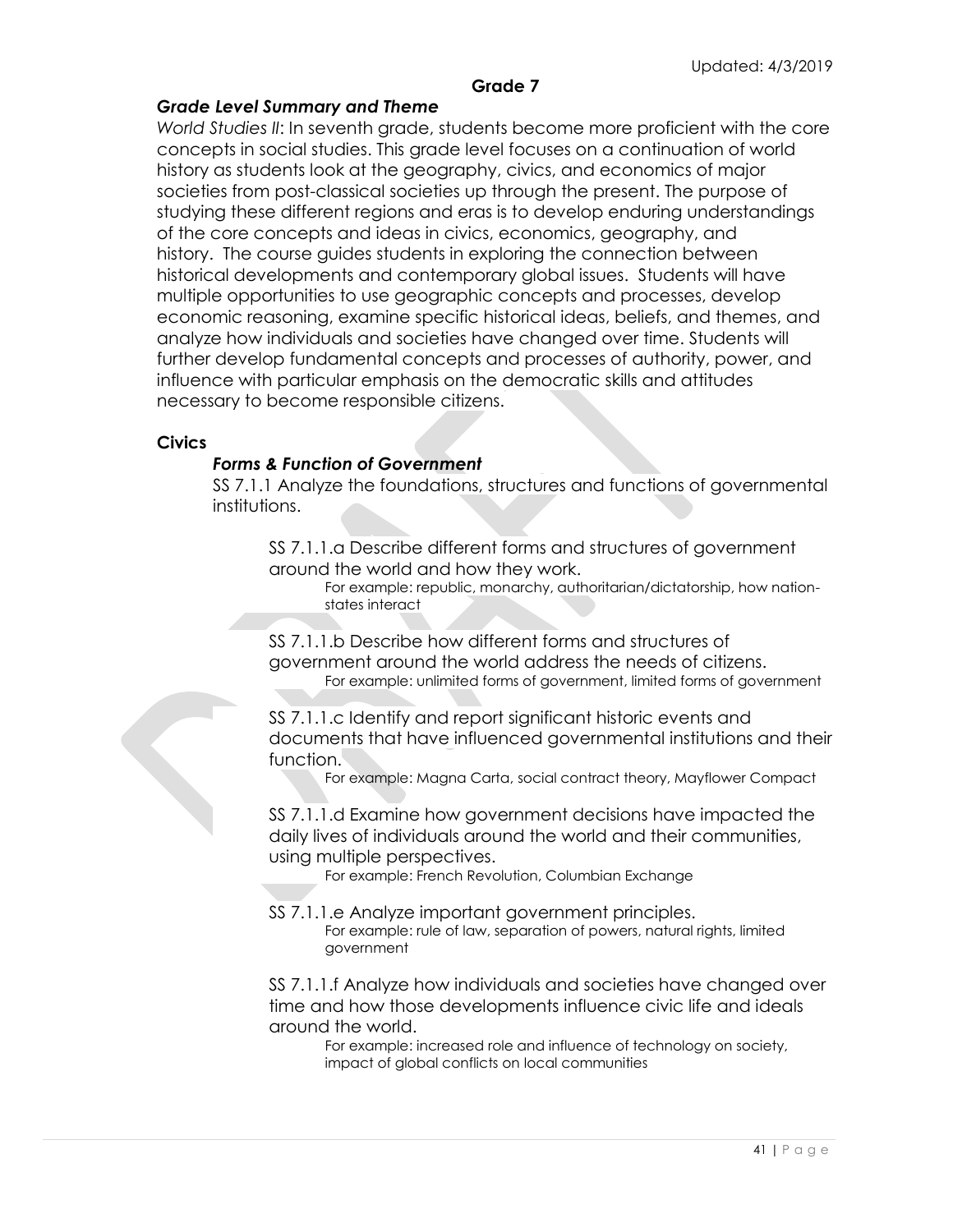## **Civic Participation**

SS 7.1.2 Analyze the roles, responsibilities, and rights of citizens and groups in an international society.

SS 7.1.2.a Identify and describe ways in which individuals and groups participate in the political process as citizens in an interdependent society.

For example: interconnected nature of world events/relationships, recognize multiple perspectives on issues, demonstrate ethical use of information

SS 7.1.2.b Evaluate different forms of civic participation and their influence.

For example: service learning projects, volunteerism

SS 7.1.2.c Evaluate how cooperation and conflict among people around the world have contributed to political, economic, and social events and situations.

For example: aftermath of global conflicts and rise of international organizations (United Nations, NATO, League of Nations, World Health Organization)

SS 7.1.2.d Analyze the roles and influence of individuals, groups, and the media on governments in an interdependent society. For example: media literacy

## **Economics**

## *Economic Decision Making*

SS 7.2.1 Not addressed at this grade level

SS 7.2.2 Not addressed at this grade level

## *Exchange and Markets*

SS 7.2.3 Explain the interdependence of producers and consumers in a market economy.

SS 7.2.3.a Understand and illustrate the interchangeable relationship between consumers (buyers) and producers (sellers) in a market economy.

For example: Kibbutzim in Israel are collective farming institutions. Examine how goods and services are produced.

SS 7.2.3.b Explain how the relationship between supply and demand determines price (market clearing price)

For example: Shark fins are an expensive Japanese delicacy similar to escargot (snails) in France.

## *National Economy*

SS 7.2.4 Investigate how varying economic systems impact individuals in a civilization/society.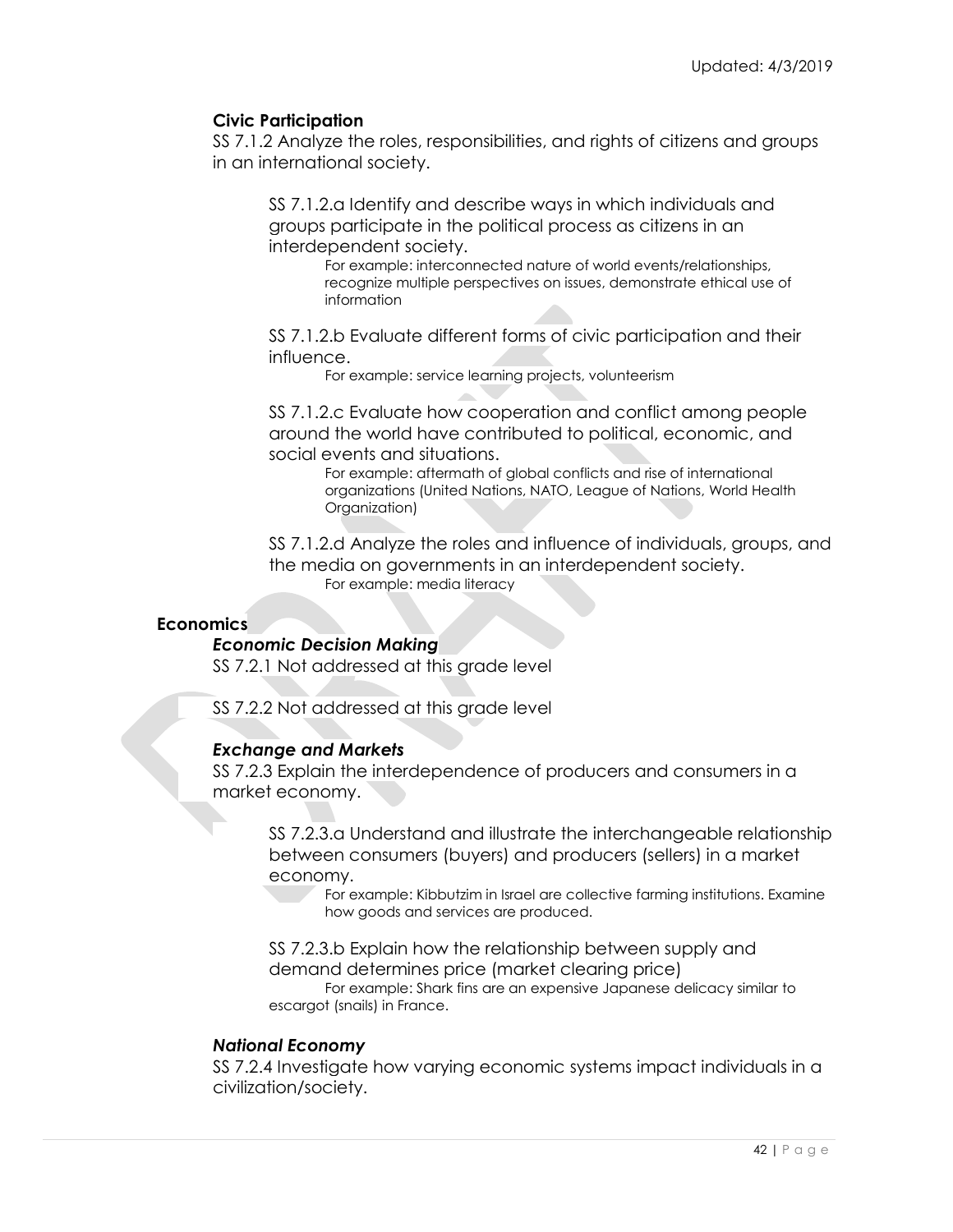SS 7.2.4.a Compare and contrast characteristics of different socioeconomic groups in economic systems such as traditional, market, command, feudal, or caste systems.

> For example: Examine the daily life of the indigenous people of Guatemala as opposed to those in urban areas.

SS 7.2.4.b Identify the relationships between diverse socio-economic groups and their economic systems in the modern world.

For example: Compare tax structures in various countries and how the people are impacted.

SS 7.2.5 Use appropriate data to evaluate the roles and responsibilities of government in economic systems.

SS 7.2.5.a Define the government's role in various economic systems. For example: Discover the impact of democracies on capitalist systems and how command economies are influenced by dictators.

SS. 7.2.5 b Identify various economic indicators that governments use to measure modern world societies, nations, and cultures. For example: Explore consumption, government spending, business investment, balance of trade, exports, imports, scarcity, trade, income taxes, sales tax, property taxes and other indicators through societies and cultures.

SS 7.2.6 Analyze information to draw conclusions about the total production, income, and economic growth in various economies.

SS 7.2.6 a Predict and summarize economic production, income, and economic growth based on data.

For example: Appraise the effectiveness of how societies answer the three basic economic questions: what to produce, how to produce it, and who gets it.

SS 7.2.6 b Categorize goods and services provided in modern societies, nations, and cultures into the four factors of production. For example: Identify the four factors of production (land, labor, capital, and entrepreneurship) and how they manifest in a diverse way from culture to culture and over time.

## *Global Economy*

SS 7.2.7 Illustrate how international trade benefits individuals, organizations, and nations/societies, mercantilism.

SS 7.2.7.a Explain how individuals gain through specialization and voluntary trade.

For example: Business owners are able to explore the world to find labor sources that help maximize profit.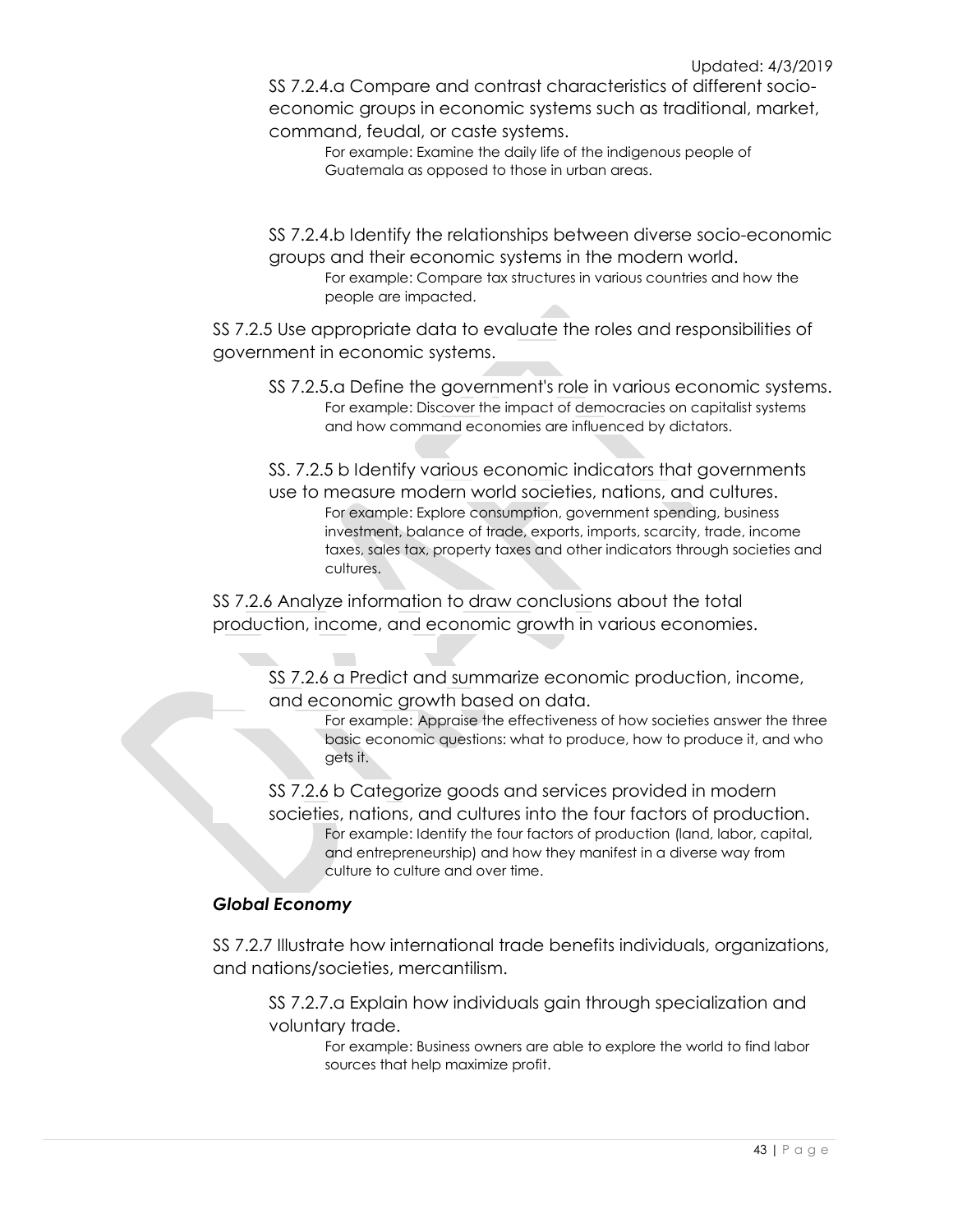SS 7.2.7.b Identify how international trade affects the domestic economy.

> For example: Many of the economies of the Americas owe their establishment and success to the development and processing of sugar cane.

## **Geography**

## *Location & Place*

SS 7.3.1 Not addressed at this grade level

#### *Regions*

SS 7.3.2 Evaluate how regions form and change over time.

SS 7.3.2.a Classify physical and human characteristics of places and regions.

For example: climate, landforms, language

SS 7.3.2.b Interpret the impact of land and water features on human decisions.

> For example: location of settlements and transportation with respect to physical features

SS 7.3.2.c Identify how humans develop major world regions and the impact on human societies.

For example: geographic factors that influence international relationships and economic development-trade, communication, transportation, infrastructure

#### *Human Environment Interaction*

SS 7.3.3 Determine how the natural environment is changed by natural and human forces and how humans adapt to their surroundings.

SS 7.3.3.a Explain the impact of natural processes on human and physical environments.

> For example: precipitation, drought, earthquakes, tornadoes, floods, hurricanes, volcanic eruptions, mudslides

SS 7.3.3.b Research and describe how humans have utilized and adapted to their physical environment.

For example: rivers, floods, precipitation, drought, use of natural resources

## *Movement*

SS 7.3.4 Examine and interpret patterns of culture around the world.

SS 7.3.4.a Compare and contrast characteristics of groups of people/settlements.

> For example: elements of culture including language, religion, food, arts, clothing, education, etc.

SS 7.3.4.b Develop a logical process to describe how cultural diffusion occurs and how the diffusion of ideas impacts cultures. For example: migration, conquering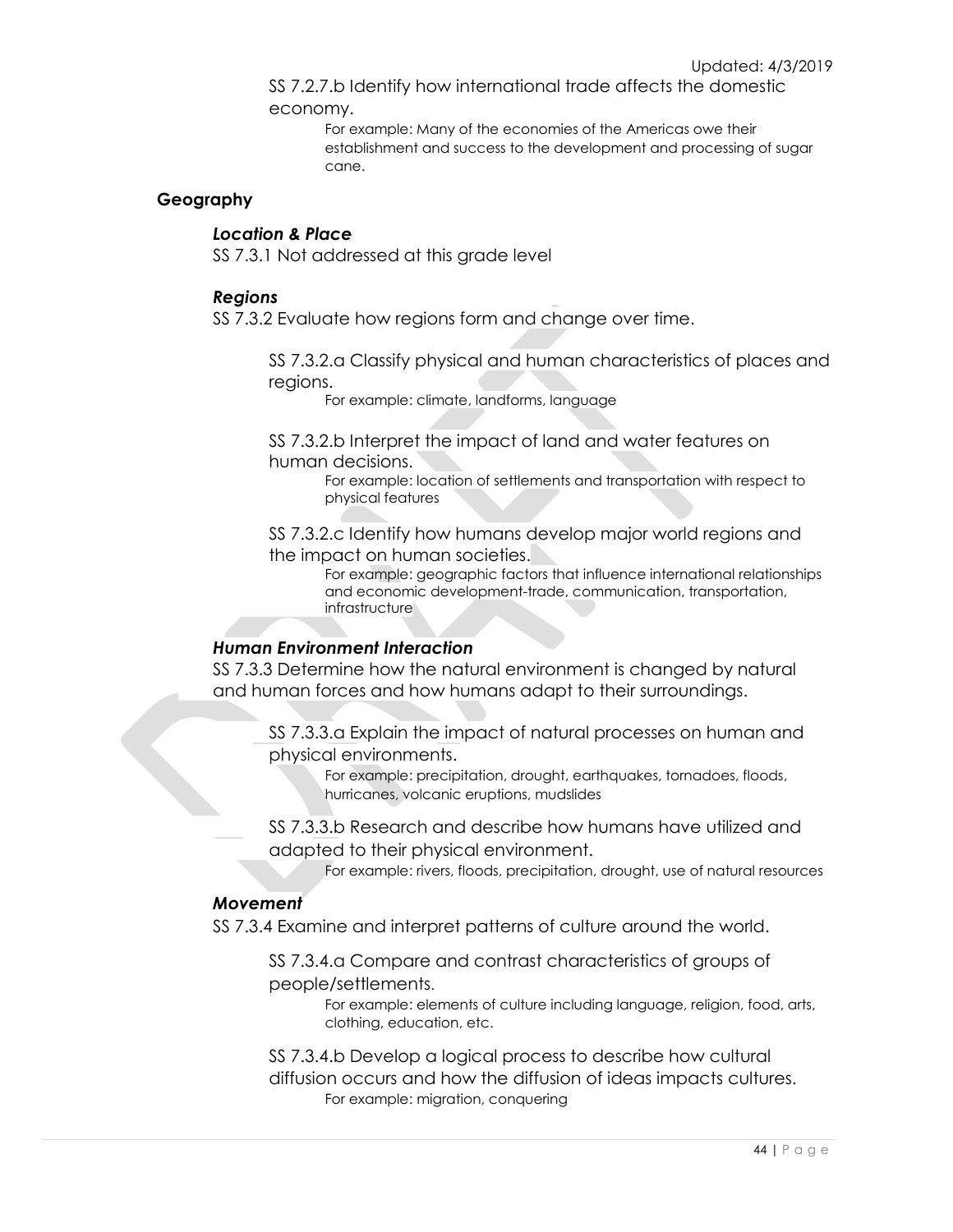## *Geospatial Skills and Geo-literacy*

SS 7.3.5 Compare issues and/or events using geographic knowledge and skills to make informed decisions.

SS 7.3.5.a Classify the physical or human geographic factors that explain the spatial pattern of world events.

For example: competition for resources and the struggle between developing countries; Use and interpret different types of maps/charts/diagrams/timelines/mapping technologies and projections including primary sources. Use current events when possible.

SS 7.3.5.b Describe and analyze the role of geographic factors in determining the spatial arrangement of humans and their activity.

For example: geographic concentration of manufacturing, banking, or industries; urbanization; availability of arable land, water and suitable climate for farming; access to resources for development, surveying, mapping, public land survey system. Mental map-Sketch a map to demonstrate perception of settlements near geographic features.

#### **History**

## *Continuity, Change, and Context*

SS 7.4.1 Analyze patterns of continuity and change over time in the context of world history.

SS 7.4.1.a Analyze the cause and effect of historical events in the world.

For example: post-Classical empires, expanding zones of exchange and encounter

SS 7.4.1.b Analyze the impact of historical events in the world using symbols, maps, documents and artifacts.

For example: trade routes

SS 7.4.1.c Analyze the impact of people, events, ideas, including various cultures and ethnic groups, on the world.

For example: Songhai, Mali, Gupta Empire, Han Dynasty, Hinduism, Taoism, Buddhism, Judaism, Christianity, Islam; Silk Road, Trans-Saharan Trade; Incas, Mayans, Aztecs

## *Multiple Perspectives*

SS 7.4.2 Use multiple perspectives to examine the historical, social and cultural context of past and current events.

SS 7.4.2.a Analyze evidence from multiple perspectives and sources to better understand the complexities of world history.

For example: caste system, partition of India, Ibn Battuta, Zheng He, Marco Polo, Mansa Musa, Mongol Empire, Berlin Conference, Arab-Israeli Conflict, Latin American revolutions, Columbian Exchange

SS 7.4.2.b Compare and contrast primary and secondary sources to better understand multiple perspectives of the same event. For example: foundational texts of world religions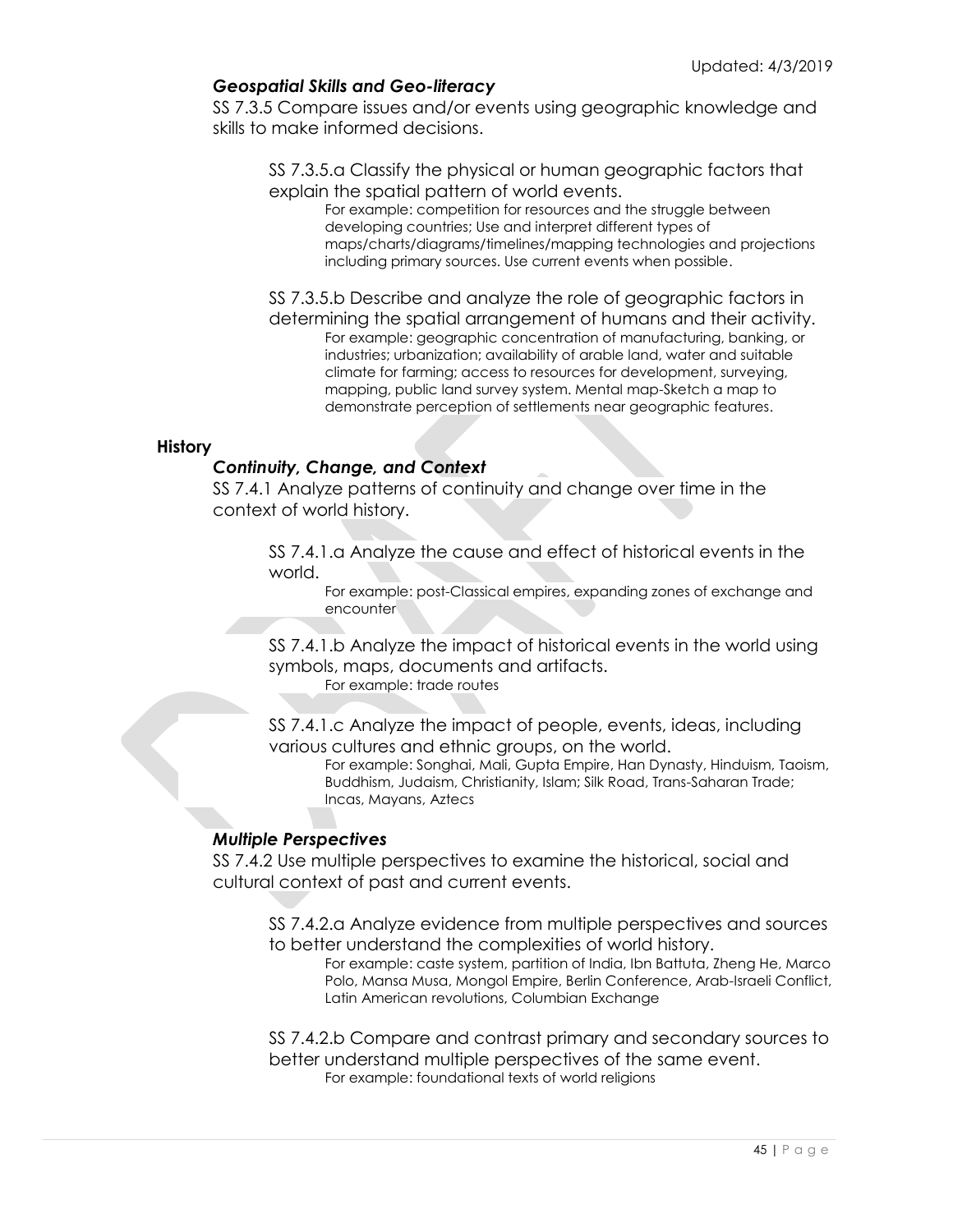SS 7.4.3 Examine historical events from the perspectives of marginalized and underrepresented groups.

SS 7.4.3.a Identify how differing experiences can lead to the development of perspectives. For example: religious, ethnic and racial groups

SS 7.4.3.b Interpret perspectives of marginalized and underrepresented regions around the world. For example: civilizations from all regions of the world

## *Historical Analysis and Interpretation*

SS 7.4.4 Analyze and interpret sources for perspective and historical context.

SS 7.4.4.a Compare and contrast primary and secondary works of history.

For example: Compare eyewitness accounts of the Black Death with contemporary medical understandings.

SS 7.4.4.b Evaluate strengths and limitations of a variety of primary and secondary historical sources.

For example: Determine reliability of eyewitness accounts of the Black Death<sup>1</sup>

SS 7.4.4.c Explain multiple causes and effects of events and developments in the past.

For example: migrations, declarations of war, treaties, alliances, epidemics

SS 7.4.4.d Analyze the relationships among historical events in the world and relevant contemporary issues.

For example: migrations, declarations of war, treaties, alliances, epidemics

## *Historical Inquiry and Research Skills*

SS 7.4.5 Use the inquiry process to develop and research historical questions.

> SS 7.4.5.a Identify areas of inquiry by using questions generated about multiple historical sources.

For example: Develop inquiries that students can answer by using evidence from primary and secondary sources; How was the idea of Manifest Destiny used to justify territorial expansion?

SS 7.4.5.b Analyze and cite appropriate sources for research about world history, including primary and secondary sources.

For example: Interpret primary and secondary sources to address the inquiry, Demonstrate ethical use of information and copyright guidelines by appropriately quoting or paraphrasing from a text and citing the source using available resources

SS 7.4.5.c Gather, analyze, and communicate historical information about the world from multiple sources.

For example: document archives, artifacts, newspapers, interviews, pictures, posters, oral/written narratives, and electronic presentation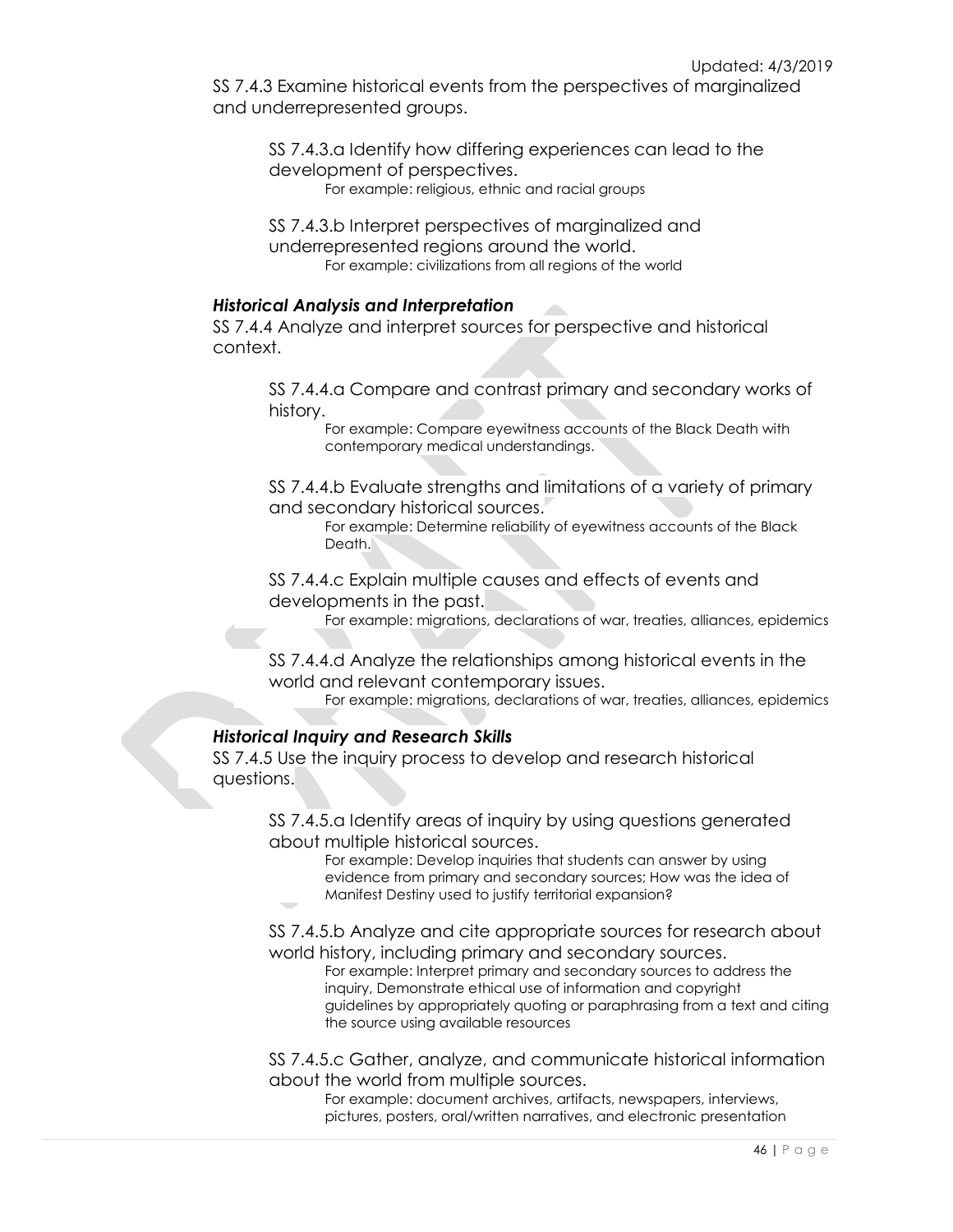## **Grade 8**

## **Grade Level Summary and Theme**

*United States History*: In eighth grade, students develop a new, more abstract level of understanding of social studies concepts. The context for developing this understanding is U.S. history and government. Students explore the ideas, issues, and events from the founding of the United States to the framing of the Constitution up through Reconstruction and industrialization. After reviewing the founding of the United States, particularly the Constitution, students explore the development of politics, society, culture, and economy in the United States to deepen conceptual understandings in civics, geography, and economics. In particular, studying the causes and consequences of the Civil War helps them to comprehend more profoundly the rights and responsibilities of citizens in a diverse democracy.

## **Civics**

## *Forms & Functions of Government*

SS 8.1.1 Investigate and analyze the foundation, structure, and functions of the United States government.

SS 8.1.1.a Identify and describe the different systems of government. For example: Federal, Confederate, Unitary

SS 8.1.1.b Analyze the structure and roles of the United States government in meeting the needs of the citizens governed, managing conflict, and establishing order and security.

SS 8.1.1.c Examine the development of foundational laws and other documents in the United States government.

For example: Declaration of Independence, United States Constitution, Preamble, and Bill of Rights

SS 8.1.1.d Evaluate how various United States government decisions impact people, place, and history.

For example: taxation, distribution of resources, acquisition of territories, Trail of Tears, Indian Removal Act

SS 8.1.1.e Describe how important government principles are shown in American government.

For example: freedom, democracy, equality, rule of law, popular sovereignty, justice

SS 8.1.1.f Analyze the development and significance of political parties in the United States.

For example: Federalists and Antifederalists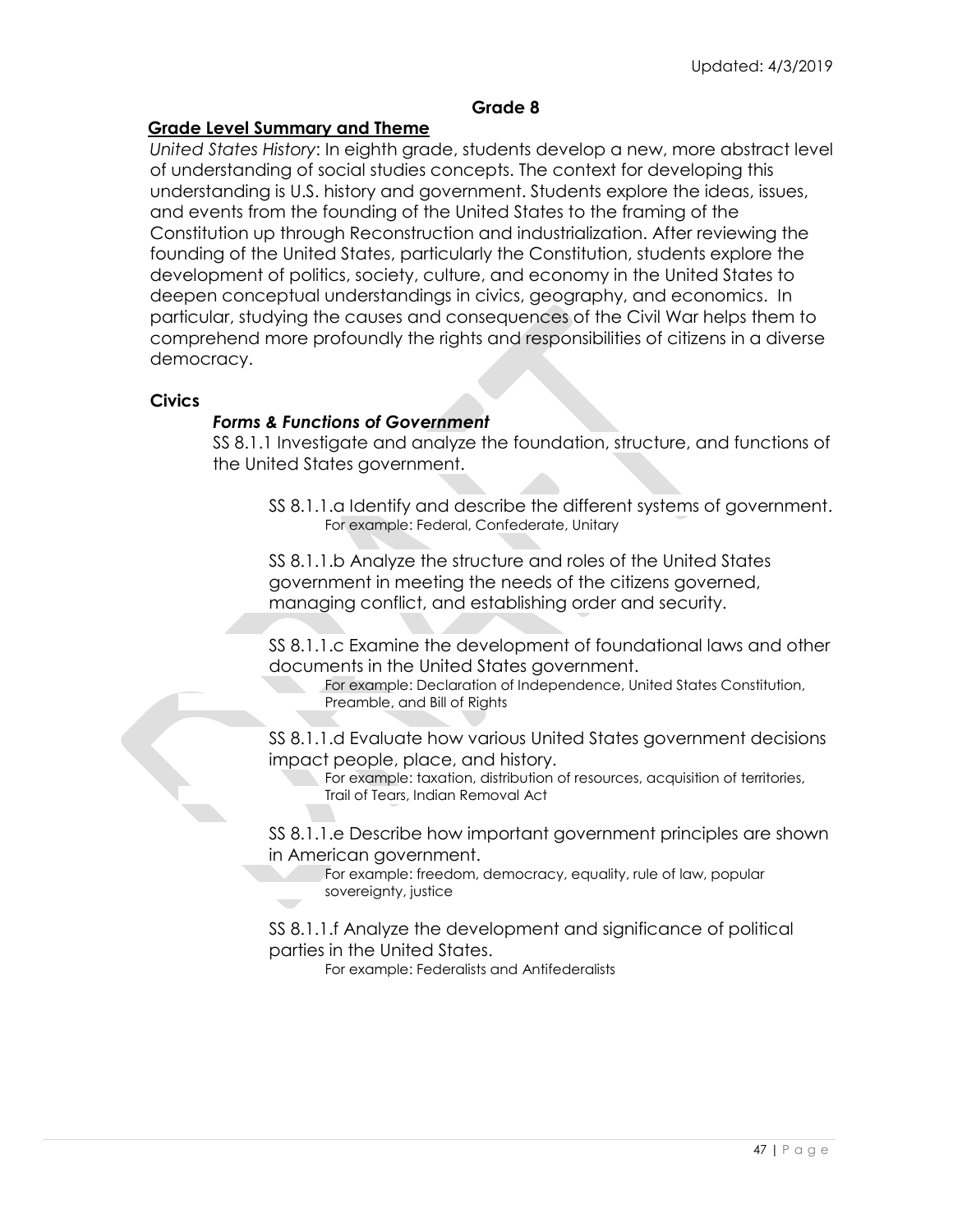## *Civic Participation*

SS 8.1.2 Demonstrate the roles, responsibilities, and rights as local, state, national, and international citizens.

SS 8.1.2.a Demonstrate ways individuals participate in the political process.

For example: registering and voting, contacting government officials, campaign involvement, demonstrate ethical use of information

SS 8.1.2.b Analyze the significance of patriotic symbols, songs and activities.

For example: Pledge of Allegiance, "The Star-Spangled Banner," celebration of Memorial Day, Independence Day, Veterans Day, Martin Luther King, Jr. Day, American Indian Day, Constitution Day

## SS 8.1.2.c Demonstrate civic engagement.

For example: engaging in service learning projects, volunteerism, student government participation, participation in simulations of democratic processes (mock trails, elections, etc.)

SS 8.1.2.d Evaluate how cooperation and conflict among people have contributed to political, economic, and social events and situations in the United States.

SS 8.1.2.e Analyze the roles and influences of individuals, groups, and the media on American government.

For example: Seneca Falls Convention, Underground Railroad, Horace Greeley, Harriet Beecher Stowe, Jane Addams, Muckrakers, Booker T. Washington

## **Economics**

## *Economic Decision Making*

SS 8.2.1 Apply economic concepts that support rational decision making.

SS 8.2.1.a Identify and apply marginal cost and benefits in real world situations from the past.

For example: Apply a pros and cons t-chart to why the framers of the constitution would have chosen the Virginia Plan or the New Jersey Plan.

SS 8.2.1.b Explain how incentives influence choices that may result in policies.

For example: Identify the reasoning that went into the Napoleon's decision to sell the Louisiana Territory.

## *National Economy*

SS 8.2.2 Justify and debate decisions made by North American societies and how they impacted short-term and long-term economic goals.

SS 8.2.2.a Understand the development of banks and financial institutions and their role in economic growth.

For example: Trace the beginnings of national banks from the late 18th century through the development of the Federal Reserve.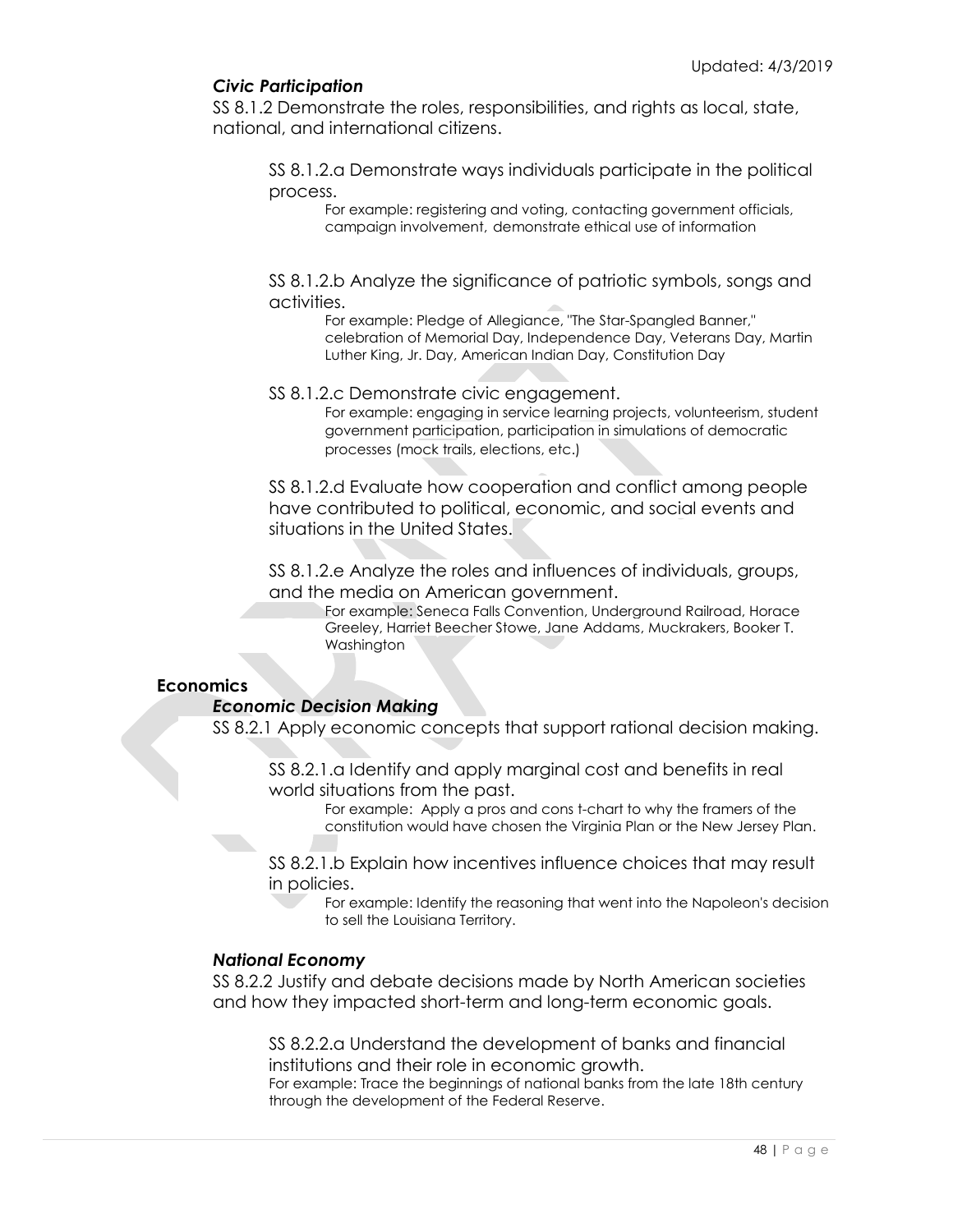SS 8.2.2.b Use marginal benefits and costs to formulate an argument for or against an economic issue related to early U.S. history.

- For example: Decipher the true impact of western expansion on economic growth versus the Trail of Tears and environmental preservation.
- SS 8.2.2.c Explain how tax revenues are collected and distributed. For example: Review the Constitution to understand the roles of each branch in establishing a national budget and how the separation of powers is structured.
- SS 8.2.2.d Research the origins and development of the free enterprise system in the United States.

For example: Examine the work of Thomas Paine and the influence of the enlightenment and colonial rule on the U.S. economy.

SS 8.2.2.e Examine how governments utilize taxation to provide goods and services to society.

> For example: Examine what services and regulations were established during the Progressive Era as urban areas' populations boomed.

## *Exchange and Markets*

SS 8.2.3 Summarize the development and effects of technology throughout history.

> SS 8.2.3.a Identify the role of entrepreneurs and technology in a market economy.

For example: steamboats, cotton gin, Thomas Edison, George Washington Carver, Native American use of the buffalo

SS 8.2.3.b Evaluate the impact of technology on productivity, standard of living, and employment.

> For example: Identify how technology increased productivity, increased standard of living, increased employment, and how the Industrial Age created a new labor system.

SS 8.2.4 Identify how changes in competition can affect price and production.

SS 8.2.4.a Describe the progression of money and its role in early United States history.

> For example: Identify what forms of currency were used as a medium for exchange among various Native American tribes.

SS 8.2.4 b Explain how changes in supply and demand cause changes in prices and quantities of goods and services, labor, and credit.

> For example: Driving need for more industrial capital in the United States was a factor in how northern cities developed their economies while the enslavement of Africans for agricultural production drove the southern states.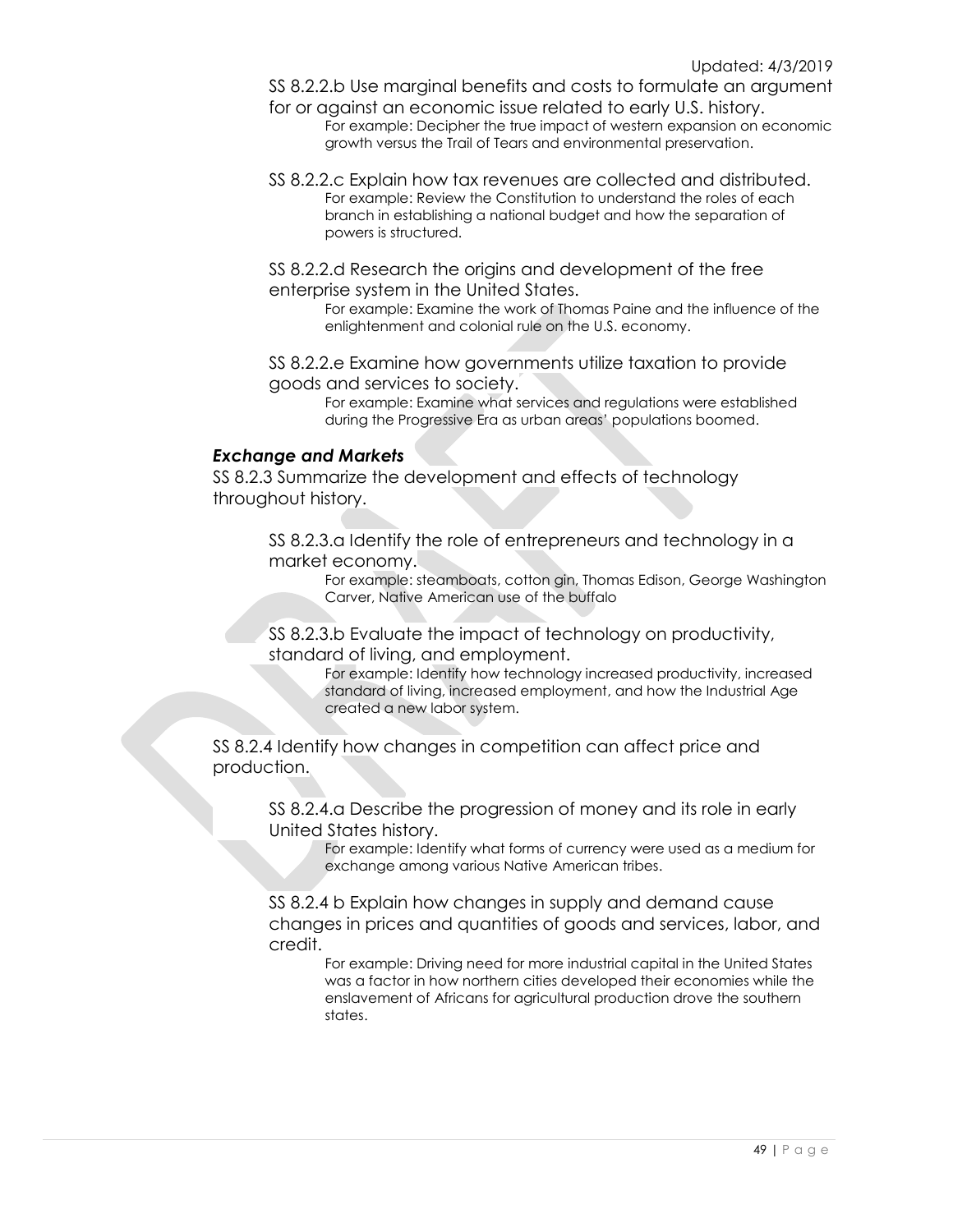## *Global Economy*

SS 8.2.5 Illustrate how international trade benefits individuals, organizations, and nations.

SS 8.2.5.a Explain how individuals gain through specialization and voluntary trade.

For example: Analyze the wealth that was attained by the royal crown and the aristocracy during the colonial period.

SS 8.2.5.b Explain that currency must be converted to make purchases in other countries.

> For example: Trace the conversion of products and currency between the French and the indigenous tribes of the Midwest.

SS 8.2.5.c Explain how trade barriers impact the prices and quantity of goods.

For example: Examine the impact of the Sugar and Molasses Act of 1733, The Stamp Act of 1765 and the Tea Act of 1773.

## *Financial Literacy*

SS 8.2.6 Understand personal and business financial management.

SS 8.2.6.a Identify skills for future financial success. For example: Identify key terms associated with budgeting, credit, investing and risk management.

SS 8.2.6.b Understand tools, strategies, and systems used to maintain, monitor, control, and plan the use of financial resources. For example: Analyze the impact of credit on an individual's ability to acquire goods and services.

SS 8.2.7 Not addressed at this grade level

## **Geography**

*Location & Place*

SS 8.3.1 Not addressed at this grade level

## *Regions*

SS 8.3.2 Examine how regions form and change over time.

SS 8.3.2.a Evaluate physical and human characteristics of places and regions.

For example: climate, landforms, language

SS 8.3.2.b Determine the impact of land and water features on human decisions.

For example: location of settlements and transportation with respect to physical features

SS 8.3.2.c Identify and justify how humans develop major world regions and the impact on human societies.

For example: geographic factors that influence international relationships and economic development-trade, communication, transportation, infrastructure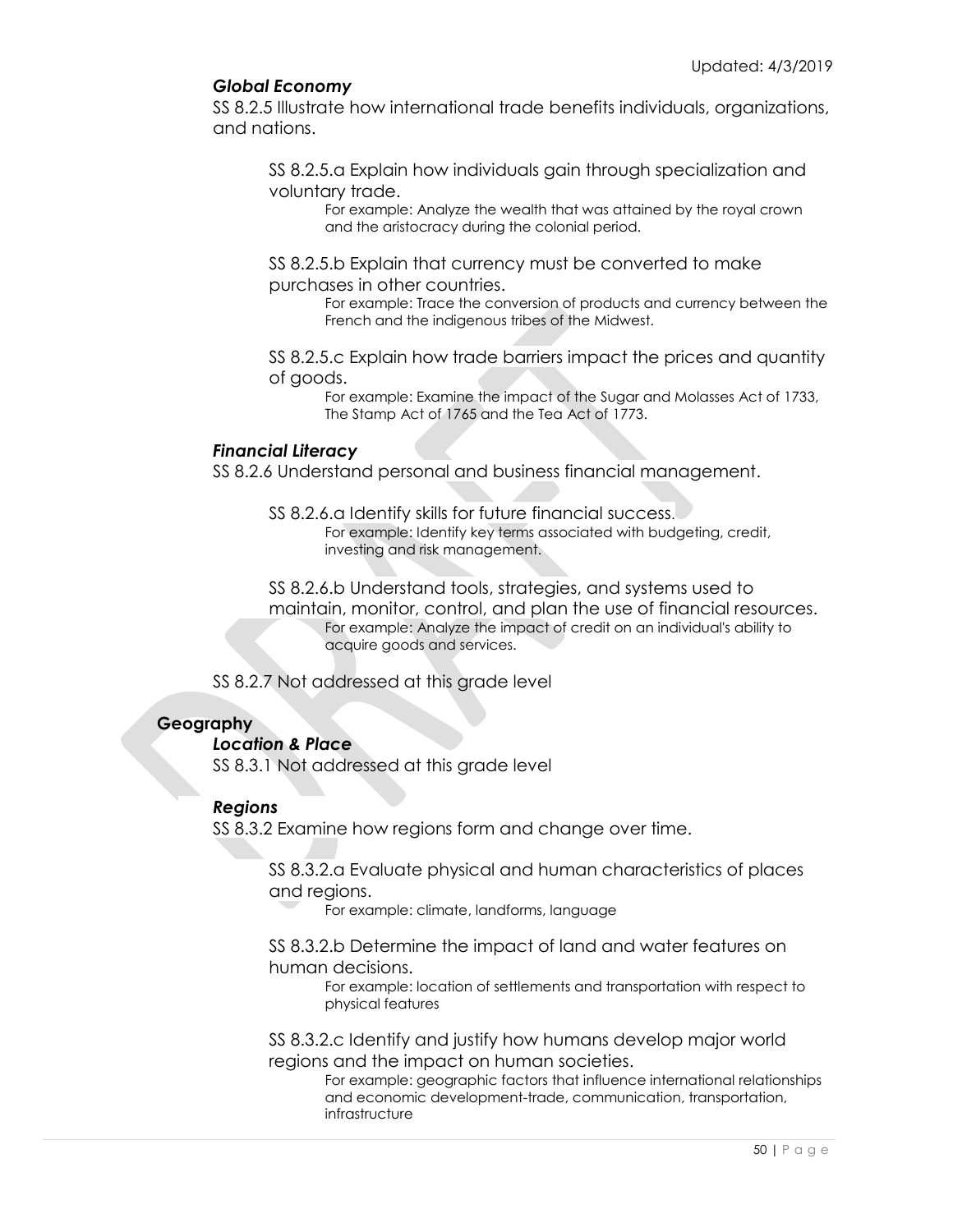## *Human Environment Interaction*

SS 8.3.3 Explain how the natural environment is changed by natural and human forces and how humans adapt to their surroundings.

SS 8.3.3.a Interpret the impact of natural processes on human and physical environments.

For example: precipitation, drought, earthquakes, tornadoes, floods, hurricanes, volcanic eruptions, mudslides

SS 8.3.3.b Analyze how humans have utilized and adapted to their physical environment.

For example: rivers, floods, precipitation, drought

#### *Movement*

SS 8.3.4 Not addressed at this grade level

## *Geospatial Skills and Geo-literacy*

SS 8.3.5 Not addressed at this grade level

## **History**

## *Continuity, Change, and Context*

SS 8.4.1 Analyze patterns of continuity and change over time in the context of United States history.

> SS 8.4.1.a Analyze the cause and effect of historical events in the United States.

> > For example: Three Worlds Meet, Colonial America, establishing a nation, expansion and reform, Civil War & Reconstruction, Industrialization

SS 8.4.1.b Evaluate the impact of historical events in the United States using symbols, maps, documents, and artifacts. For example: founders and founding Documents, national symbols

SS 8.4.1.c Analyze the impact of people, events, ideas, including various cultures and ethnic groups, on the United States.

> For example: citizens' rights, democratic ideals, George Washington, Benjamin Franklin, Thomas Jefferson, patriotism, land acquisition, Manifest Destiny, Standing Bear, Indian Removal Acts, Dred Scott, secession, Civil War leaders, rise of corporations, growth of organized labor, assembly line, immigration, Eli Whitney, John Deere, Thomas Edison, Alexander Graham Bell, George Washington Carver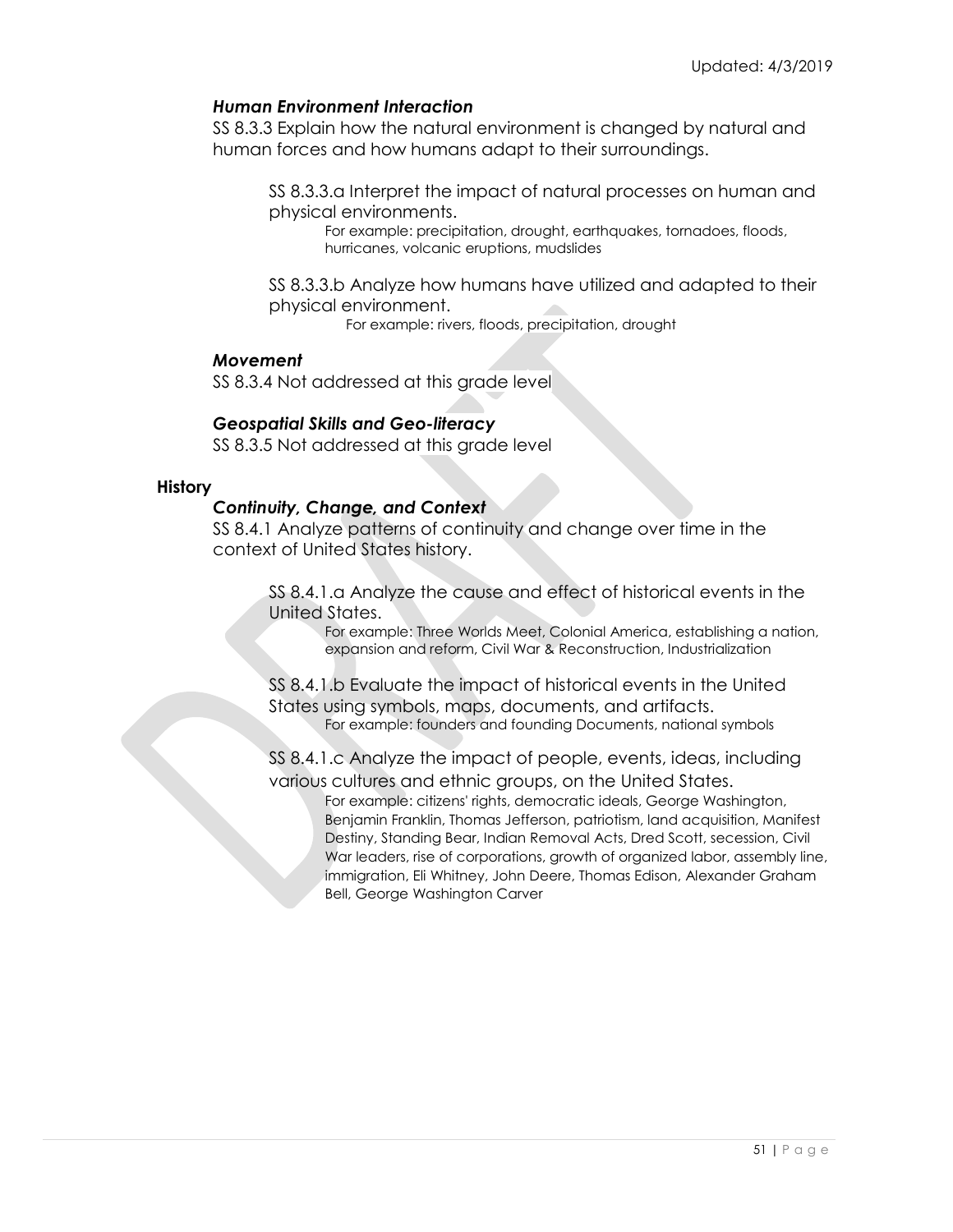## *Multiple Perspectives*

SS 8.4.2 Use multiple perspectives to evaluate the historical, social, and cultural context of past and current events.

SS 8.4.2.a Analyze and interpret evidence from multiple perspectives and sources to better understand the complexities of US history.

For example: Dawes Act, Chinese Exclusion Act, Treaty of Guadalupe Hidalgo, Reconstruction Acts and Amendments, The Emancipation Proclamation, organized labor, Women's Suffrage Movement

SS 8.4.2.b Evaluate the relevancy, accuracy, and completeness of primary and secondary sources to better understand multiple perspectives of the same event.

For example: The Bill of Rights, slavery, Gettysburg Address, The New Colossus Poem

SS 8.4.3 Examine historical events from the perspectives of marginalized and underrepresented groups.

SS 8.4.3.a Analyze how differing experiences can lead to the development of perspectives.

> For example: Compare primary accounts by American Indian peoples and American settlers regarding the expansion of the United States.

SS 8.4.3.b Interpret how and why marginalized and underrepresented groups and/or individuals might understand historical events similarly or differently.

For example: Compare how different Native American groups responded to territorial incursions by the United States.

## *Historical Analysis and Interpretation*

SS 8.4.4 Evaluate and interpret sources for perspective and historical context.

> SS 8.4.4.a Compare and contrast primary and secondary works of history.

> > For example: Compare what textbook says about Wounded Knee Massacre to Black Elk's account of same event.

SS 8.4.4.b Evaluate strengths and limitations of primary and secondary historical sources.

> For example: Draw conclusions about potential uses for sources, reliability of sources.

SS 8.4.4.c Explain multiple causes and effects of events and developments in the past.

> For example: Supreme Court decisions, immigration, Antebellum, Kansas-Nebraska Act, Civil War, Reconstruction, Wounded Knee Massacre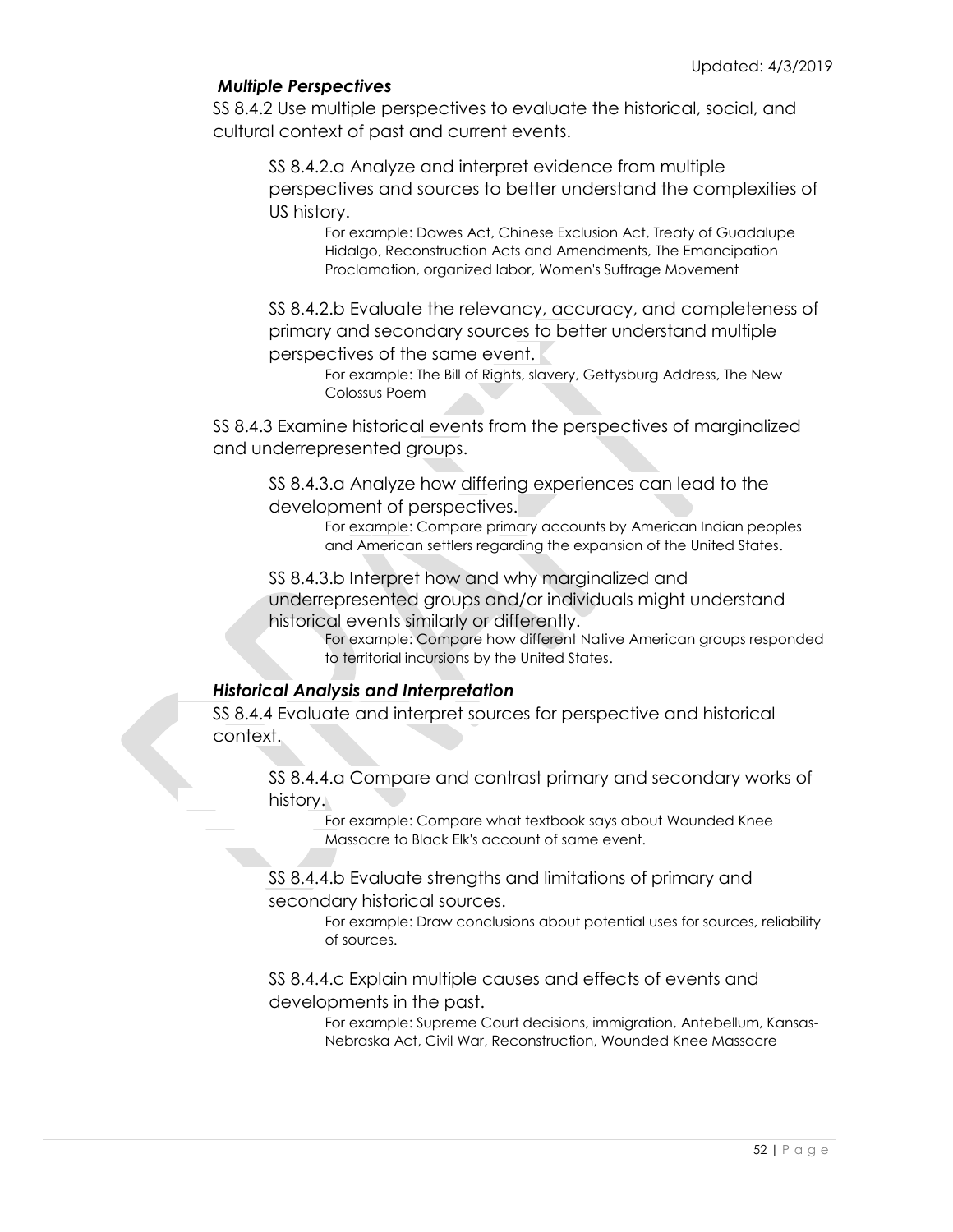SS 8.4.4.d Analyze the relationships among historical events in the United States and relevant contemporary issues.

For example: political party platforms, continuing debates about role of government

## *Historical Inquiry and Research Skills*

SS 8.4.5 Use the inquiry process to develop and research historical questions.

> SS 8.4.5.a Identify areas of inquiry by using questions generated about multiple historical sources.

For example: Why is the Gettysburg Address considered an important statement of American national ideals?

SS 8.4.5.b Locate, analyze, and cite appropriate sources for research about United States history, including primary and secondary sources.

> For example: classroom textbook, Gettysburg Address, major online historical archives like Library of Congress and National Archives, History Nebraska

SS 8.4.5.c Gather, analyze, and communicate historical information about United States history from multiple sources.

For example: primary sources, secondary sources, popular media, scholarly perspectives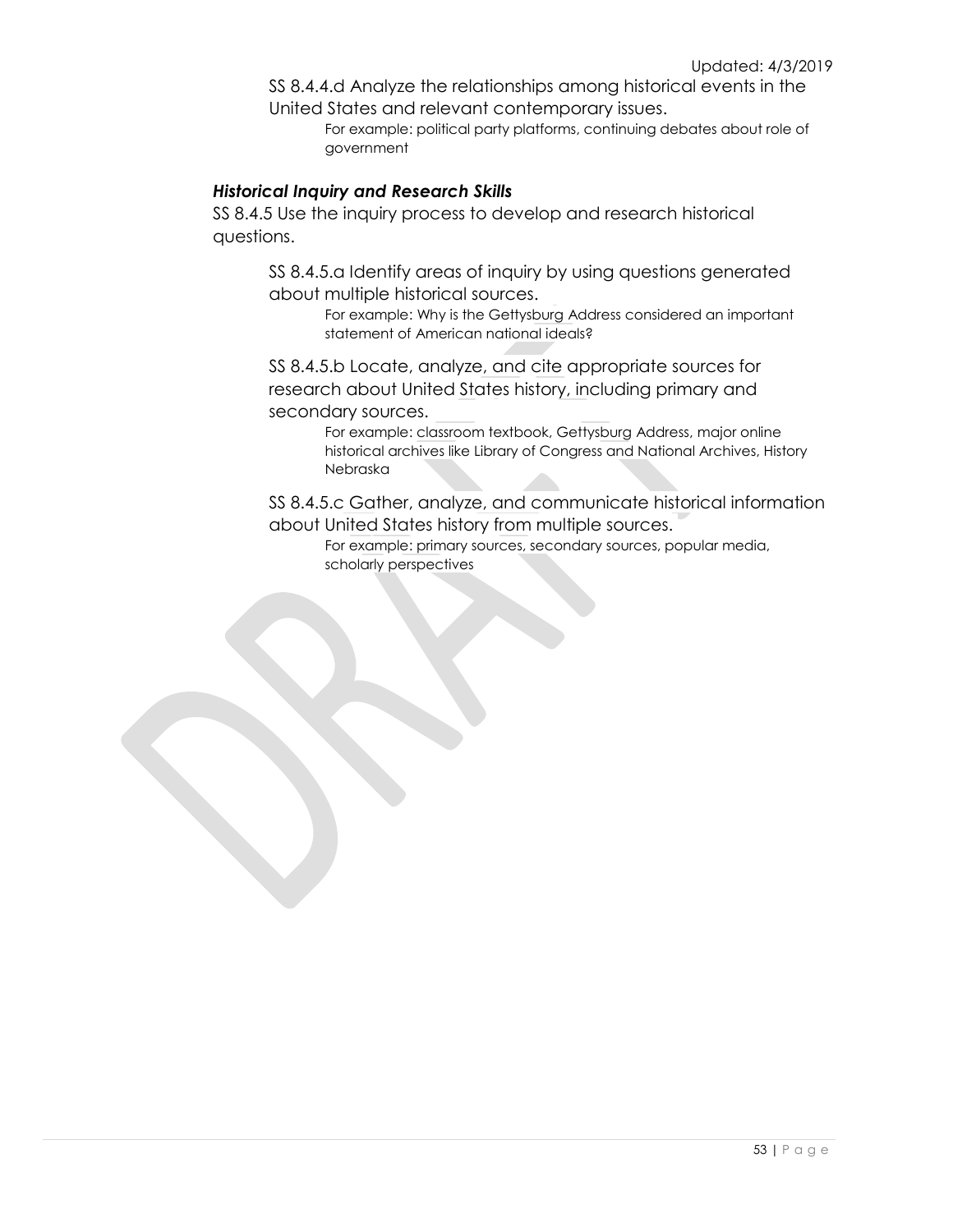## **High School Civics**

## **Summary**

In a constitutional democracy, productive civic engagement requires knowledge about the functions of state and local government, courts and legal systems, the U.S. Constitution, other nations' systems and practices, and international institutions. Civics is not limited to the study of politics and society; it also encompasses participation in classrooms and schools, neighborhood, groups, and organizations using civic virtues and principles to guide that participation (which includes the discussion of issues and making choices and judgments with information and evidence, civility and respect, and concern for fair procedures). Civics enables students not only to study how others participate but also to practice participating and taking informed action themselves.

## *Forms and Functions of Government*

SS HS.1.1 Analyze the foundation, structures, and functions of the United States government as well as local, state, and international governments.

SS HS.1.1.a Analyze the historical foundation that influenced the creation of the United States Constitution.

For example: philosophers, social contract theory, natural rights, Constitutional Convention, Federalist, and Anti-Federalist Papers

SS HS.1.1.b Analyze the structure of American constitutional government.

> For example: federalism, democracy, representative government, branches of the government, separation of powers, checks and balances, amendment process, concurrent/enumerated/implied powers, electoral college

SS HS.1.1.c Analyze the functions of United States government. For example: national security, legislative law-making, executive implementation, judicial interpretation, constitutionalism, taxation, naturalization of citizens

SS HS.1.1.d Analyze the foundation, structures, and functions of local government.

For example: city council, school board, county government, regional boards

SS HS.1.1.e Analyze the foundation, structures, and functions of state government.

For example: bicameral/unicameral, reapportionment/redistricting, branches of government

SS HS.1.1.f Investigate and analyze the foundation, structures, and functions of supranational organizations.

For example: United Nations, NATO, European Union, treaties, trade organizations

SS HS.1.1.g Investigate and analyze the roles that political parties have played in the United States.

> For example: Republican Party - Civil War, Populist Party - Progressive movement, Democratic Party - New Deal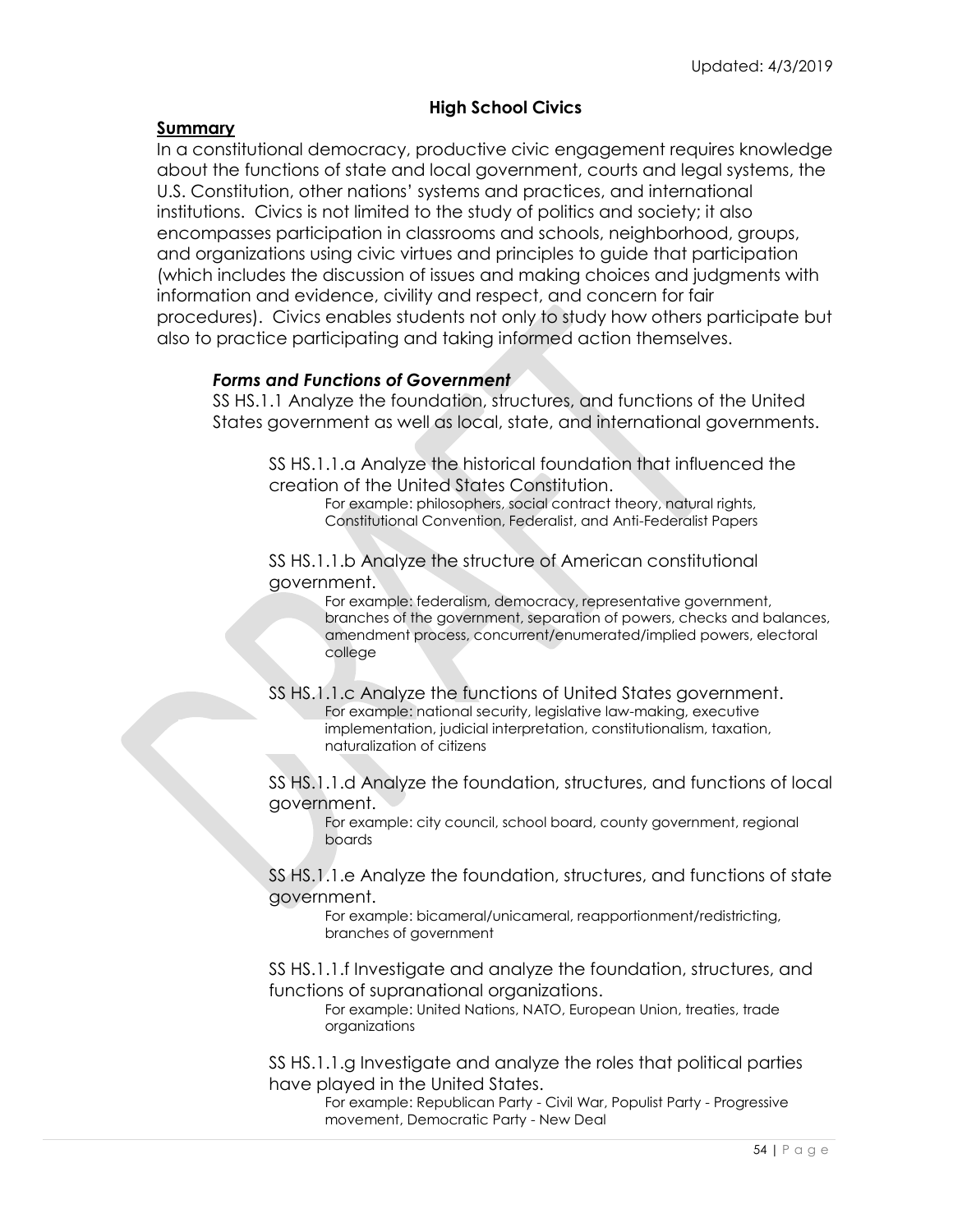SS HS.1.1.h Investigate and analyze United States foreign policy issues.

For example: methods, approaches, events

## *Civic Engagement*

SS HS.1.2 Demonstrate meaningful civic participation by analyzing local, state, national, or international issues and policies.

SS HS.1.2.a Investigate how individuals and groups can effectively use the structure and functions of various levels of government to shape policy.

For example: lobbying, voting, contacting government officials, petitioning

SS HS.1.2.b Communicate the significance and impacts of patriotic symbols, songs, holidays, and activities.

For example: Pledge of Allegiance, "The Star-Spangled Banner", "America", Dr. Martin Luther King, Jr. Day & "I Have a Dream" speech, George Washington's birthday, Abraham Lincoln's birthday, Presidents Day, Native American Heritage Day, Constitution Day, Memorial Day, Veterans Day, and Thanksgiving Day

SS HS.1.2.c Engage and reflect on participation in civic activities. For example: discussing current issues, advocating for personal rights and the rights of others, influencing governmental actions, participating in civil discourse, registering for selective service, participating in community improvement activities, service learning

SS HS.1.2.d Investigate an issue and communicate which level of government is most appropriate to utilize in addressing the issue. For example: Investigate an issue and communicate which level of government is most appropriate to utilize in addressing the issue, students communicate through an editorial, public service announcement, pamphlet, public presentation

SS HS.1.2.e Demonstrate how individuals, groups, and the media check governmental practices.

For example: Watergate, Civil Rights movement, Suffrage movement

SS HS.1.2.f Analyze various media sources for accuracy and perspective.

For example: news media literacy, online civic reasoning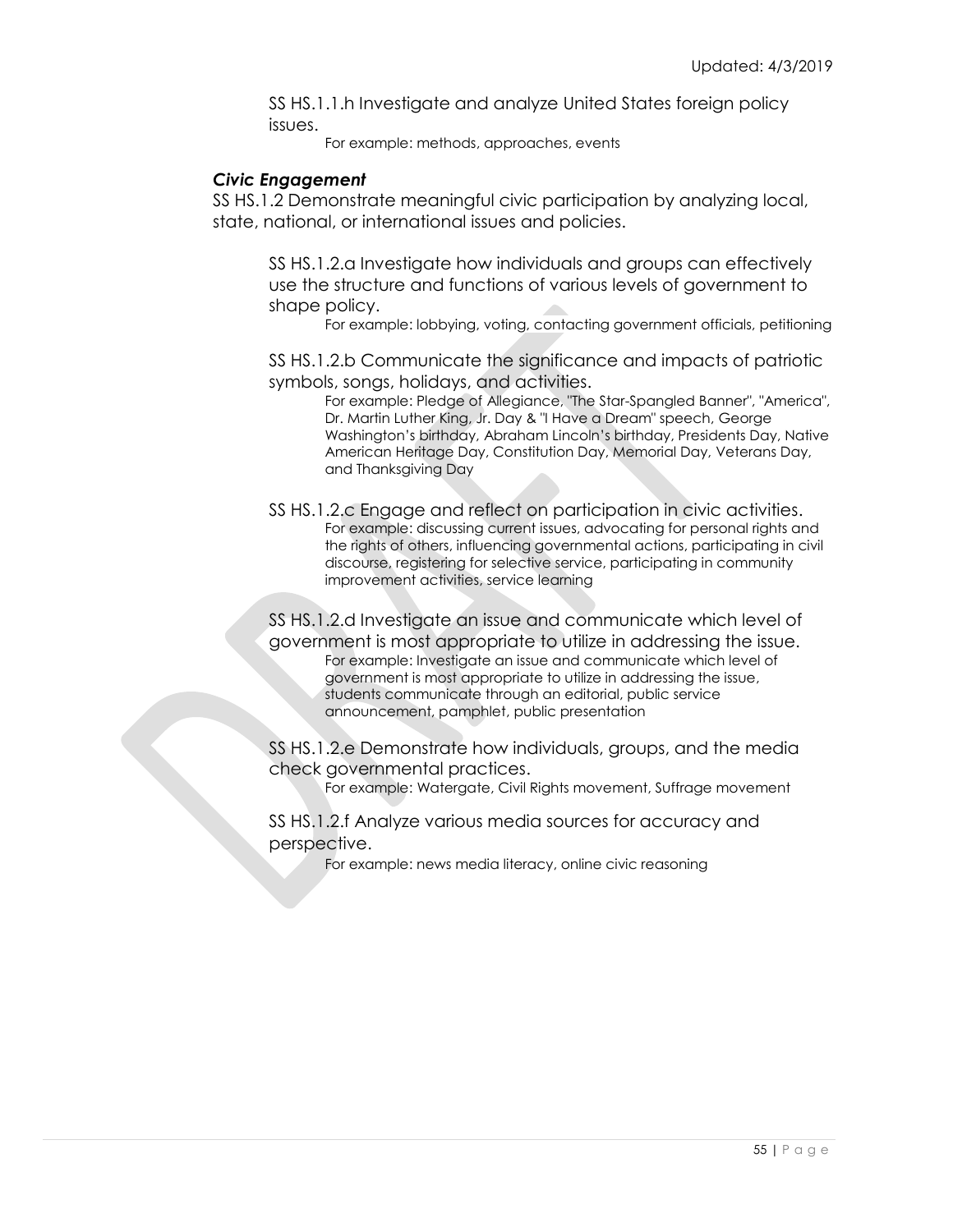## **High School Economics**

## **Summary**

Effective economic decision making requires that students have a keen understanding of the ways in which individuals, businesses, governments, and societies make decisions to allocate human capital, physical capital, and natural resources among alternative uses. This economic reasoning process involves the consideration of costs and benefits with the ultimate goal of making decisions that will enable individuals and societies to be as well off as possible. The study of economics provides students with the concepts and tools necessary for an economic way of thinking and helps students understand the interaction of buyers and sellers in markets, workings of the national economy, and interactions within the global marketplace. Economics is grounded in knowledge about how people choose to use resources. Economic understanding helps individuals, businesses, governments, and societies choose what resources to devote to work, to school, and to leisure; how many dollars to spend, and how many to save; and how to make informed decisions in a wide variety of contexts. Economic reasoning and skillful use of economic tools draw upon a strong base of knowledge about human capital, land, investments, money, income and production, taxes, and government expenditures. To be effective participants in our representative democracy, students need a minimum basic understanding of economics.

## *Economic Decision Making*

SS HS.2.1 Apply economic concepts that support rational decision making.

SS HS.2.1.a Make decisions by systematically considering alternatives and consequences through the use of cost benefit analysis.

For example: PACED decision making model

SS HS.2.1.b Assess the incentives for investing in personal education, skills, and talents.

For example: Research returns to education, look at cost of education, and compare to earnings.

## *Financial Literacy*

SS HS.2.2 Develop a plan to support short- and long-term goals.

SS HS.2.2.a Develop a budget using a financial record keeping tool. For example: Mint.com, spreadsheet, Quicken

SS HS.2.2.b Compare and contrast different types of banking accounts and tools.

For example: checking, savings, money market, CDs

SS HS.2.2.c Assess the effects of taxes on personal income. For example: FICO, SSI, property taxes, etc.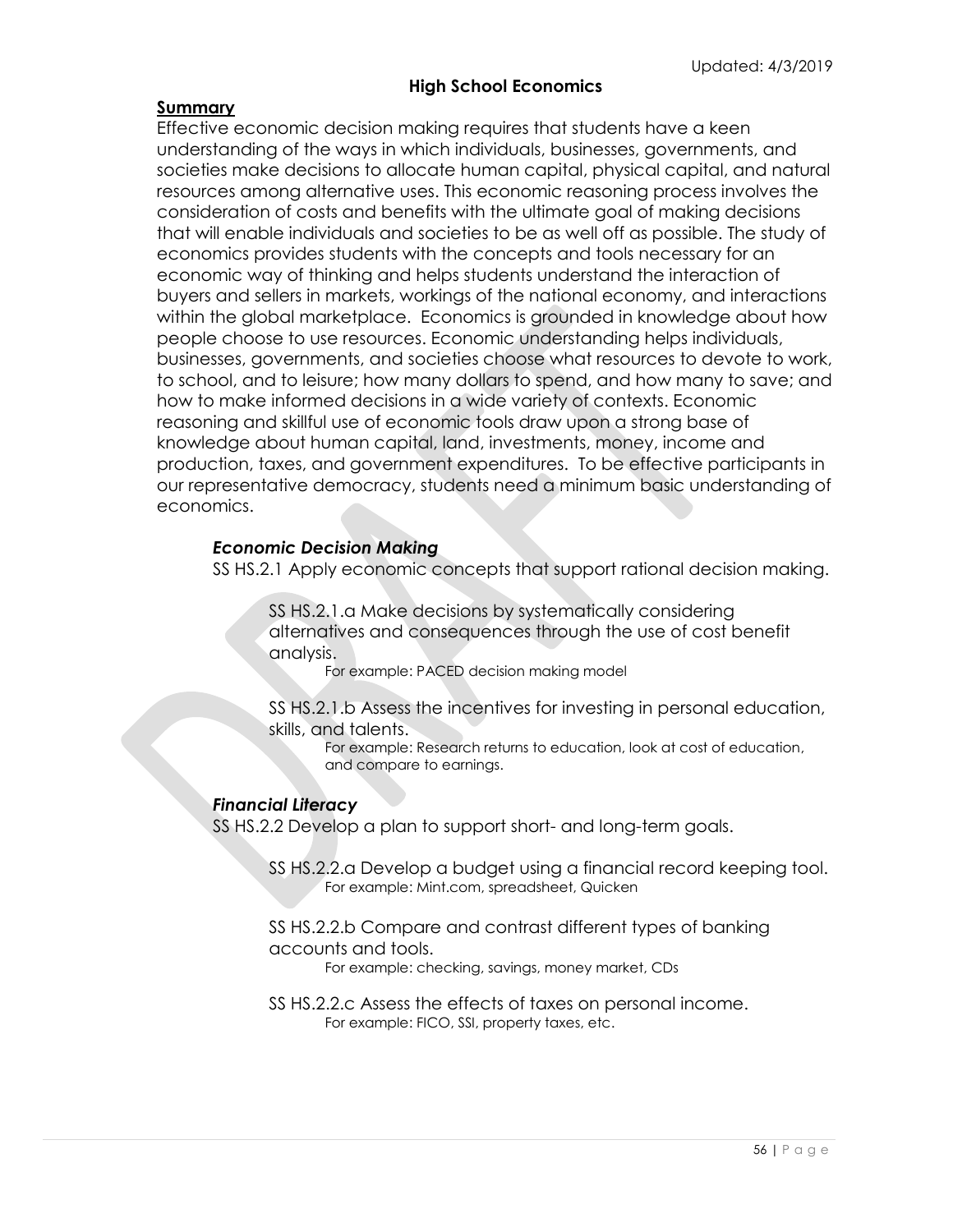SS HS.2.3 Critique strategies used to establish, build, maintain, monitor, and control credit.

> SS HS.2.3.a Compare and contrast the costs and benefits of different types and sources of credit and debt.

For example: credit card interest rates, personal loans rates, mortgage rates, student loan rates, etc.

SS HS.2.3.b Investigate strategies to effectively manage debt and maintain a good credit rating.

For example: Credit cards, auto loans, mortgages, extended warranties

SS HS.2.4 Evaluate savings, investment, and risk management strategies to achieve financial goals.

SS HS.2.4.a Explain the importance of saving and investing early to ensure financial security.

For example: compound interest, use rule of 72, time value of money

SS HS.2.4.b Develop an investment strategy to achieve short- and long-term goals utilizing a variety of investment vehicles.

For example: stocks, bonds, mutual funds, retirement plans; investment in education including analysis of student loans, average income of job, and repayment of loan

SS HS.2.4.c Examine appropriate and cost effective risk management strategies.

> For example: health, disability, life, auto insurance, personal identity protection, extended warranties

#### *Exchange Markets*

HS.2.5 Explain the role of markets in determining prices and allocating scarce goods and services.

SS HS.2.5.a Summarize the role of competition, markets, and prices. For example: Use product and factor market/circular flow; compare market structures (perfect competition to monopoly)

SS HS.2.5.b Illustrate how markets determine changing equilibrium prices through supply and demand analysis.

For example: changes in demand and supply; changes in quantity demanded and quantity supplied

SS HS.2.5.c Hypothesize how competition between sellers could result in lower prices, higher quality products, and better customer service.

For example: Look at businesses in the monopolistic market structure competing for consumer dollars, trying to earn your business.

SS HS.2.5.d Investigate possible causes and consequences of shortages and surpluses.

> For example: use current events and public policy - rent control and minimum wage, etc.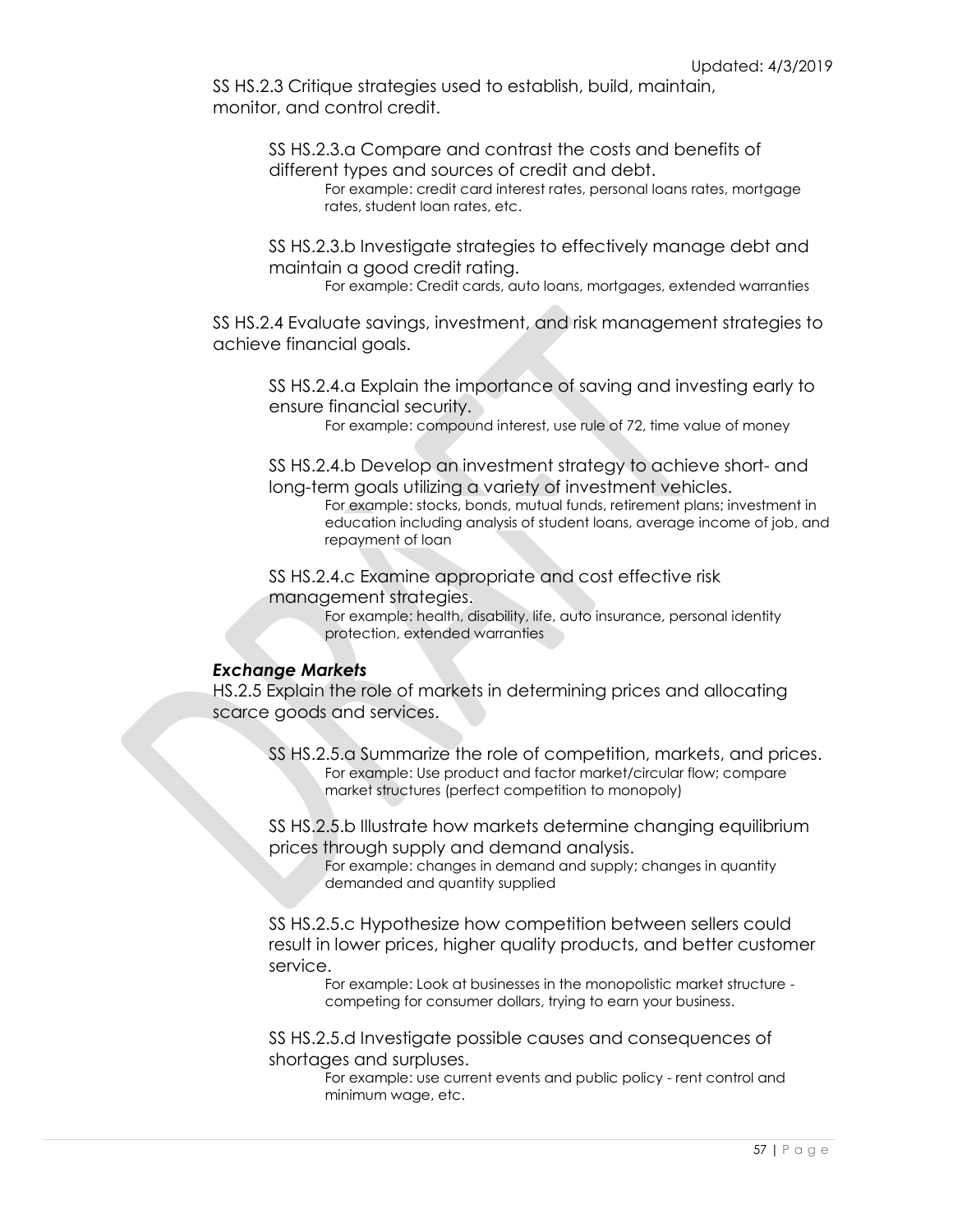## *National Economy*

SS HS.2.6 Explain how economic institutions impact individuals and groups.

SS HS.2.6.a Explain how various economic institutions have played a

role in United States economic policy and practice. For example: corporations, labor unions, financial institutions, stock markets, cooperatives, and business partnerships

SS HS.2.6.b Calculate and describe the impact of economic indicators.

> For example: trends and business cycles using GDP, unemployment rates including frictional, structural, cyclical, inflation/deflation rates

SS HS.2.6.c Describe the functions and role of the Federal Reserve System and its influence through monetary policy.

For example: balancing inflation and unemployment, and how banks and a sound monetary system are critical to a functioning economy

SS HS.2.7 Assess the roles of institutions such as clearly defined property rights and the rule of law in a market economy.

SS HS.2.7.a Assess how property rights are defined, enforced, and limited by government.

> For example: contracts and the rule of law; zoning laws, eminent domain, Homestead Act, copyright laws, patents, and intellectual property

SS HS.2.8 Compare and contrast the roles and responsibilities of government in various economic systems.

> SS HS.2.8.a Examine how governments utilize taxation to provide goods and services to society.

For example: disaster relief, flood control, police protection

SS HS.2.8.b Evaluate the effectiveness of government policies altering market outcomes.

> For example: Use economic theory to analyze current events and public policy.

SS HS.2.8.c Critique government policies and regulations in areas of market failure.

For example: monopolies, externalities, non-enforcement of property rights

SS HS.2.9 Examine the government's influence on economic systems through fiscal policy.

SS HS.2.9.a Explore various forms of taxation including income, sales, and capital gains and examine how governments can use taxing and spending policies to influence behavior.

For example: alcohol tax, home mortgage interest deduction, sales tax, etc.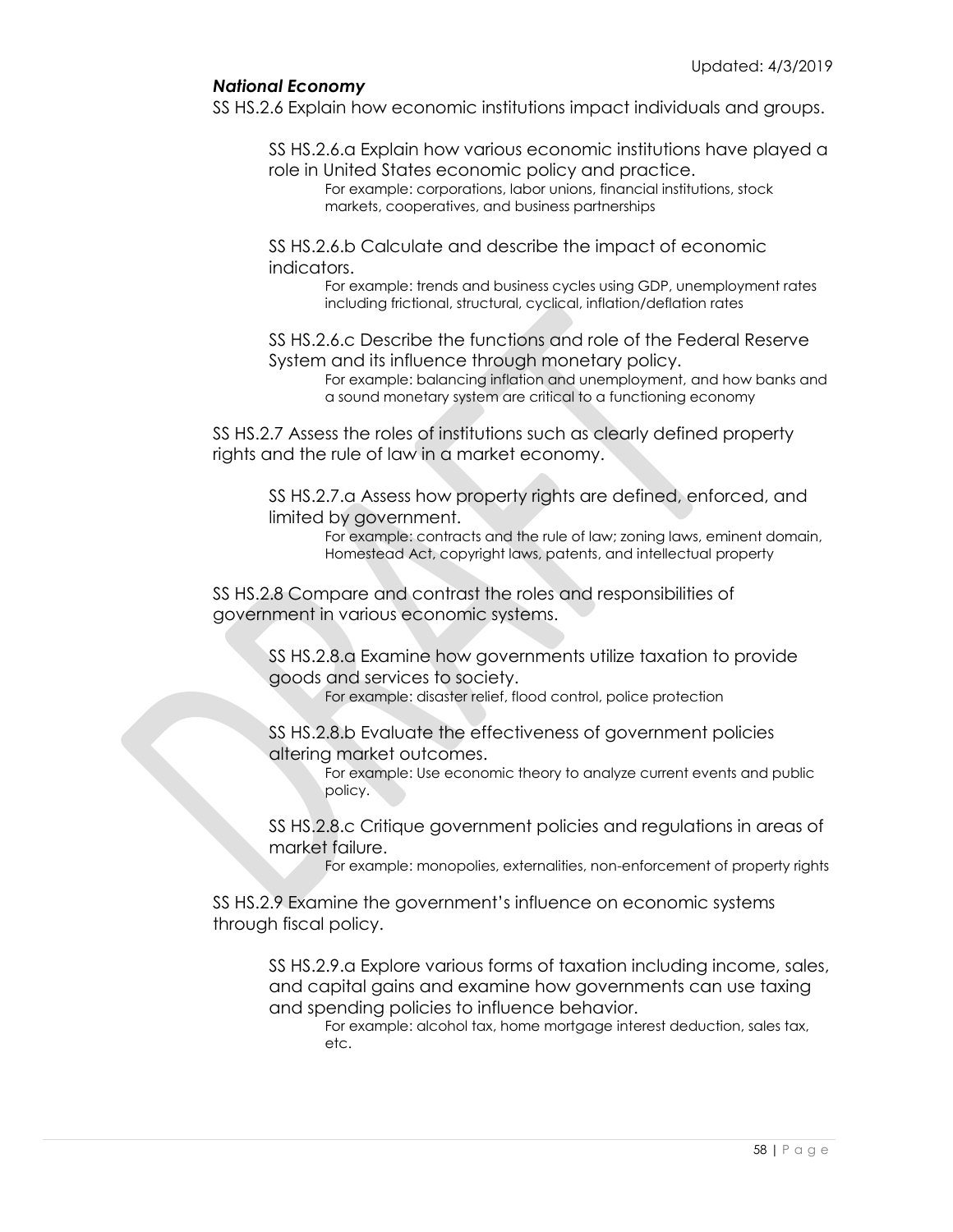SS HS.2.9.b Examine the impact of fiscal policy on budget deficits/surpluses and national debt.

For example: Spending resources to service the debt impacts opportunities for using the funds for other needs.

## *Global Economy*

SS HS.2.10 Investigate how international trade affects individuals, organizations, the domestic economy, and other nations.

> SS HS.2.10.a Explore comparative advantage among different counties.

For example: research on what different countries produce when they specialize in those products

SS HS.2.10.b Analyze the impact on prices and quantities of various trade policies, both domestically and internationally.

For example: tariffs, quotas, protectionist policies, and the resulting changes in price and quantity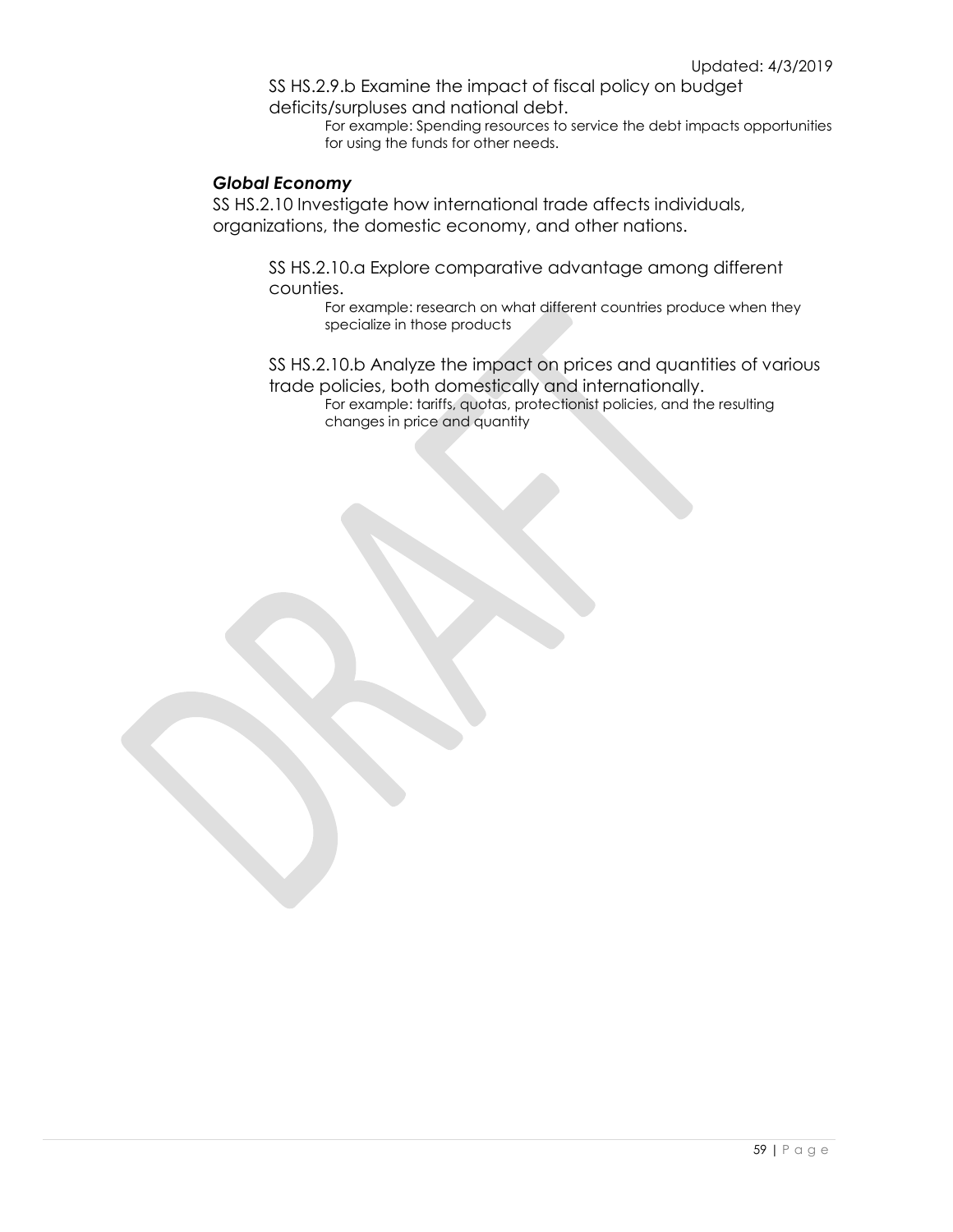## **High School Geography**

## **Summary**

To succeed in an increasingly interconnected world, Nebraska's next generation of citizens will need to be fluent in spatial knowledge. Geography at the high school level prepares students to understand the world and their place in it. Beyond merely knowing "Where?" the geographically minded person will be better equipped to answer the question of "Why there?" An integrative study of our planet's human and physical features will involve 21st century technologies and inquiry-based research methods. This approach will expand students' geographic knowledge and enable them to think critically about problems. Through analysis of spatial patterns and relationships over time and place, students will be better able to make sense of both the past and present, and be well equipped to address society's future needs.

## *Location and Place*

SS HS.3.1 Analyze where (spatial) and why people, places, and environments are organized on the Earth's surface.

> SS HS.3.1.a Analyze spatial organization of human settlements in relation to natural features.

For example: population density and distribution, world climate regions, city categorization, natural resource deposits, agricultural hearths, croplands, structure of communities, highway and rail networks

SS HS.3.1.b Compare the human and physical characteristics of a place and analyze spatial relationships with other locations. For example: major world physical features (mountains, seas, rivers), patterns of human settlement on local, regional, national, and global scale, governmental systems, economic systems, site and situation, Weber's Least Cost Theory, Von Thunen Model of Land Use

## **Regions**

SS HS.3.2 Examine how regions form and change over time.

SS HS.3.2.a Analyze physical and human processes that shape places and regions.

> For example: historical influences, current events, natural disasters, conflicts, natural processes (erosion, plate tectonics, climate change), relationships and connections

SS HS.3.2.b Examine the importance of places and regions to individual and social identity, and how identities change over space and time.

> For example: popular cultural traits, folk cultural traits, national monuments and folklore, nationalism, ethnicity, migration, urbanization, demographic transition model, industrial development, toponymy (place names), regional identity (Corn Belt, Heartland, Homeland)

SS HS.3.2.c Evaluate the interdependence of places and regions. For example: models of industrial and economic development, new international division of labor, supranational organizations (The United Nations, ASEAN, or The European Union), globalization, popular culture, international trade agreements, patterns of human migration, alliances, Paris Climate Agreement, central place theory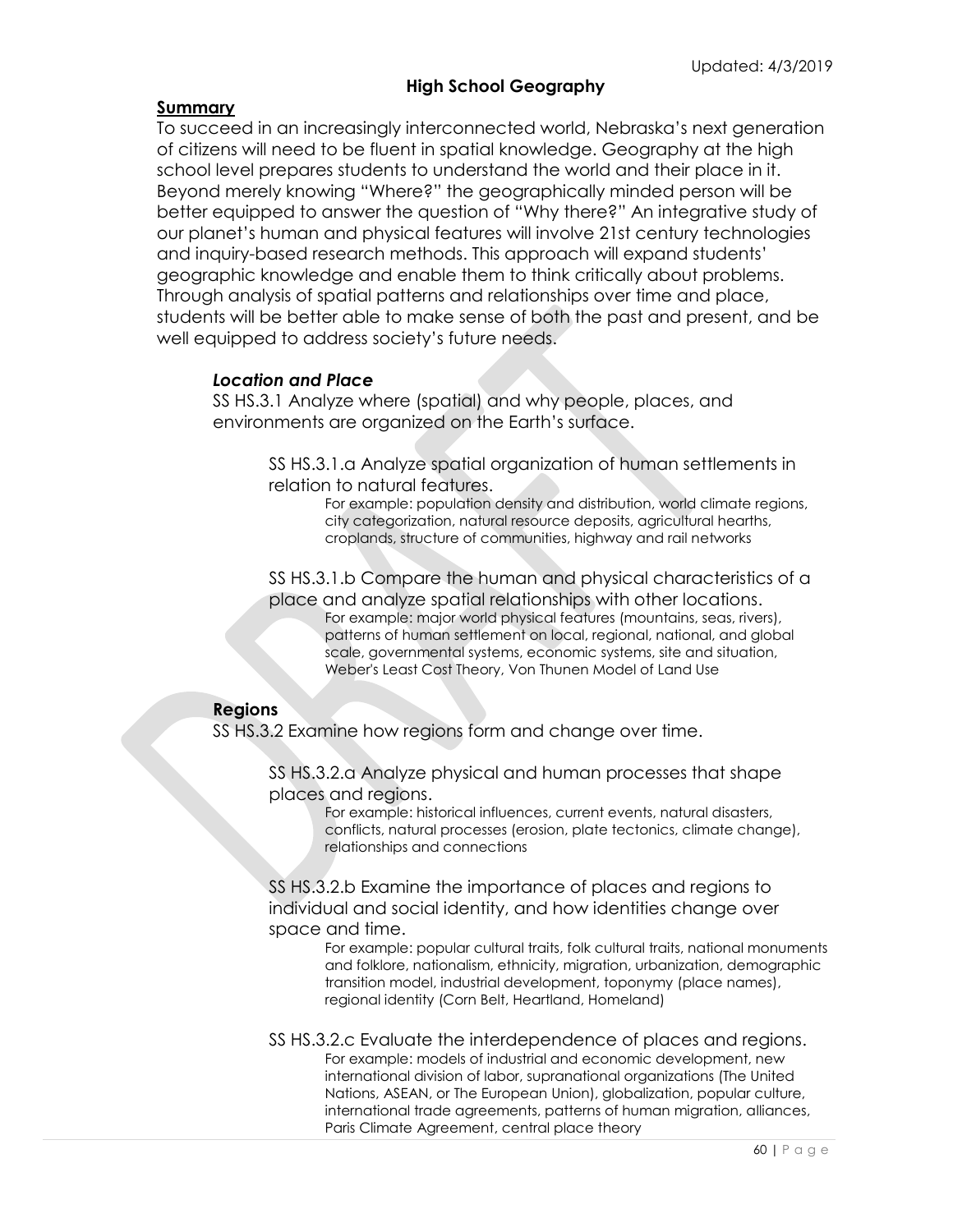## *Human-Environment Interactions*

SS HS.3.3 Analyze how the natural environment and cultural landscape are transformed by natural and human forces and interpret how humans adapt to their surroundings.

SS HS.3.3.a Explain components of Earth's physical systems and evaluate the impact of natural processes on human environments. For example: atmosphere, lithosphere, biosphere, and hydrosphere, plate tectonics/continental drift, global ocean systems, atmospheric systems, natural disasters, Earth's orbit, seasonal changes in ice coverage, greenhouse effect

SS HS.3.3.b Evaluate how humans have utilized and adapted to their physical environment.

> For example: renewable and non-renewable resources, the cultural landscape, natural disasters (hurricanes, wildfires), environmental technological adaptations (air conditioning, skyways, insulation), synthetic materials, human modifications to physical environment, conservation and environmentalism, Genetically Modified Organisms, agricultural revolutions, transportation networks, industrial revolutions, Von Thunen Model of Land Use, deforestation, desertification

## *Movement*

SS HS.3.4 Examine patterns of human populations and culture over space and time on a local, national, and global scale.

SS HS.3.4.a Compare trends in human migration, urbanization, and demographic composition at a local, national, and global scale over time and short-term and long-term causes and effects.

For example: urban models, Demographic Transition Model, rural organization (long lot, metes and bounds, township and range), rural to urban migration, Human Development Index, Borchert's Epochs, trends locally, nationally, and globally over time, migration push and pull factors, effects of migration on both the source regions and destinations, More Developed Countries (MDCs) and Less Developed Countries (LDCs), demography

SS HS.3.4.b Analyze the spread of cultural traits and the potential benefits and challenges of cultural diffusion, economic development, and globalization.

For example: cultural convergence and divergence, universalizing and ethnic religions, competition between multinational corporations and local businesses, folk cultures and popular cultures, spread of ideas (such as economic ideals, ideas on government, gender norms), diffusion of medical knowledge and impact on demographics, agricultural and industrial revolutions, models of economic development, the cultural landscape, Green Revolution, internet connectivity and cell phone networks, lingua franca, hypernationalism

SS HS.3.4.c Analyze the relationships of sovereign nations and the role of multinational organizations on conflict and cooperation both between and within countries.

For example: impacts of membership in multinational organizations and agreements, treaties, resource and technology exchanges, Heartland and Rimland Theory, demarcation of borders, territorial morphology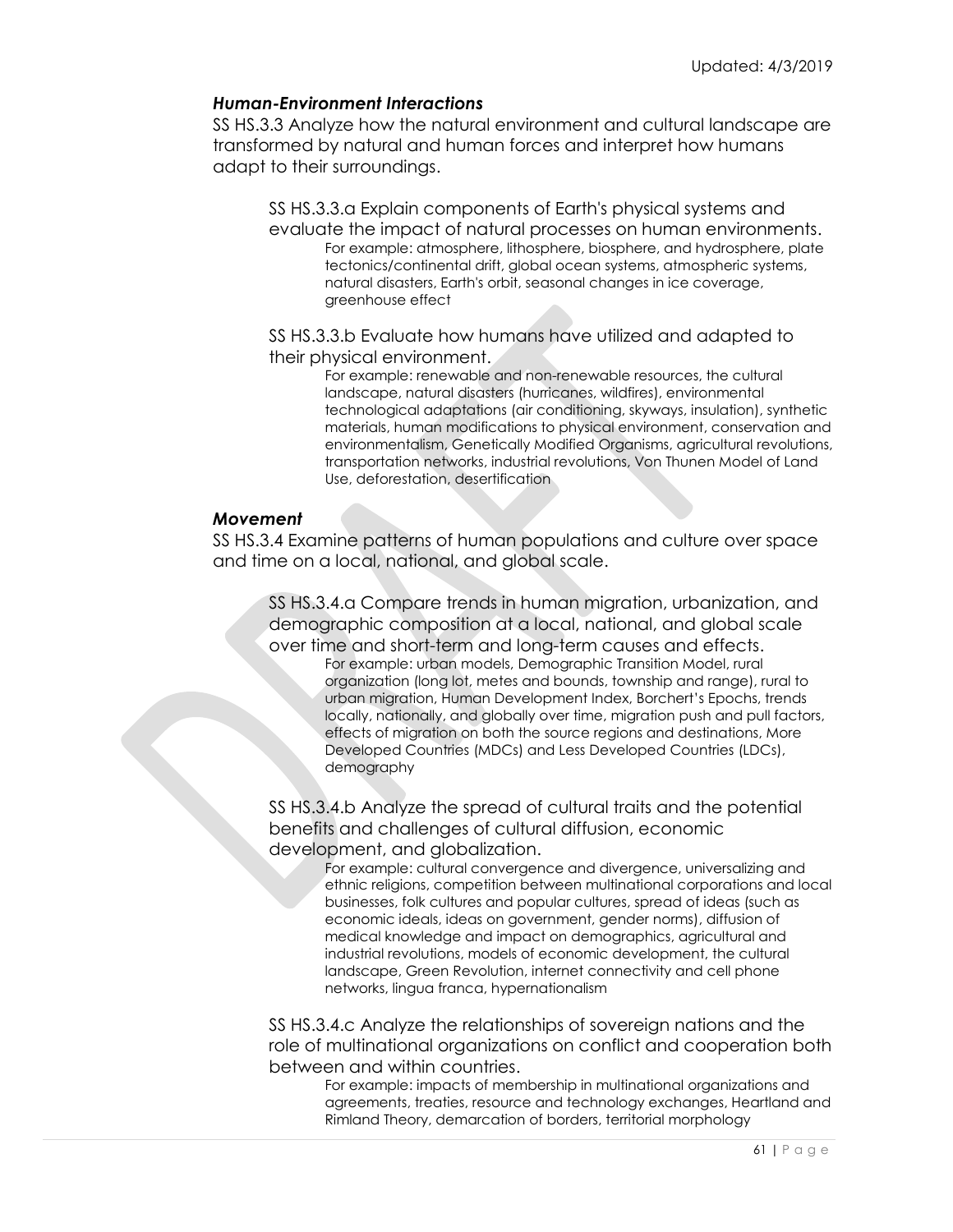## *Geospatial Skills and Geo-literacy*

SS HS.3.5 Analyze issues and/or events using geographic knowledge and geospatial skills to make informed decisions.

SS HS.3.5.a Apply geographic knowledge and skills to interpret the past and present in order to plan for the future.

For example: developing a geographic question, acquiring and organizing data/information, performing analysis, presenting findings, and developing action plan

SS HS.3.5.b Analyze how geospatial skills and geo-literacy are applied to improve standards of living and solve problems.

For example: Examine how geospatial technologies (such as GIS and remote sensing) and geographic knowledge (such as geopolitics) can be applied to better understand the world, address issues, and make spatial decisions (such as determining market potential, optimum usage of irrigation and fertilizers, or mapping public health outbreaks to determine source).

SS HS.3.5.c Evaluate geographical information sources for applications, credibility, and appropriateness in displaying spatial data.

> For example: use maps (paper, digital, and mental), atlases, GPS, GIS, remote sensing, and forms of quantitative/qualitative data, analyze a map to determine appropriate use of scale, evaluate strengths and weaknesses of different map projections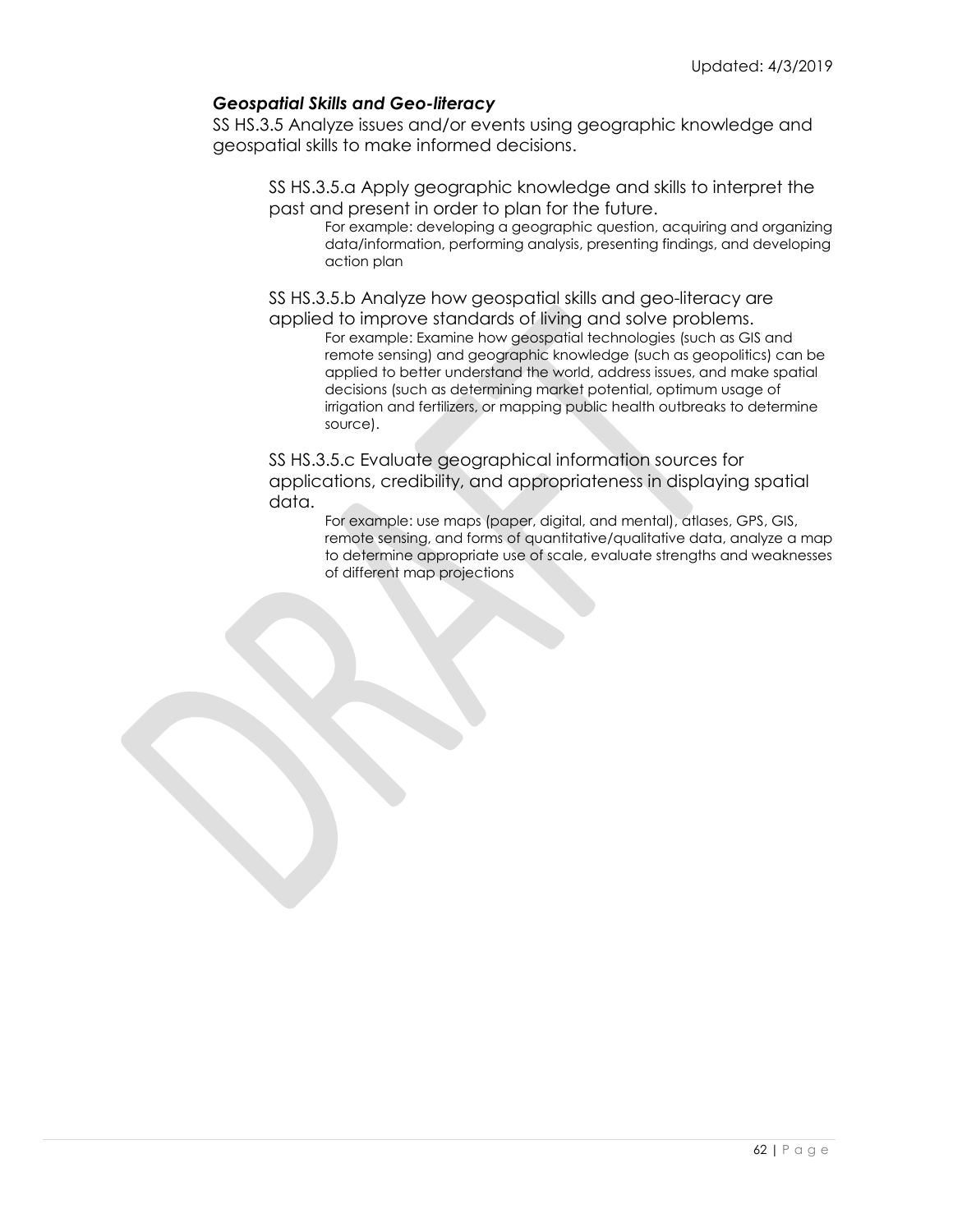## **High School History**

## **Summary**

History involves acquiring knowledge about significant events, developments, individuals, groups, documents, places, and ideas to support investigations about the past. Acquiring relevant knowledge requires assembling information from a wide variety of sources in an integrative process. Developing historical knowledge in connection with historical investigations not only helps students better remember the content because it has meaning, but also allows students to become better critical thinkers. High school history courses emphasize historical thinking. Historical thinking requires understanding and evaluating change and continuity over time, and making appropriate use of historical evidence in answering questions and developing arguments about the past. It involves going beyond simply asking, "What happened when?" to evaluating why and how events occurred and developments unfolded. It involves locating and assessing historical sources of many different types to understand the contexts of given historical eras and the perspectives of different individuals and groups within geographic units that range from the local to the global. Historical thinking is a process of chronological reasoning, which means wrestling with issues of causality, connections, significance, and context with the goal of developing credible explanations of historical events and developments based on reasoned interpretation of evidence.

## **United States History (Progressive Era – Present)**

## *Change, Continuity and Context*

HS.4.1 Analyze and evaluate patterns of continuity and change over time in the context of American history.

SS HS.4.1.a Describe the cause and effect of historical events in the United States.

For example: What conditions were Progressives responding to? Why did the United States enter World War I? What caused the Great Depression?

SS HS.4.1.b Select, record, and interpret key national events in chronological order.

> For example: Progressive Era, World War I, Great Depression and New Deal, World War II, Holocaust, Cold War, Civil Rights Era, contemporary United States

SS HS.4.1.c Analyze the impact of people, events, and ideas, including various cultures and ethnic groups, on the United States. For example: contributions of diverse groups to ideas of American freedom, how different movements have reshaped ideas about equality and citizenship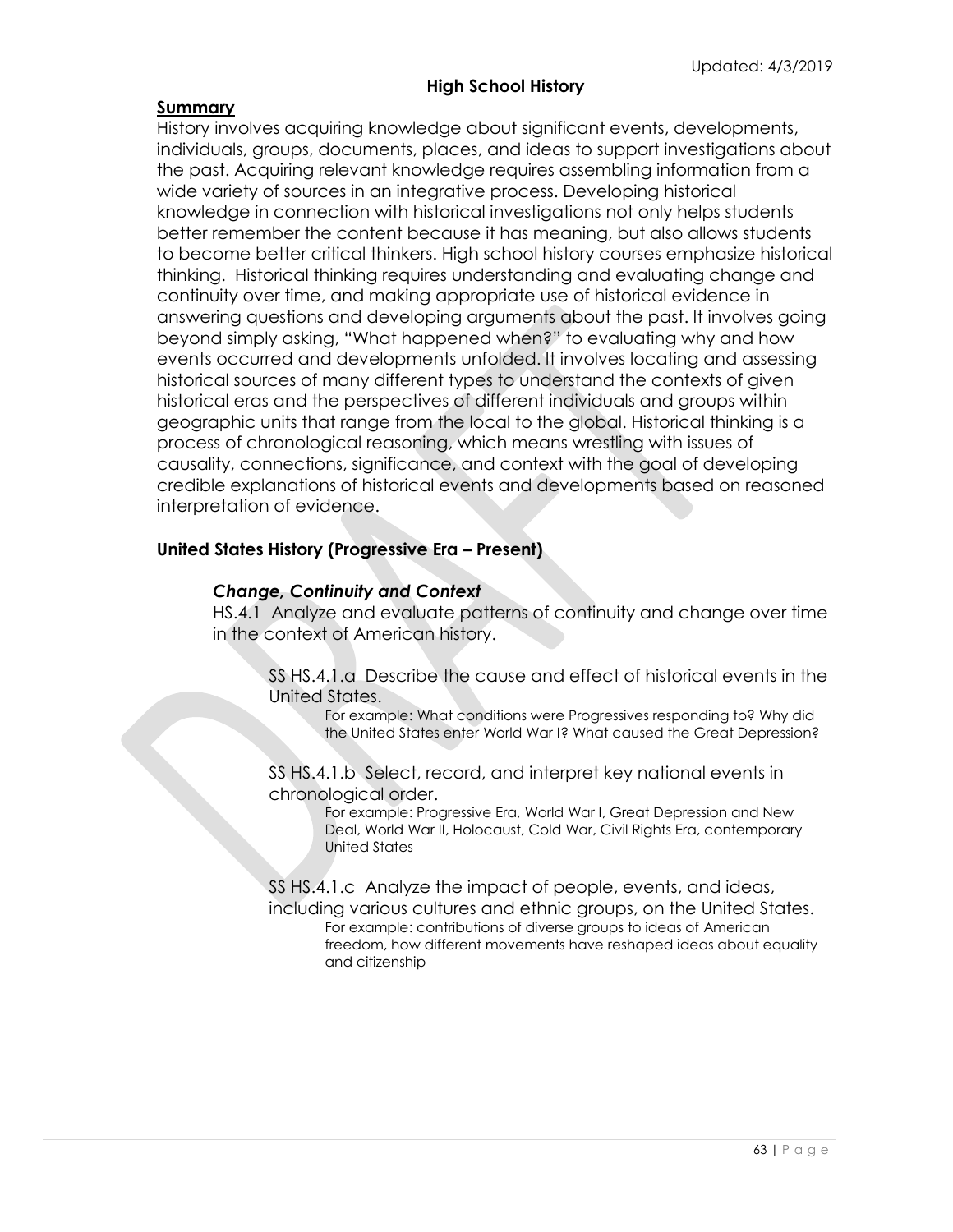## *Multiple Perspectives*

SS HS.4.2 Analyze the complexity of the interaction of multiple perspectives to investigate causes and effects of significant events in the development of history.

SS HS.4.2.a Analyze and evaluate how considering multiple perspectives facilitates an understanding of history.

For example: Great Migration, Nineteenth Amendment, 1924 National Origins Act, Indian Reorganization Act of 1934, Bracero program, Civil Rights Movement

SS HS.4.2.b Evaluate the relevancy, accuracy, and completeness of primary and secondary sources to better understand multiple perspectives of the same event.

For example: Theodore Roosevelt's New Nationalism and Woodrow Wilson's New Freedom, Indian Reorganization Act and responses from tribal leaders, Booker T. Washington's ideas compared to W.E.B. DuBois's

SS HS.4.2.c Analyze how frames of references, perspectives, and biases influence individual perspectives.

SS HS.4.3 Examine historical events from the perspectives of marginalized and underrepresented groups.

SS HS.4.3.a Analyze how differing experiences can lead to the development of perspectives.

For example: religious, racial or ethnic groups, immigrants, women, LGBTQ persons, and Native American nations

SS HS.4.3.b Interpret how and why marginalized and underrepresented groups and/or individuals might understand historical events similarly or differently.

For example: religious, racial or ethnic groups, immigrants, women, LGBTQ persons, and Native American nations

## *Historical Analysis and Interpretation*

SS HS.4.4 Analyze and interpret sources for perspective, limitations, accuracy, and historical context.

SS HS.4.4.a Compare, contrast, and critique the central arguments in primary and secondary works of history from multiple media. For example: written documents, radio broadcasts, news broadcasts, film, newspapers, photographs, oral histories, virtual museum exhibits

SS HS.4.4.b Evaluate strengths and limitations of a variety of primary and secondary historical sources.

For example: Theodore Roosevelt's "New Nationalism" versus Woodrow Wilson's "New Freedom," Franklin Roosevelt's "Four Freedoms" Speech, Martin Luther King, Jr.'s "I Have a Dream" Speech, Equal Rights Amendment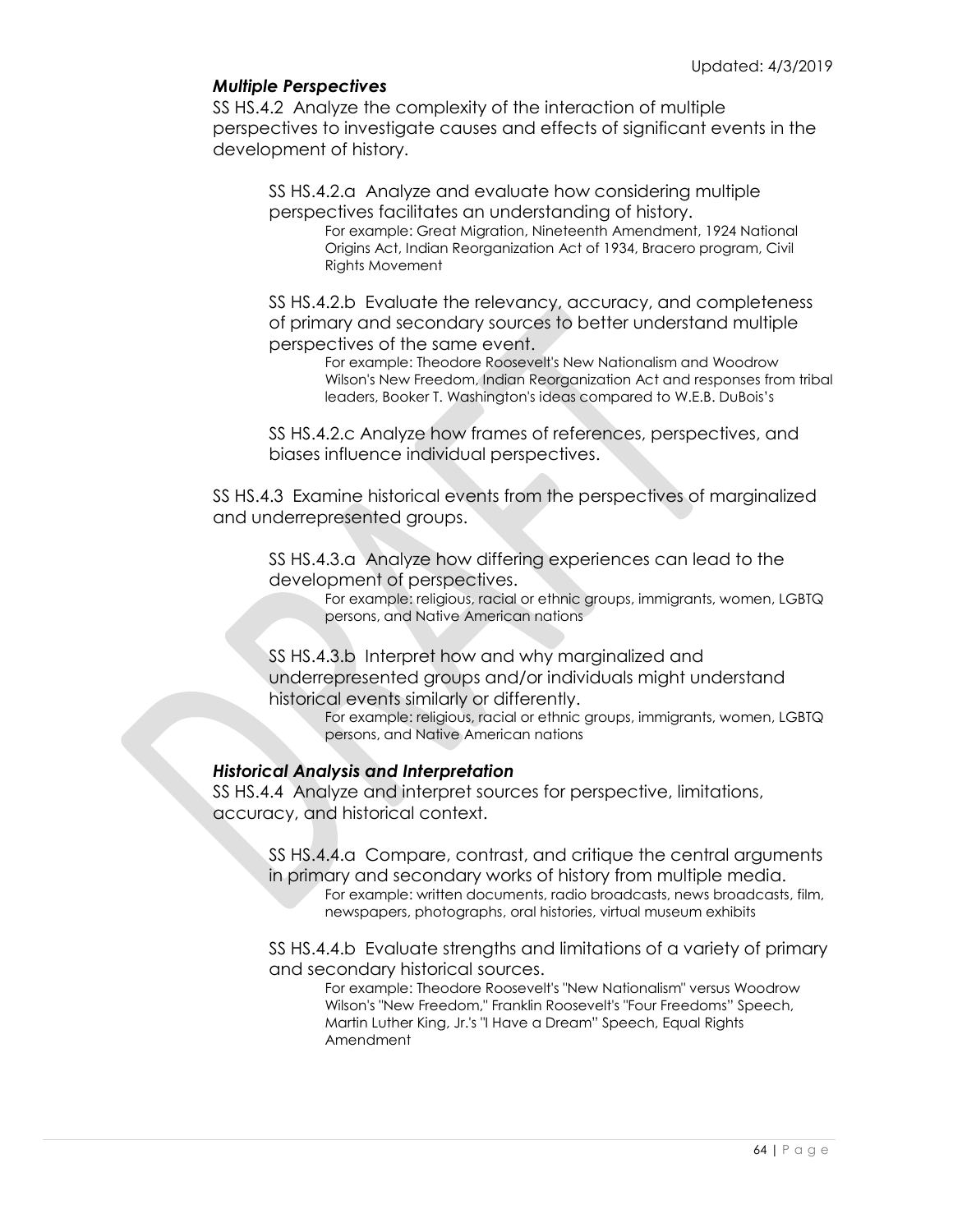SS HS 4.4.4.c Analyze the relationship between multiple causes and effects of events and developments in the past.

For example: patterns of immigration and migration, presidential leadership strategies, tactics among different civil rights organizations

SS HS.4.4.d Analyze the relationships among historical events in the United States and relevant contemporary issues.

For example: voting behavior, political party platforms, economic trends, place relevant current events in historical context

#### *Historical Inquiry and Research*

SS HS.4.5 Apply the inquiry process to develop and research historical questions.

SS HS.4.5.a Construct meaningful questions about topics in U.S. history.

For example: "Why did the United States enter World War I?"

SS HS.4.5.b Locate, evaluate, and cite appropriate sources for research about selected topics in U.S. History, including primary and secondary sources.

For example: Examine speeches from President Woodrow Wilson leading up to World War I, examine internal communications within Wilson administration, examine press coverage of events leading up to American entry.

SS HS.4.5.c Select, organize, and corroborate relevant historical information about selected topics in U.S. History.

For example: Compare the sources and determine an initial answer to the inquiry.

SS HS.4.5.d Synthesize historical information to create new understandings.

> For example: Compare the answer students have created to secondary sources and potentially revise students' answers.

SS HS.4.5.e Communicate inquiry results within a historical context. For example: Provide an evidence-based answer to the inquiry, "Why did the United States enter World War I?"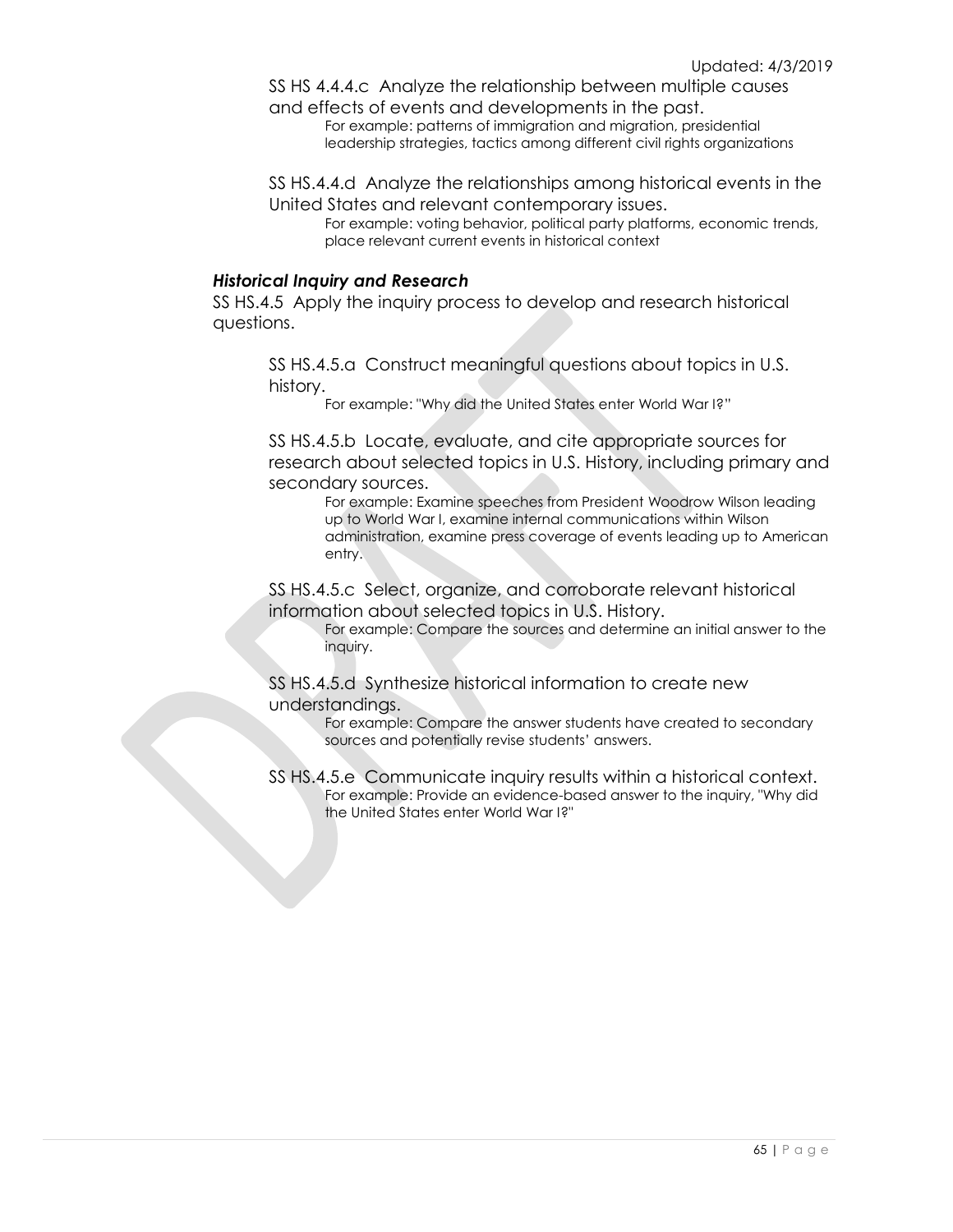## **World History (500 CE – Present)**

## *Change, Continuity, and Context*

HS.4.1 Analyze and evaluate patterns of continuity and change over time in the context of World history.

SS HS.4.1.a Describe the cause and effect of historical events in the world.

For example: How did the rise of totalitarianism lead to war?

SS HS.4.1.b Select, record, and interpret key global events in chronological order.

> For example: Emergence of new states and cultures (Muslim Caliphates, Tang China, Feudal Europe, West African states, Swahili, Maya); increased inter-regional trade (Trans-Saharan routes, Indian Ocean trade networks, Silk Road expansion, Pax Mongolica, Renaissance); colonization and expansion (Gunpowder Empires – Ottoman, Mughal, and Safavid Empires, European colonies in the Americas); global interactions (Trans-Atlantic Slave Trade, Columbian Exchange); Industrialization (First Industrial Revolution, Steam Engine); Age of Revolutions (Enlightenment, American Revolution, French Revolution, Haitian Revolution, Revolutions of 1848); Imperialism (Opium Wars, Scramble for Africa, Spanish-American War, Boxer Rebellion, Russo-Japanese War); global conflict (World War I, Russian Revolution, Great Depression, World War II); Holocaust, globalization (mass media, Green Revolution, United Nations); decolonization (Partition of India, African independence movements, Arab-Israeli Conflict); Cold War (NATO and the Warsaw Pact, deterrence, Mutual Assured Destruction, Communist Revolution in China, conflicts in Korea, Vietnam, and Afghanistan); contemporary times (Rwandan Genocide, September 11th Terror Attacks)

SS HS.4.1.c Analyze the impact of people, events, and ideas, including various cultures and ethnic groups, on the world. For example: trade networks, empires, revolutions, treaties, warfare, diplomacy, migration and immigration

## *Multiple Perspectives*

SS HS.4.2 Analyze the complexity of the interaction of multiple perspectives to investigate causes and effects of significant events in the development of history.

SS HS.4.2.a Analyze and evaluate how considering multiple perspectives facilitates an understanding of history.

For example: Scramble for Africa, Arab-Israeli Conflict, French Revolution, Haitian Revolution

SS HS.4.2.b Evaluate the relevancy, accuracy, and completeness of primary and secondary sources to better understand multiple perspectives of the same event.

For example: Compare accounts from colonizers and colonized, impact of trade on different population groups.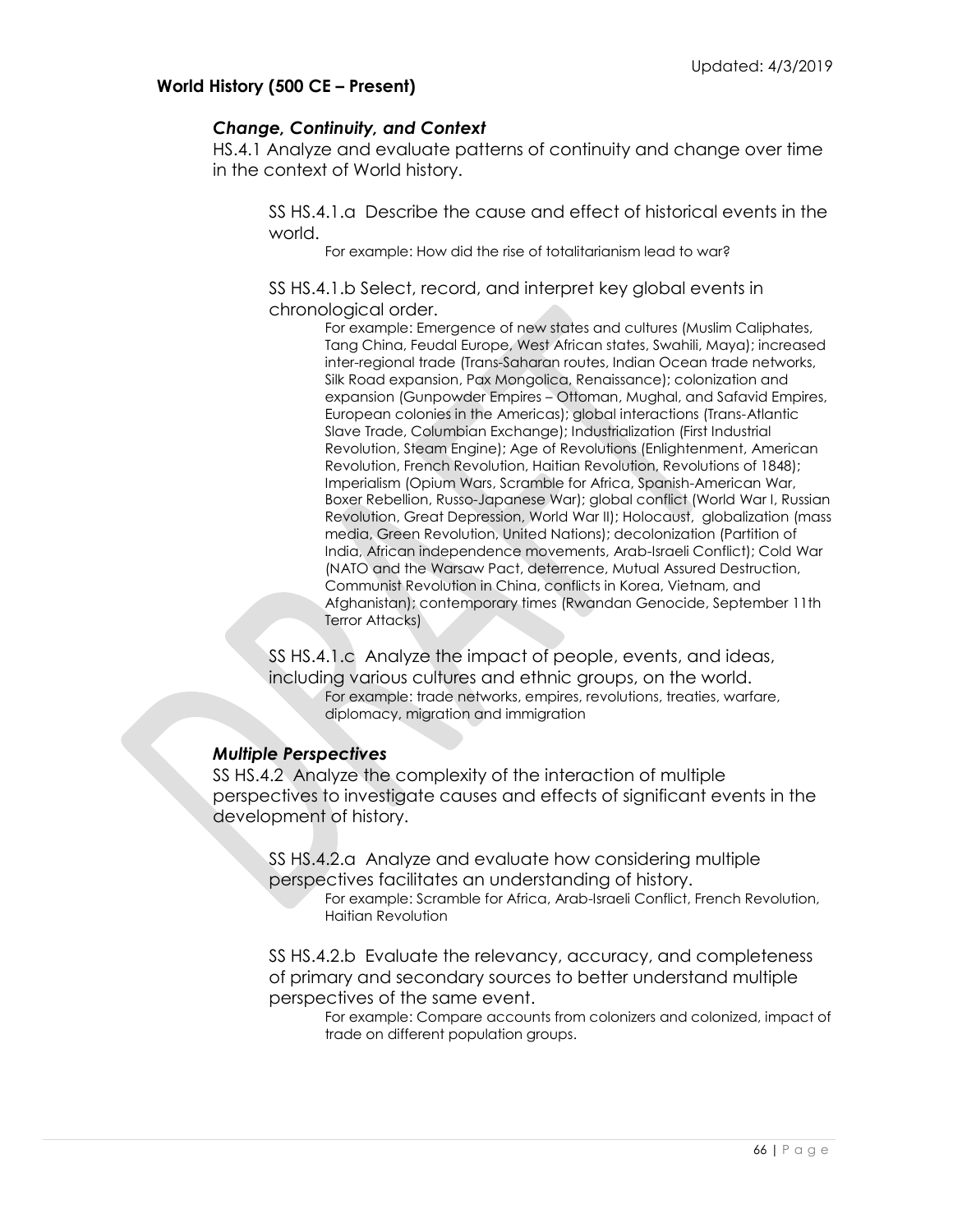SS HS.4.3 Examine historical events from the perspectives of marginalized and underrepresented groups.

SS HS.4.3.a Analyze how differing experiences can lead to the development of perspectives.

For example: diverse groups of historical actors and examples from national, religious, and ethnic groups who may have traditionally been underrepresented in school curricula

SS HS.4.3.b Interpret how and why marginalized and underrepresented groups and/or individuals might understand historical events similarly or differently.

For example: diverse groups of historical actors and examples from national, religious, and ethnic groups who may have traditionally been underrepresented in school curricula

## *Historical Analysis and Interpretation*

SS HS.4.4 Analyze and interpret sources for perspective, limitations, accuracy, and historical context.

SS HS.4.4.a Compare, contrast, and critique the central arguments in primary and secondary works of history from multiple media. For example: written documents, radio broadcasts, news broadcasts, film, newspapers, photographs, oral histories, virtual museum exhibits, works of art

SS HS.4.4.b Evaluate strengths and limitations of a variety of primary and secondary historical sources.

For example: written and visual documents

SS HS.4.4.c Analyze the relationship between multiple causes and effects of events and developments in the past.

For example: patterns of migration and immigration, wars, diplomacy, government structures, religious movements

SS HS.4.4.d Analyze the relationships among historical events in the world and relevant contemporary issues. For example: current events

## *Historical Inquiry and Research*

SS HS.4.5 Apply the inquiry process to develop and research historical questions.

SS HS.4.5.a Construct meaningful questions that initiate an inquiry. For example: "Can peace lead to war?"

SS HS.4.5.b Locate, evaluate, and cite appropriate sources for research about selected topics in World history, including primary and secondary sources.

For example: Examine the Treaty of Versailles and the League of Nations founding documents, examine maps from before and after treaty, examine contemporary responses to the treaty from a variety of countries.